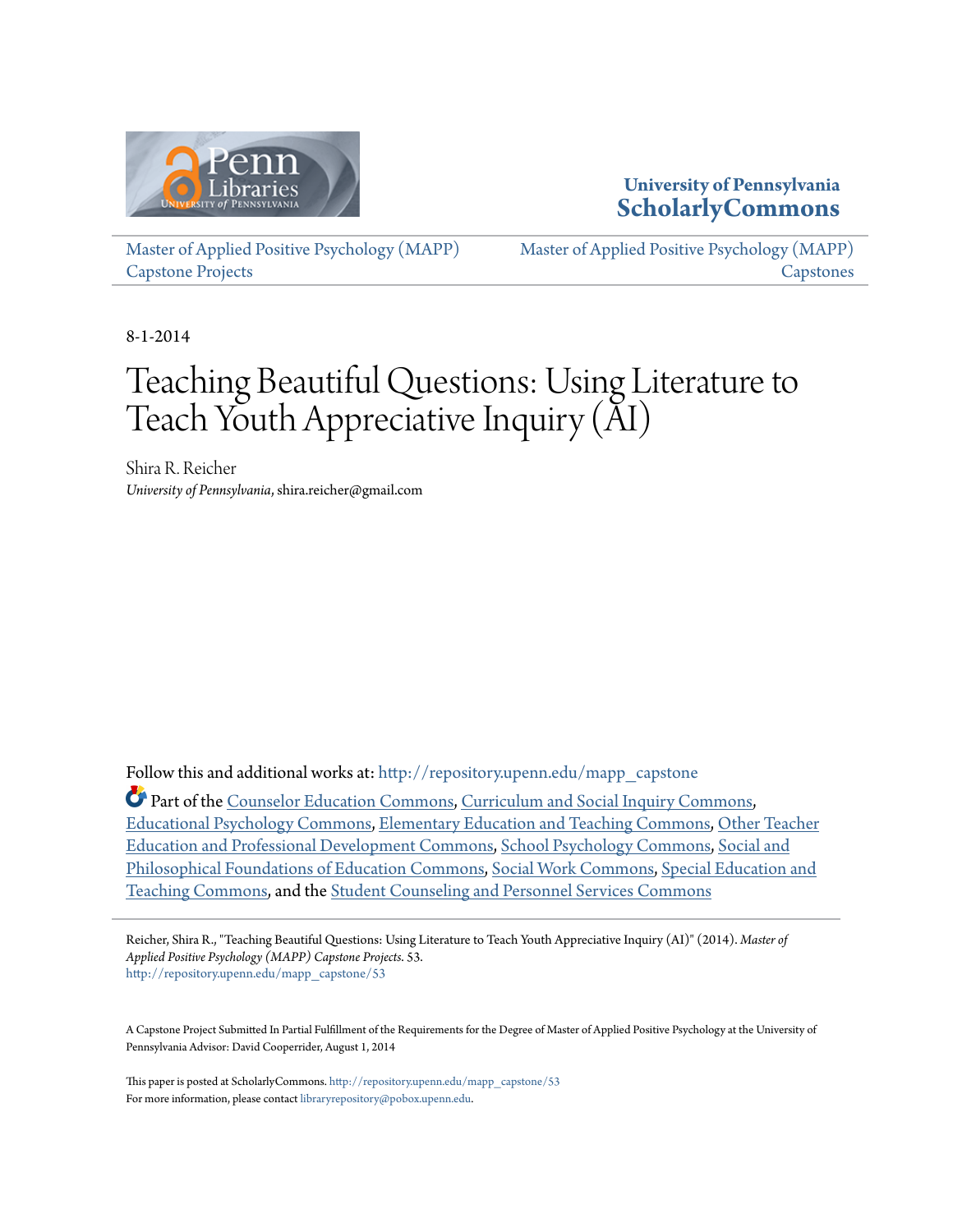## Teaching Beautiful Questions: Using Literature to Teach Youth Appreciative Inquiry (AI)

#### **Abstract**

Learning to ask the right questions and being empowered to dream is essential to 21<sup>st</sup> century education. In an effort to create innovative citizens who are able to compete in our increasingly diverse and competitive world, youth can be taught how to discover and build on successful aspects of the past, dream creatively about the future, ask positive questions to design plans, and deliver action. These four components, discovering, dreaming, designing, and delivering, are the mainstays of Appreciative Inquiry (AI), a positive approach to organizational development. In recent years, AI has been increasingly utilized with youth. Teaching AI facilitates the potential to unlock youth's capacity to identify strengths, build creativity, and ask the right questions to incite action. This positive educational tool stimulates the well-being of youth through an increase in positive emotion, engagement, relationship-building, meaning, and achievement. This author's capstone suggests that AI principles can be taught to youth in order to improve innovation and well-being. Further, this capstone recommends that literature is one meaningful method to instill and teach AI principles prompting wide scale change. As a result, an AI children's picture story book is proposed to accomplish this goal.

#### **Keywords**

appreciative inquiry, positive psychology, positive literature, children's literature, questioning, positive education, well-being, strengths

#### **Disciplines**

Counselor Education | Curriculum and Social Inquiry | Educational Psychology | Elementary Education and Teaching | Other Teacher Education and Professional Development | School Psychology | Social and Philosophical Foundations of Education | Social Work | Special Education and Teaching | Student Counseling and Personnel Services

#### **Comments**

A Capstone Project Submitted In Partial Fulfillment of the Requirements for the Degree of Master of Applied Positive Psychology at the University of Pennsylvania Advisor: David Cooperrider, August 1, 2014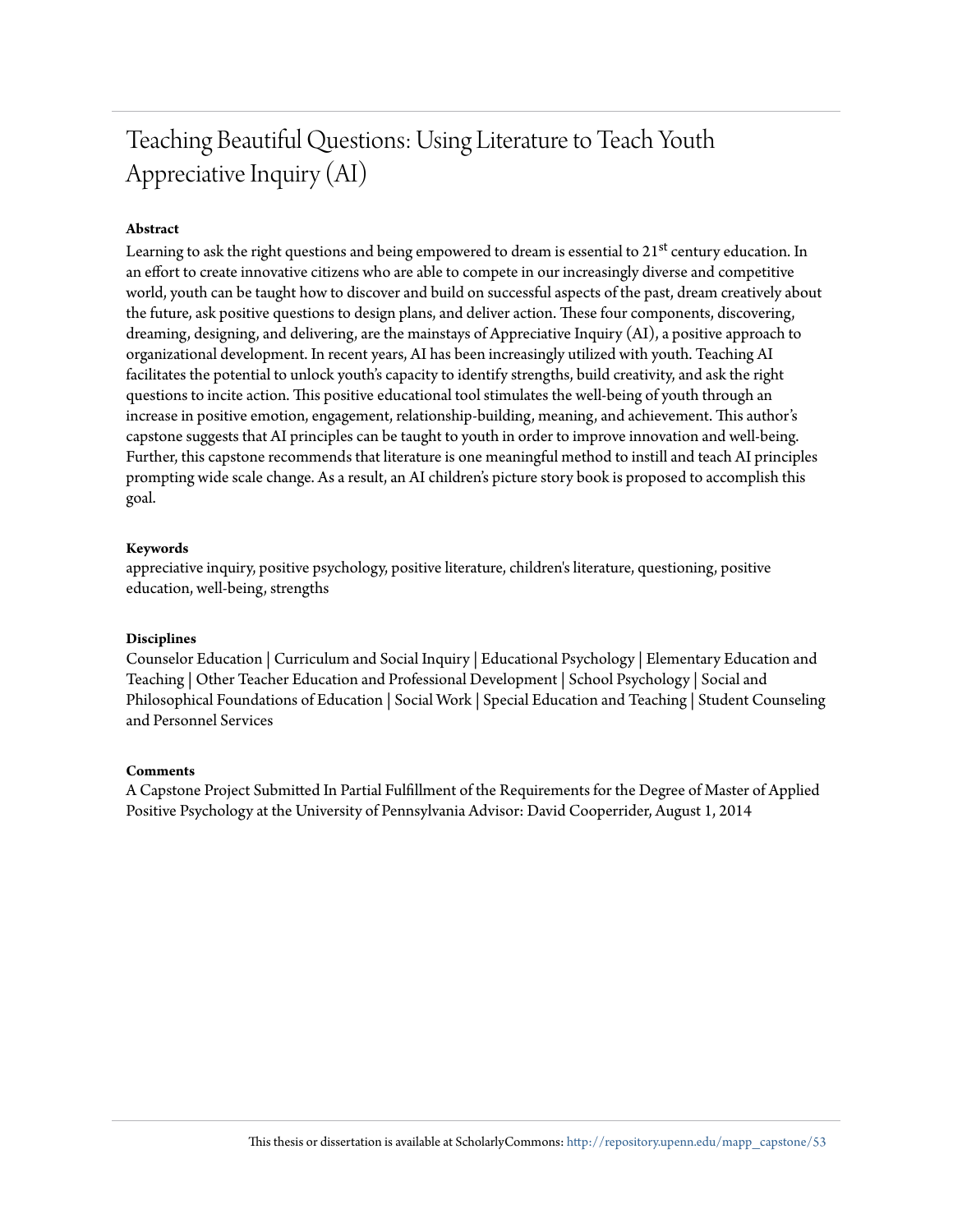Teaching Beautiful Questions:

Using Literature to Teach Youth

Appreciative Inquiry (AI)

Shira R. Reicher, M.A., C.A.S., N.C.S.P.

University of Pennsylvania

A Capstone Project Submitted

In Partial Fulfillment of the Requirements for the Degree of

Master of Applied Positive Psychology

Advisor: David Cooperrider, Ph.D.

August 1, 2014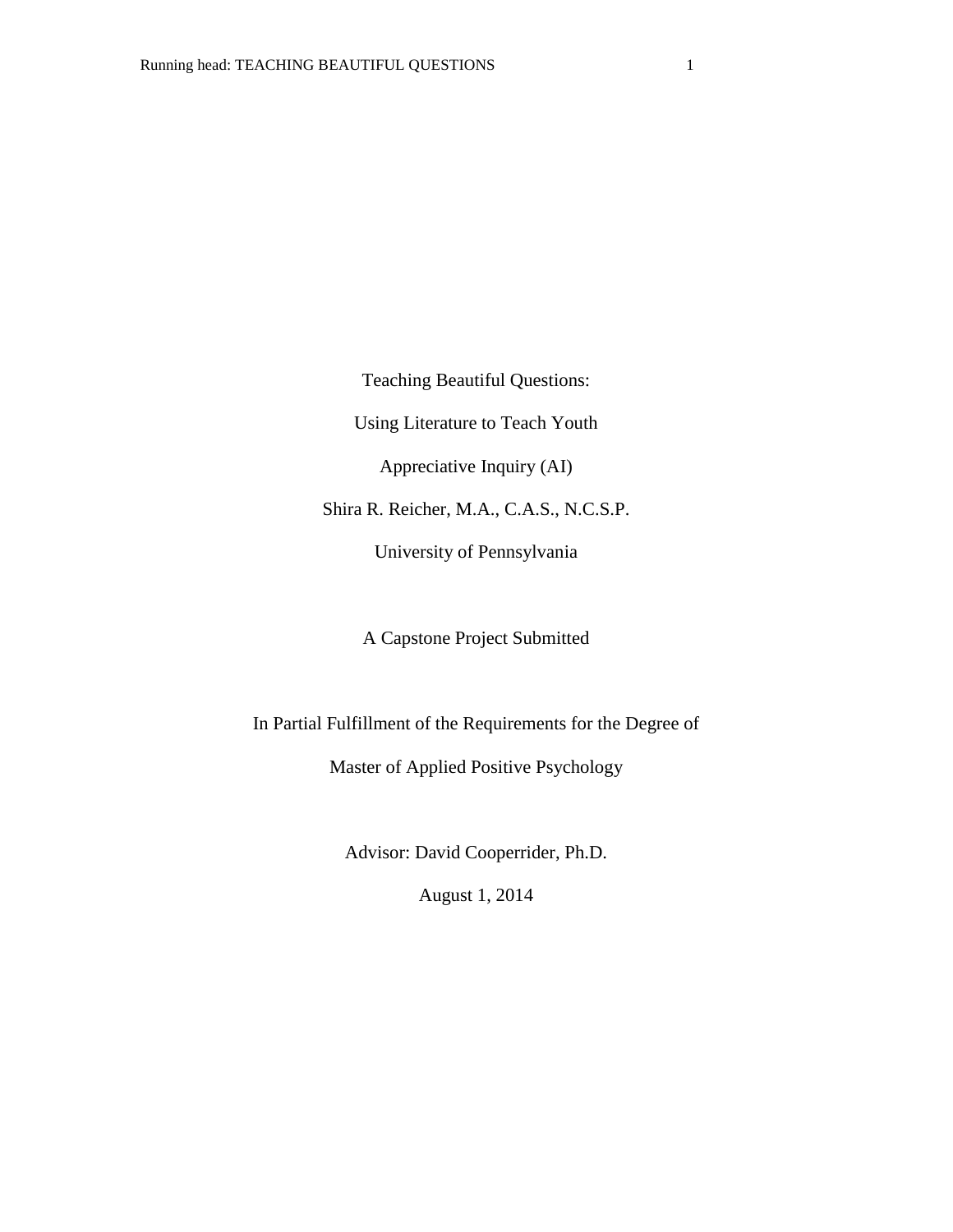Teaching Beautiful Questions: Using Literature to Teach Youth Appreciative Inquiry (AI) Shira R. Reicher, M.A., C.A.S., N.C.S.P. shira.reicher@gmail.com

> Capstone Project Master of Applied Positive Psychology University of Pennsylvania Advisor: David Cooperrider, Ph.D. August 1, 2014

#### Abstract

Learning to ask the right questions and being empowered to dream is essential to  $21<sup>st</sup>$ century education. In an effort to create innovative citizens who are able to compete in our increasingly diverse and competitive world, youth can be taught how to discover and build on successful aspects of the past, dream creatively about the future, ask positive questions to design plans, and deliver action. These four components, discovering, dreaming, designing, and delivering, are the mainstays of Appreciative Inquiry (AI), a positive approach to organizational development. In recent years, AI has been increasingly utilized with youth. Teaching AI facilitates the potential to unlock youth's capacity to identify strengths, build creativity, and ask the right questions to incite action. This positive educational tool stimulates the well-being of youth through an increase in positive emotion, engagement, relationship-building, meaning, and achievement. This author's capstone suggests that AI principles can be taught to youth in order to improve innovation and well-being. Further, this capstone recommends that literature is one meaningful method to instill and teach AI principles prompting wide scale change. As a result, an AI children's picture story book is proposed to accomplish this goal.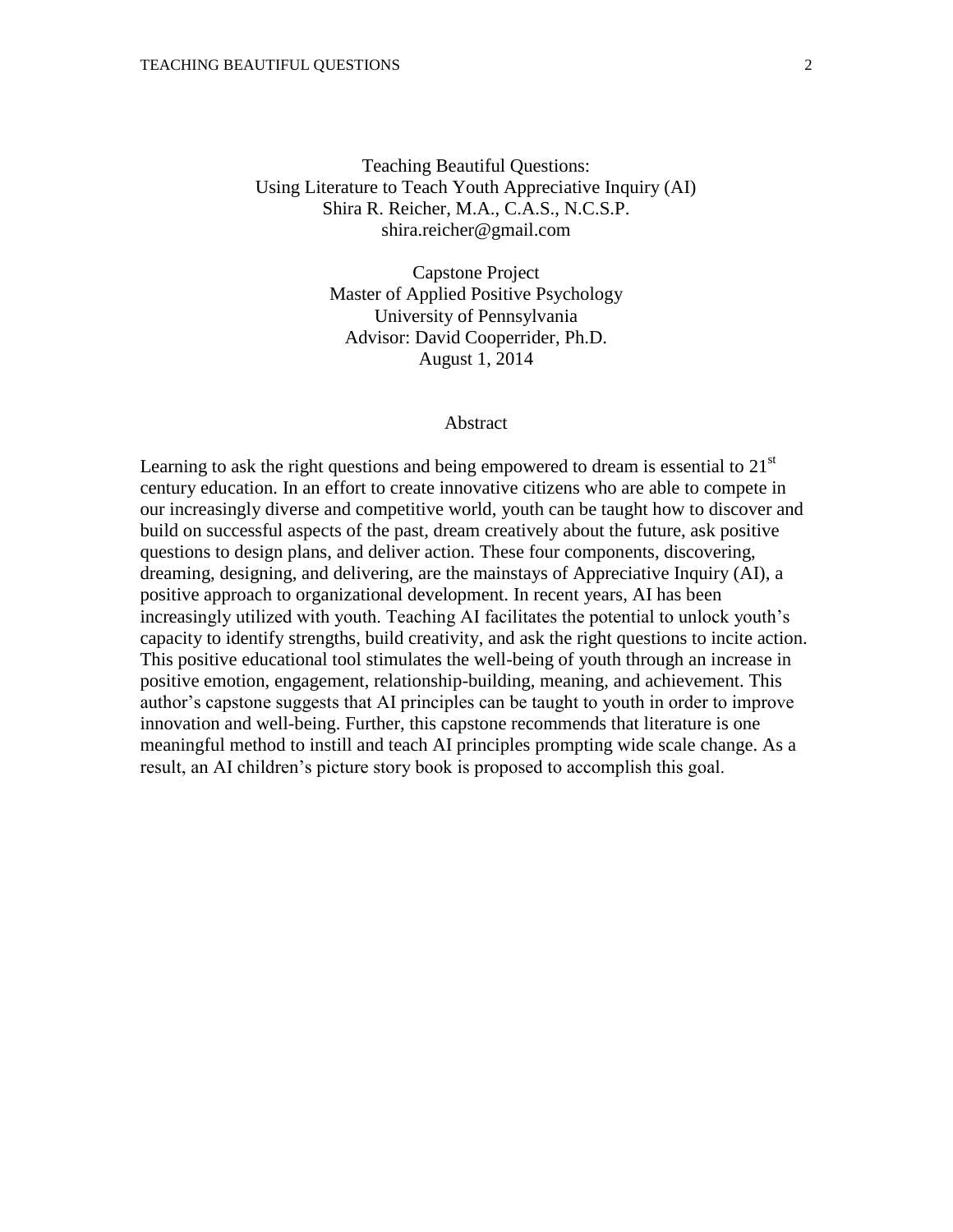#### Acknowledgments

I would like to express my sincere gratitude to a small and important cadre of people. David Cooperrider, your inspiring course and work on Appreciative Inquiry led me to my interest and investment in this project. Your enthusiasm for AI and for life is remarkable.

My completion of this project could not have been accomplished without the support of Marge Schiller, AI expert and muse extraordinaire. Thank you for your time and dedication, for challenging me, and for joining me on this exciting adventure.

I extend special thanks to the staff of the University of Pennsylvania, Master of Applied Positive Psychology Program (MAPP). The constructive advice given by Dan Tomasulo and Judy Saltzberg-Levick was instrumental in the completion of this project. I offer my sincere thanks for your patience, humor and support.

To my supportive parents, Sheryl and David Reicher, thank you for your confidence, support, and for always encouraging me to ask questions and to challenge myself to follow my dreams.

Finally, to my humorous, loving and supportive husband, Ryan: my deepest gratitude. Thank you for always making me laugh, for teaching me to see my strengths, and for helping me to find "See Power," the power to see what is working.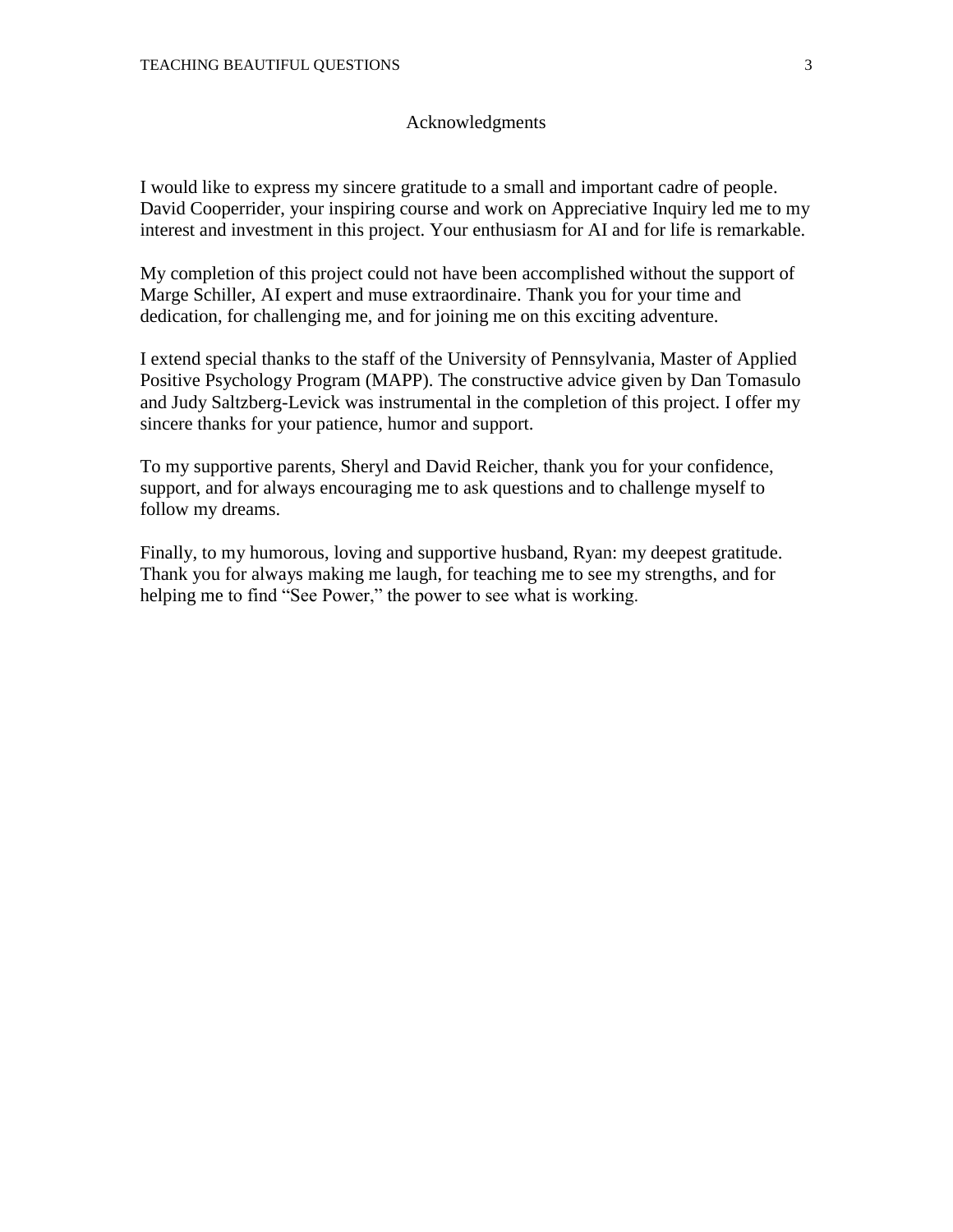#### Table of Contents

| Book Proposal: Teaching Youth to Ask Beautiful Questions 31 |  |
|-------------------------------------------------------------|--|
|                                                             |  |
|                                                             |  |
| <b>Appendices</b>                                           |  |
|                                                             |  |
|                                                             |  |
|                                                             |  |
|                                                             |  |
|                                                             |  |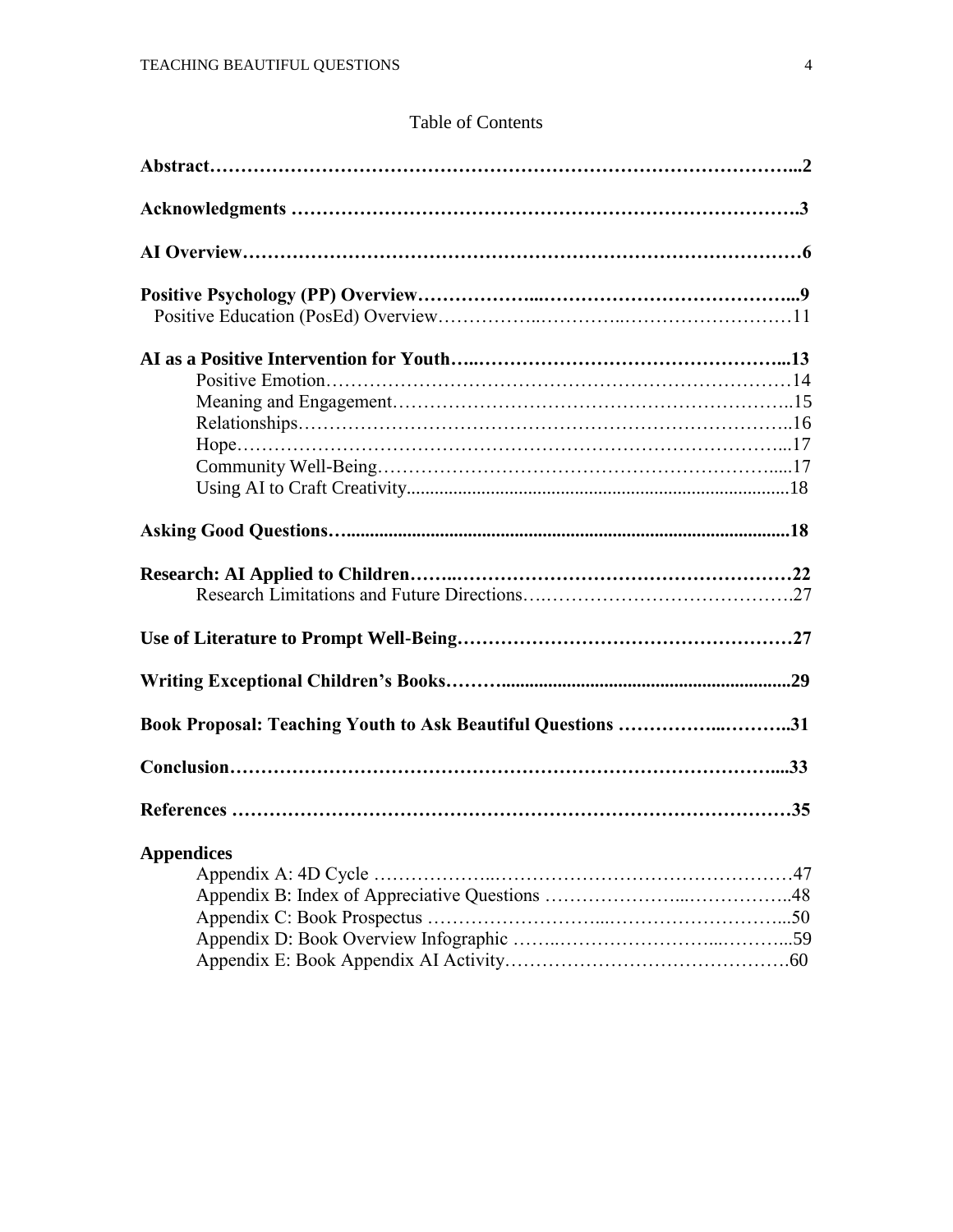#### Teaching Beautiful Questions:

#### Using Literature to Teach Youth Appreciative Inquiry (AI)

"How can kids and grownups work together to change the world?" (SoulPancake, 2013). This appreciative question was asked to President Obama in an interview by nineyear-old Robby Novak, more widely known as "Kid President." Novak's question has transformational change potential; it is a question that inspires more thinking, collaboration and creativity. Learning to ask the right questions and being empowered to engage curiosity is essential to  $21<sup>st</sup>$  century education, which emphasizes critical thinking, complex problem solving, effective communication, and creativity (Berger, 2014; Brown, Benkovitz, Muttillo, & Urban, 2010; Partnership for 21<sup>st</sup> Century Skills, 2008). Creating flourishing and innovative citizens to compete in our increasingly diverse and competitive world, challenges educators and parents to work together to teach youth how to discover and build on successful aspects of the past, dream creatively about the future, ask good questions to design plans, and deliver action. These four components, discovering, dreaming, designing, and delivering, are the mainstays of Appreciative Inquiry (AI), a positive approach to organizational development (Cooperrider  $\&$ Srivastva, 1987). AI has been coined "one of today's most successful change methods" (Cooperrider, Whitney, & Stavros, 2008, n.p.). It was developed 30 years ago as a business-based strategy to improve organizational growth, creativity, and profits (Cooperrider, 1996). However, for the past 15 years, AI has been utilized within school systems to help staff create more productive learning environments and revitalize visions and missions. It is now beginning to be used with youth to empower ownership and involvement (e.g., Shuayb, Sharp, Judkins, & Hetherington, 2009; Williams, 2011).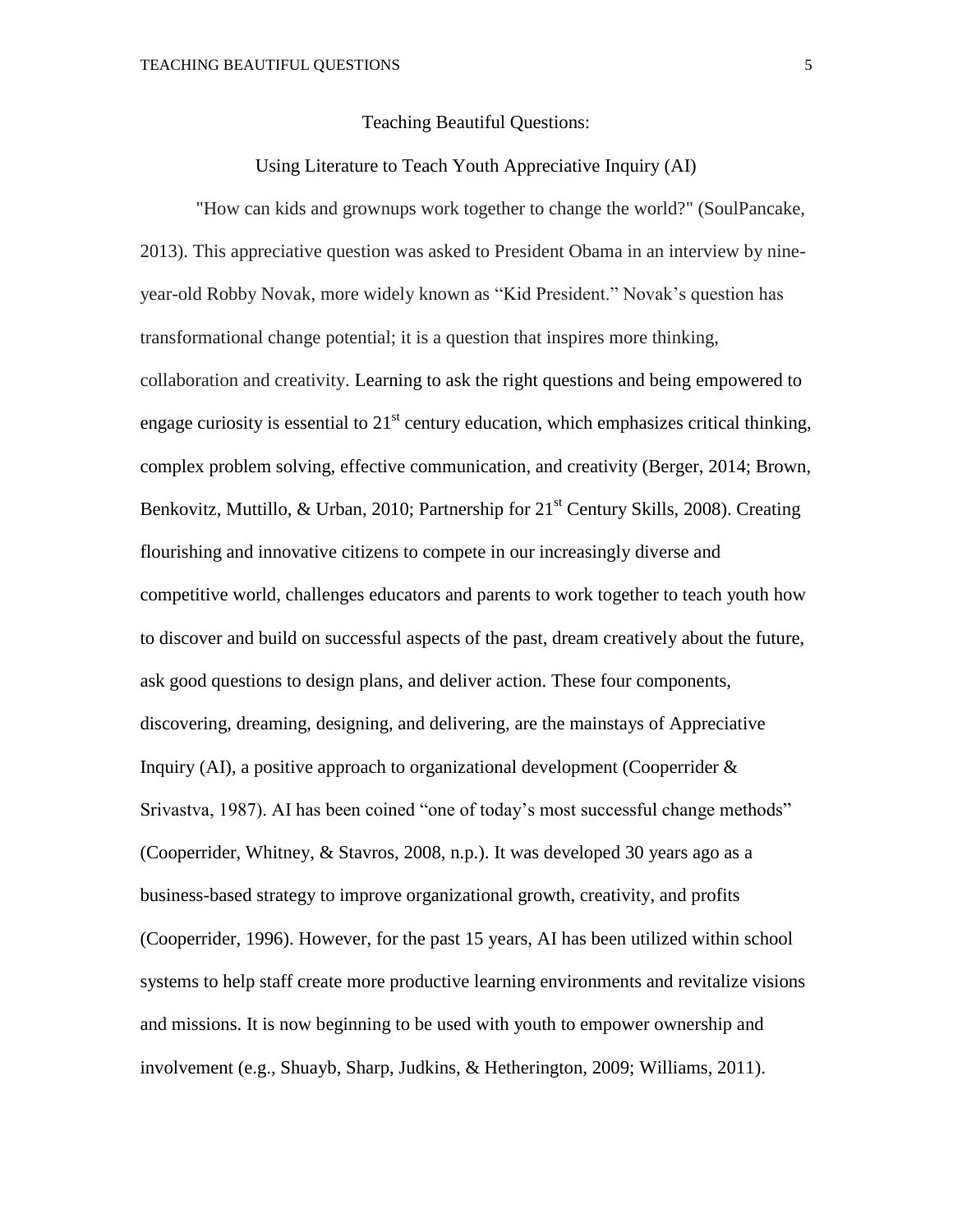Initial evidence suggests that AI can also improve children's creative capacities (Eowa, Ali, Mahmudb, & Baki, 2010). While much research on teaching children how to ask good questions stems from older research (e.g., Hudson-Ross, 1989), AI is a newer approach, a marriage between positive organizational scholarship and positive education. Teaching children AI has the potential to unlock our youth's capacity to identify strengths, build creativity, and ask the right questions to incite positive action. AI is a positive educational tool that stimulates the well-being of youth through an increase in positive emotion, engagement, relationship-building, meaning, and achievement (Seligman, 2011). This capstone suggests that AI principles can be taught to youth in order to improve innovation and well-being. Further, this capstone recommends that literature is a meaningful method to instill and teach AI principles in a manner to effect wide scale change. As a result, an AI children's picture story book is proposed in order to accomplish this goal.

#### **AI Overview**

The AI philosophy was developed in the early 1980's by David Cooperrider and Suresh Srivastva (1987). AI stems from the fields of positive organizational scholarship and organizational development, and is a strength-based approach to building on past success in order to ask the right questions to transform the future. AI searches for the best in people and organizations (Cooperrider & McQuaid, 2012).

The premise of appreciative thinking is that outcomes are more innovative and abundant without a traditional focus on solving a problem. In fact, Cooperrider (1996) calls for "the end of problem solving as a mode of inquiry," but rather "methods that affirm, compel, and accelerate anticipatory learning involving larger and larger levels of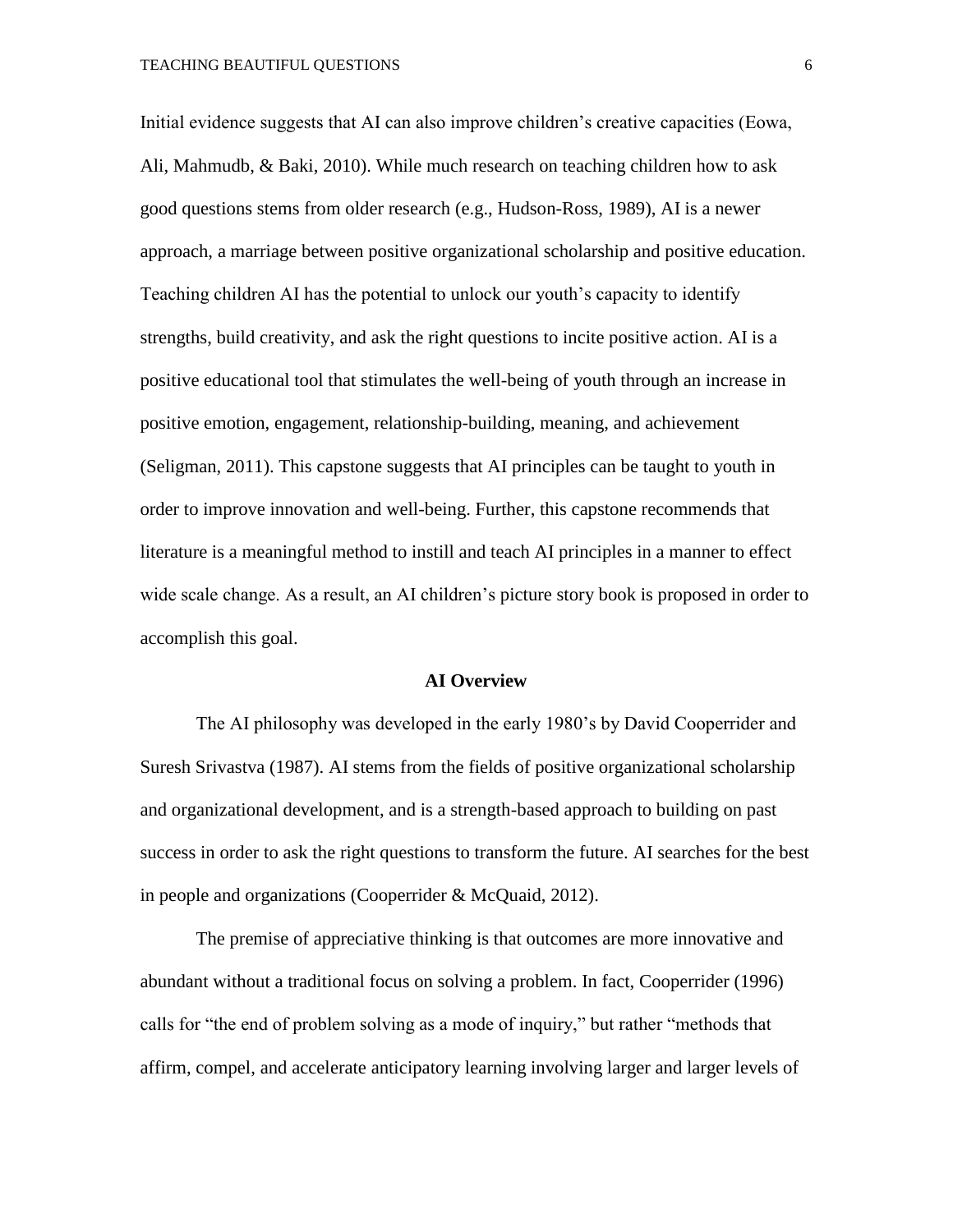collectivity" (p. 5). Research contends that organizations spend a disproportionate amount of energy utilizing time and resources focused on problems, rather than identifying and building upon strengths (Cooperrider & Srivastva, 1987). This is true for all organizations, including schools (Ryan, Soven, Smither, Sullivan, & VanBuskirk, 2014). The growing inclusion of AI practices and principles within school curriculum, pedagogy and consultation has the potential to drive a more progressive, strengths-based mindset, moving away from deficit-based thinking.

AI is rooted in a set of five principles that "strengthen the system's capacity to identify, anticipate and heighten positive potential" (Shuayb et al., 2009, p. 4). These five foundational principals include: 1) *The Constructionist Principle*: questions which are asked by individuals within an organization can prompt organizational change; words create worlds; 2) *The Principle of Simultaneity*: inquiry is an intervention that prompts and creates change; 3) *The Poetic Principle*: organizations have endless possibilities waiting to be tapped and individuals can choose what to change; 4) *The Anticipatory Principle*: when a collective group imagines the future, change happens; 5) *The Positive Principle*: AI requires positive affect and relationship-building and also inspires these attributes to grow (Cooperrider et al., 2008). Hammond (1996) summarizes AI principles in these ways: in every system one can identify something that works; what is focused on and understood becomes reality; reality is created in the moment (there may be multiple realities); the act of questioning imparts a positive influence on a team of individuals; individuals grow in confidence when discussing past success stories; it is important to value differences; the most successful and best parts of the past must be carried forward; the language that is used creates a reality.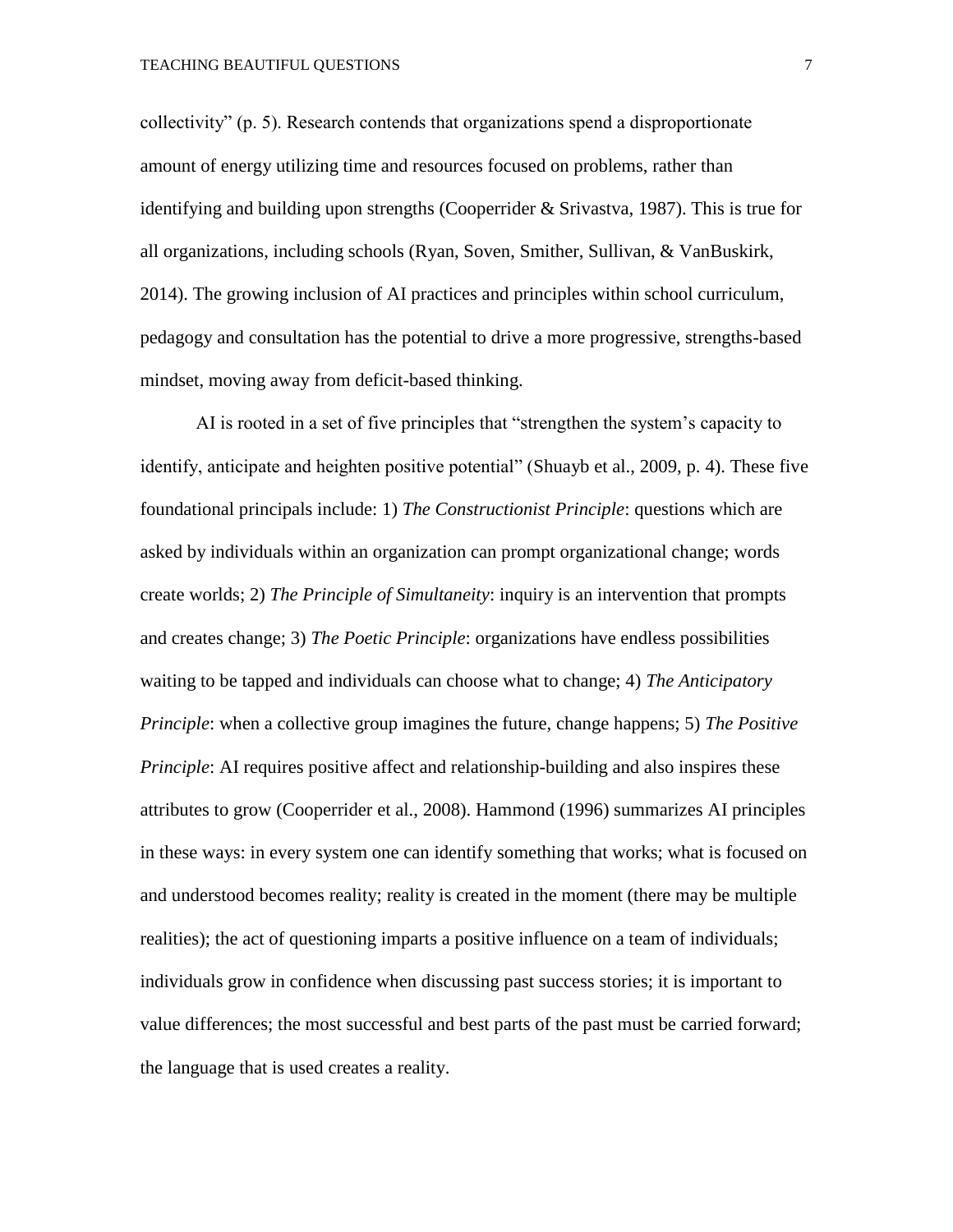While AI is based on a set of five principles, the process is often facilitated through four phases: the "4D Cycle" (Cooperrider et al., 2008) (See Appendix A). The first "D" stands for *discover.* The *discover* phase involves collaborative engagement in a dialogue to share successes and valuable moments within an organization. Strengths are revealed and relationships form and grow. The *discover* phase is followed by *dreaming*. The *dream* phase involves brainstorming to envision the possibilities of the future. Future projections and images are created and values are identified. Subsequent to the *dream*  phase, participants engage in *design.* Within the *design* phase, the vision for the future is crafted. Future visions are built upon strengths, relationships and past success. Lastly, this *design* is put into action through the *deliver* phase and is sustained over time. Action steps are created and accountability for action step implementation is maintained. The process is intentionally iterative.

Often, the 4D Cycle is used to conduct an AI Summit, a multiple-day event including all stakeholders of an organization or community intended to craft a common goal for positive organizational change (Cooperrider et al., 2008). AI Summits have been conducted within governments and schools across the globe and within the United Nations (Cooperrider & McQuaid, 2012). Summits have been conducted successfully with hundreds and thousands of participants in one room. Cooperrider and McQuaid (2012) refer to the success of AI Summits as a "positive contagion," as entire organizations experience a burst of positivity when coming together to discuss the best of themselves and their organizations (p.3).

While such a large-scale intervention may not be possible in every context, using appreciative principles and questioning can be implemented daily on a smaller scale. In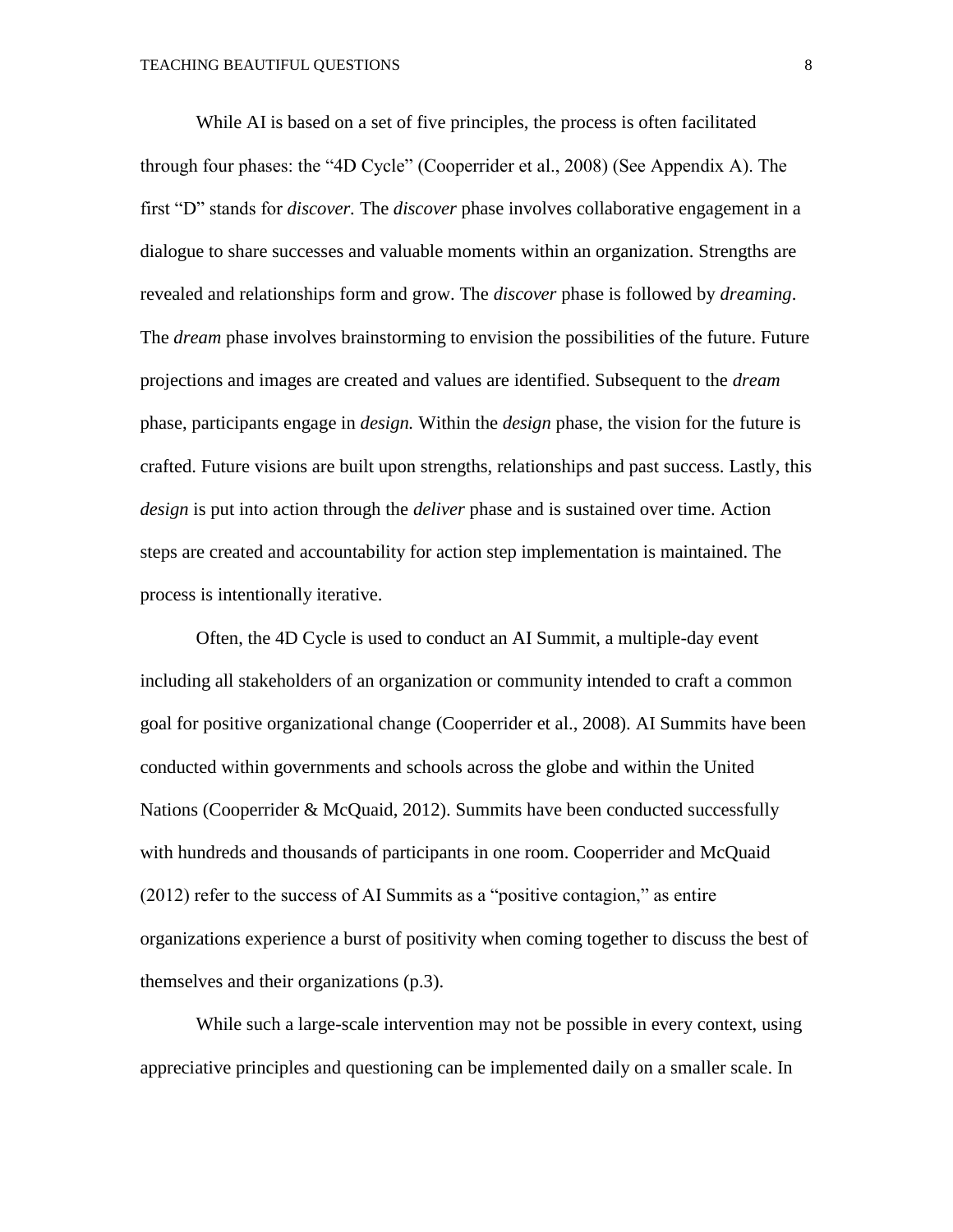addition to organizational transformation, through the use of AI principles and questioning, strengths are identified, creativity is enhanced, and relationships are bolstered, thereby fostering well-being and flourishing. For this reason, AI has been connected to the phrase "the positive psychology of sustainability" (Cooperrider  $\&$ McQuaid, 2012, p.3). Not only do AI principles and questioning help organizations and individuals maintain the status quo of daily and organizational life, they encourage a life that is flourishing and thriving as a result of a focus on strengths and relationships. The practice of AI encourages and cultivates facets of well-being.

#### **Positive Psychology (PP) Overview**

While AI was developed in the 1980's prior to the formalized field of Positive Psychology (PP), AI has always been connected to PP as it enhances individual and organizational well-being. As AI aims to build on the best of the past and present while focusing on individual and organizational strengths, PP identifies optimal human and organizational functioning. The field of PP, officially founded by Martin Seligman in 1998, can be defined as "a science of positive subjective experience, positive individual traits, and positive institutions" which aims to improve quality of life (Seligman & Csikszentmihalyi, 2000, p. 5). Whereas psychology "as usual" aims to correct mental illness, pathologies and malfunction, PP aims to build upon current strengths in order to increase individual and organizational well-being and success. Just as AI prompts a move away from deficit-based problem solving, PP does as well, as it emphasizes the positive aspects of life.

Since the birth of PP, researchers have identified evidence-based factors contributing to well-being (Seligman & Csikszentmihalyi, 2000). In 2011, Martin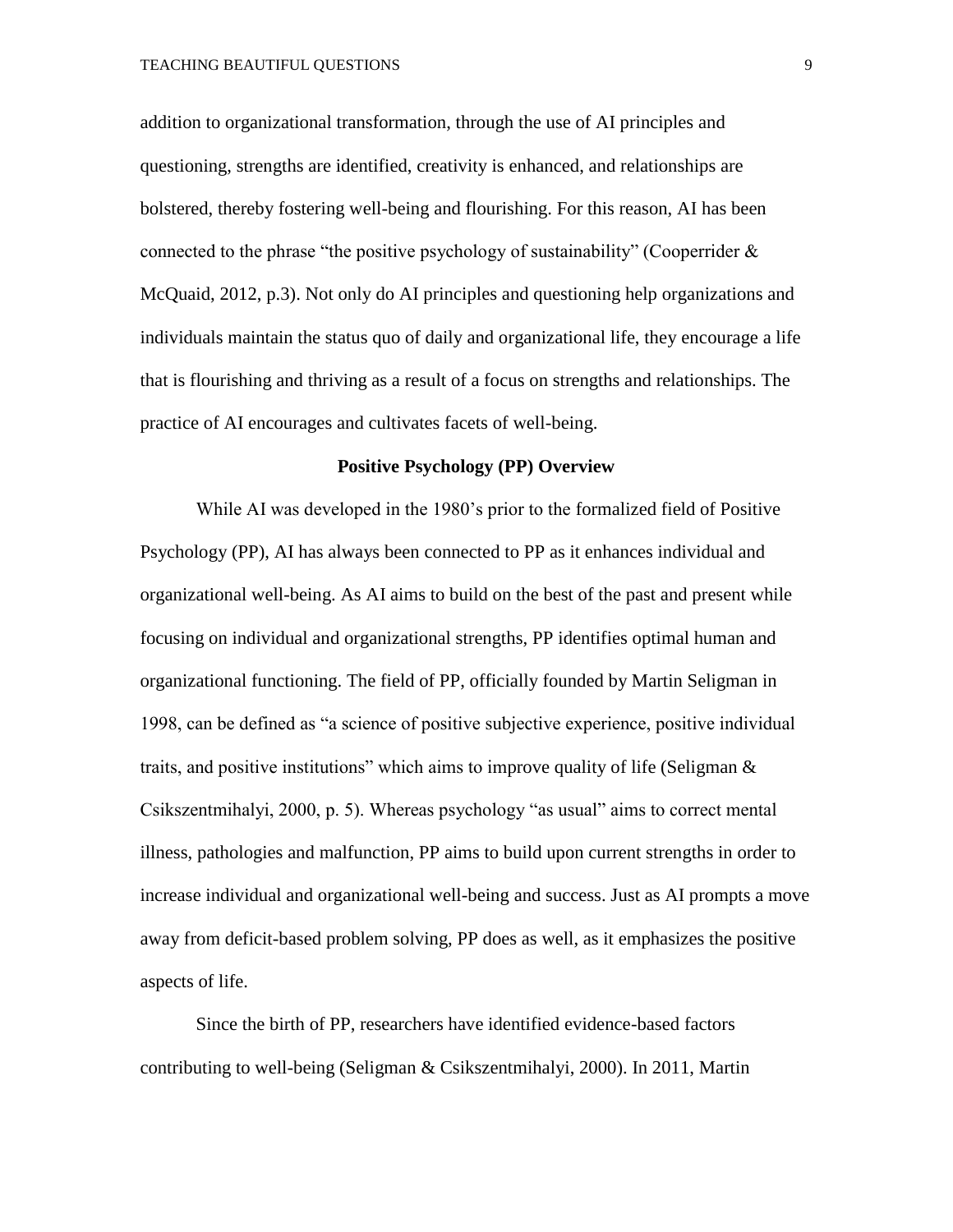Seligman released a model of human flourishing, the "PERMA" model, which presents five key components to well-being: positive emotions (P), engagement (E), relationships (R), life meaning (M), and achievement (A). In addition to Seligman's PERMA theory of well-being, other researchers have engaged in research to identify alternative, yet related models. Keyes, Shmotkin, and Ryff (2002) identified psychological well-being (PWB), or the individual perception of elevated self-acceptance, positive relations with others, autonomy, environmental mastery, life purpose, and growth. More recent theories of well-being encompass much more than PWB. For example, Rath and Harter (2010) discuss a comprehensive model of well-being including five domains: career, social, financial, physical, and community well-being.

The science of well-being includes research on identified effective and valid targeted positive interventions (PIs) that target these identified domains or components (e.g., Gillham, Brunwasser, & Freres, 2008; Rashid, 2009; Seligman, Rashid, & Park, 2006; Sin & Lyubomirsky, 2009). PIs can be defined as intentional, cognitive and behavioral strategies aimed at increasing positive thoughts, feelings and/or behaviors (Layous & Lyubomirsky, 2012). More specifically, PIs aim to impart specific desired outcomes to increase aspects that promote human flourishing (e.g., meaning, achievement, relationships). By teaching PI strategies, individuals build positive habits and a toolbox of approaches to utilize (Layous & Lyubomirsky, 2012). For example, AI is considered to be a positive organizational intervention (POI) as it employs cognitive and behavioral strategies by means of appreciative questioning or an AI Summit, in order to increase various organizational outcomes (e.g., community connectedness, relationships, teamwork, innovation).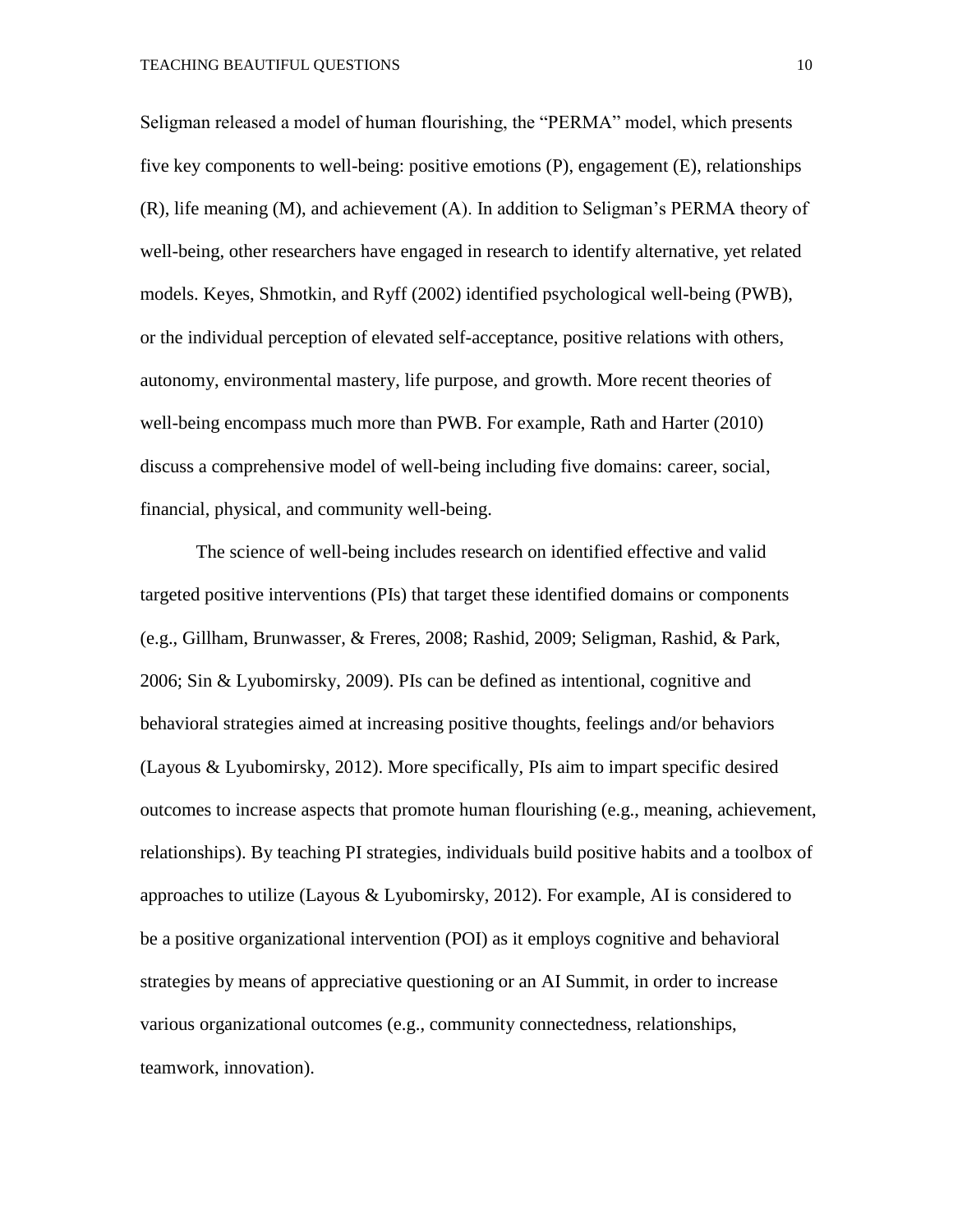Using interventions within schools to teach youth well-being has been identified as a necessary endeavor (Seligman, Ernst, Gillham, Reivich, & Linkins, 2009). Gregory Park (2014), in his recent white paper, writes that "wellbeing is an untapped driver of achievement" (p.2). The paper argues that the science behind well-being must be used to leverage future success for all, and in particular, youth. The use of PI's within schools can help to combat a deficit-based mindset (Ryan et al., 2014), while infusing the science of well-being to create flourishing students and schools. This is the basic focus of Positive Education (PosEd).

#### **Positive Education (PosEd) Overview**

Seligman (2011) defines PosEd as traditional education accompanied by approaches to build well-being. PosEd "seeks to combine principles of PP with bestpractice teaching and educational paradigms to promote optimal development and flourishing" (Norrish, Williams, O'Connor, & Robinson, 2013, p. 147). The application of PP principles through implicit and explicit teaching is the foundation of PosEd. Seligman et al. (2009) contend that schools are an ideal setting for the implementation of PIs, through which increased well-being and learning is amplified.

Currently, the most profound example of an embedded school-wide PosEd system takes place in Australia at the Geelong Grammar School (GGS) (Norrish et al., 2013). In 2008, the GGS, in conjunction with Dr. Martin Seligman, from the University of Pennsylvania, and other leaders in the field of scientific PP research, created the GGS model for PosEd. This model proposes that six elements of well-being: positive emotion, positive engagement, positive accomplishment, positive purpose, positive relationships, and positive health, be explicitly taught to students ("teach it"), embedded in the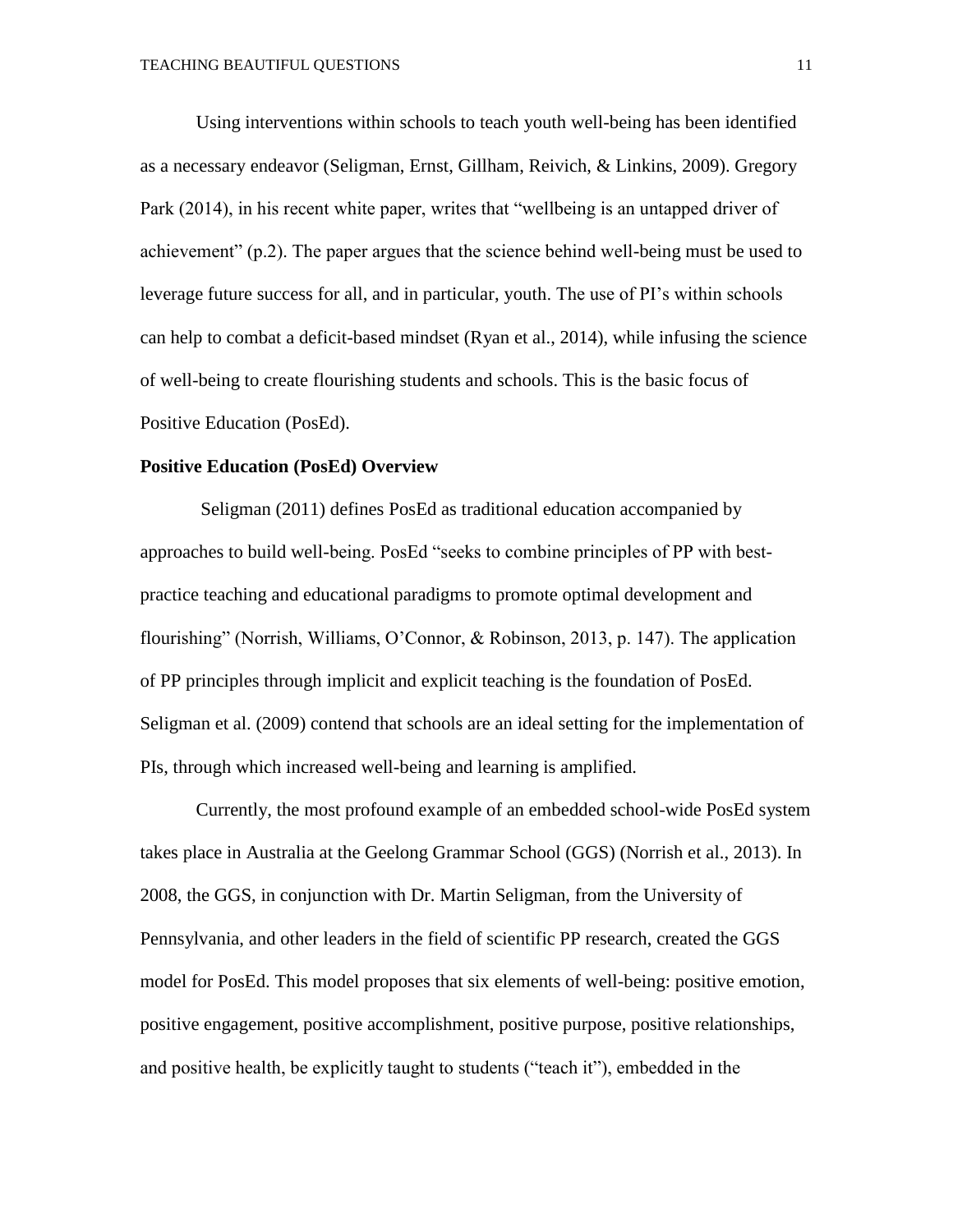curriculum ("embed it"), and exemplified by all school stakeholders ("live it) (Norrish et al., p. 151). This particular model of PosEd was improved and created over time through the use of AI Summits and AI-based positive questioning (Williams, 2011). AI Summits were utilized to better understand what makes a flourishing institution.

In addition to the all-encompassing GGS project, other programs have been developed to improve the well-being of youth on a larger scale. Multi-session schoolbased programs, such as the "Strath Haven Project," which builds student resiliency by exploring character strengths, have been effective in reducing symptoms of anxiety and depression (Gillham, Hamilton, Freres, Patton, & Gallop, 2006). A strengths-based curriculum is essential, as research suggests that it is associated with increased intrinsic motivation and effort in secondary and post-secondary education (Louis, 2009). The Penn Resiliency Program (PRP) is another empirically-grounded PP-based intervention which increases optimism and decreases student depressive symptomology, thereby building resiliency (Reivich, Gillham, Chaplin, & Seligman, 2013). A meta-analysis of over 17 controlled evaluations, has documented that PRP impacts decreases in student depression for up to one year (Brunwasser, Gillham, & Kim, 2009).Further, research also suggests that PRP reduces hopelessness among middle school-aged youth (Gillham et al., 2012). This focus on resilience is important, given that research suggests that resilience, in turn, is correlated with higher levels of adaptability, character, coping, friendship, optimism, and lower risks for substance abuse within an adult military population (Harms, Herian, Krasikova, Vanhove, & Lester, 2013).

Along with POIs, such as the GGS project, the Strath Haven Project, and the PRP, existing research reports that empirically-grounded individual youth-based PIs have the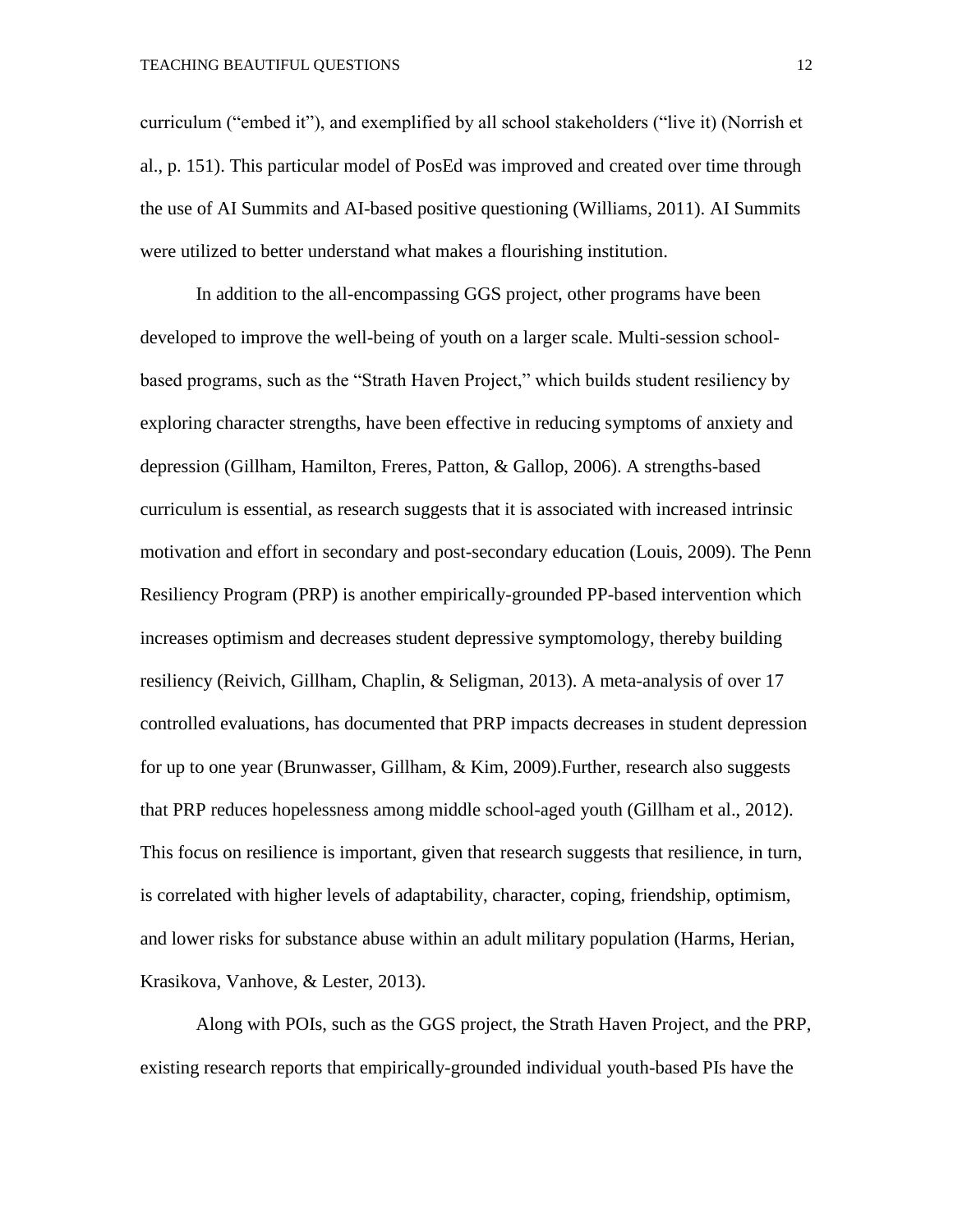potential to increase positive affect and school and life satisfaction (e.g., Froh, Sefick, & Emmons, 2008). Much of the current research on school-based, youth-geared interventions encompasses gratitude (e.g., Froh, Kashdan, Ozimkowski, & Miller, 2009). These studies suggest that increased gratitude also fosters increased satisfaction with the school experience. Today, targeted interventions are focusing on improving achievement by teaching students about growth mindset, or the mindset that the brain is flexible and growing, and that new learning is always possible (Dweck, 2006). New research is underway to better understand how to teach students self-control and perseverance in order to increase well-being through achievement and goal attainment (e.g., Romer, Duckworth, Sznitman, & Park, 2010). In addition to these interventions and intervention programs, AI can also be considered to be another applied PI for youth, or a POI for schools and school systems.

#### **AI as a Positive Intervention(PI) for Youth**

Cooperrider and McQuaid (2012) connect AI to Seligman's (2011) PERMA theory of human flourishing. AI has produced documented effects of increases in flourishing throughout organizations and the individuals within them. Subsequent to AI Summits, observations of passion, motivation, positive mindsets, and innovation have been made (Cooperrider & McQuaid, 2012, p. 26). These effects are observed across businesses and governmental agencies worldwide. These various well-being outcomes are also beneficial for a youth population. The description of AI and its connections to specific elements of well-being follow.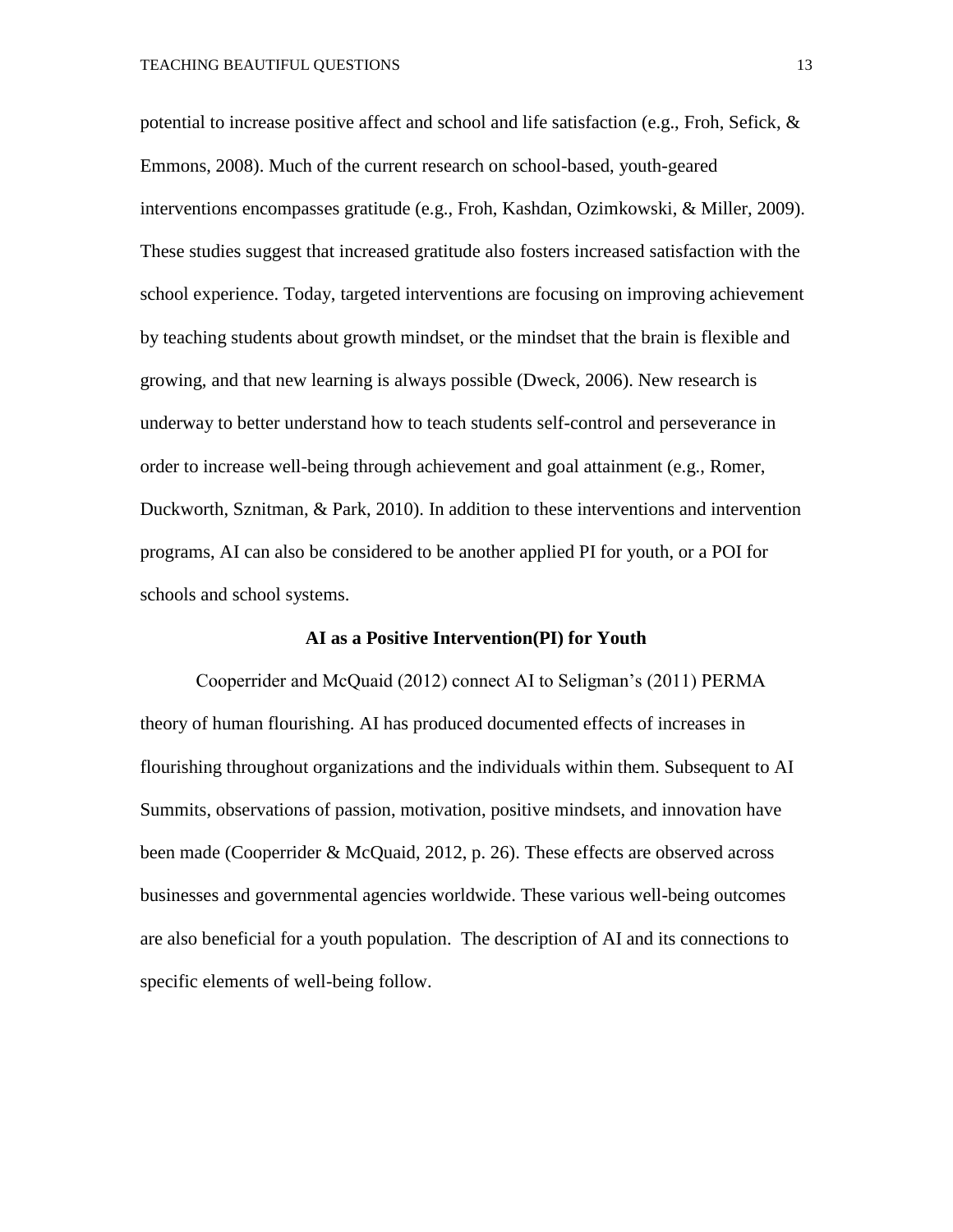#### **Positive Emotion**

Approximately ten percent of school-age students exhibit low positive affect (Eklund, Dowdy, Jones, & Furlong, 2011). These students experience academic difficulties and less engagement in school (Antaramian, Huebner, Hills, & Valois, 2010). Jia Ng and colleagues call for "systematic efforts" to target this population. In addition, Noddings (2003) calls for schools to prioritize happiness or positive affect, in addition to academic achievement; Park (2014) advocates for schools to focus on well-being in order to increase student achievement. This call for schools to prioritize positive affect is consistent with research suggesting that students with higher positive affect attain higher grades (Suldo, Thalji, & Ferron, 2011) and physiologically recover faster after stressful setbacks (Papousek et al., 2010). AI has the potential to increase positive affect.

The fifth AI principle is *The Positive Principle*: AI requires positive affect and relationship-building; AI also inspires relationships to grow (Cooperrider et al., 2008). Increases in positive emotion are linked to increased problem solving and creativity. Fredrickson's (2004) *Broaden and Build Theory* clearly identifies that positive emotions promote creativity, open-mindedness, problem-solving, and new resources resulting in an upward spiral of more positive emotions and forward movement. AI focuses on strengths and research asserts that when individuals know and use their strengths, more positive affect is garnered (Haidt, 2006; Louis, 2009). Research has found that using one's strengths is a predictor of well-being, lower levels of stress, and increased positive affect (Wood, Linley, Maltby, Kashdan, & Hurling, 2011). The use of strengths-based interventions can alleviate symptoms of depression (Gander, Proyer, Ruch, & Wyss,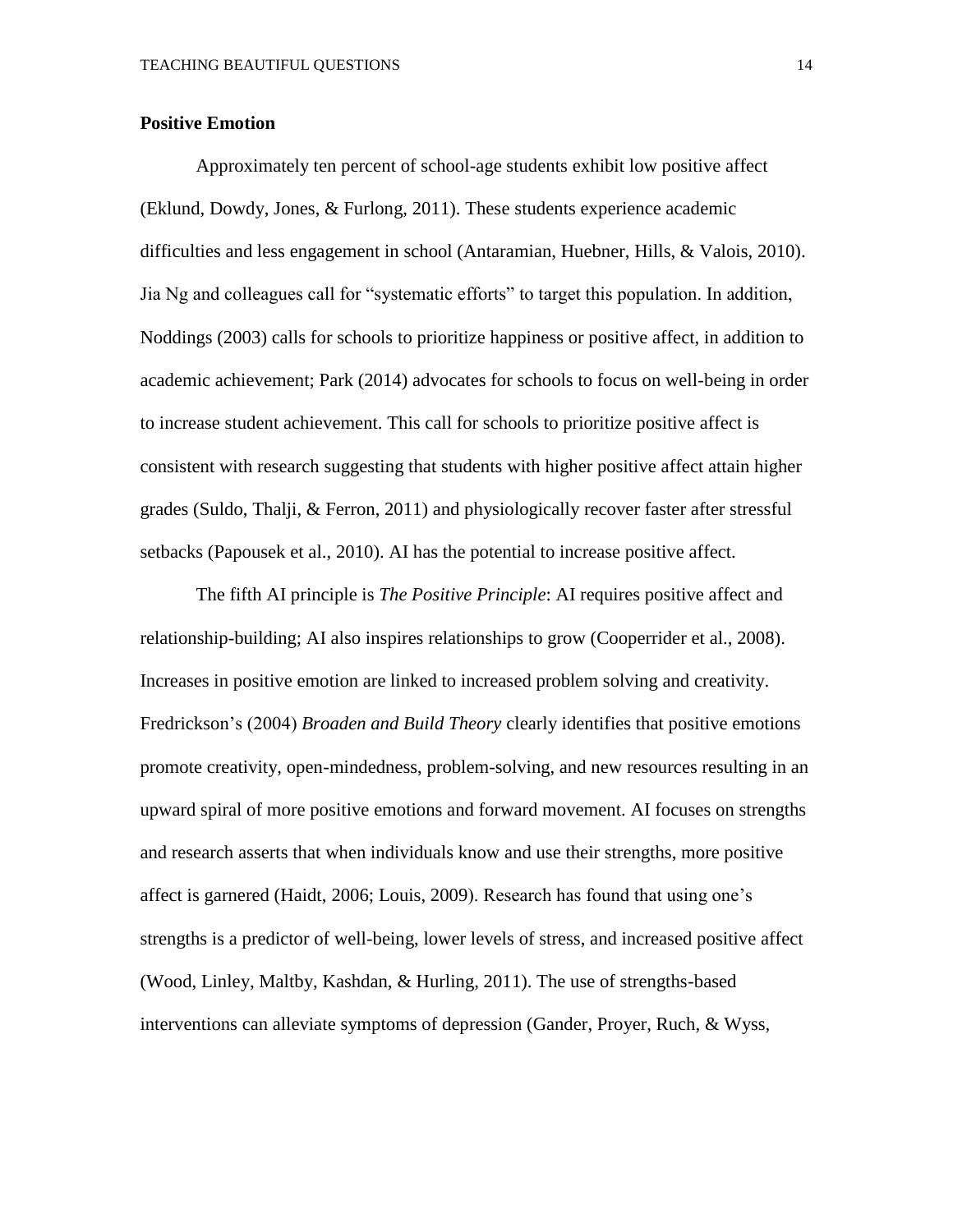2013). AI focuses on strengths and success. It thrives on positive questioning and inspires positive affect.

#### **Meaning and Engagement**

The second factor in Seligman's (2011) flourishing equation is engagement (E). Kahane and Rapoport (1997) emphasize that youth, in particular, search for meaning and freedom to develop a sense of identity. Research unfortunately suggests that by middle school students are less engaged and interested in learning (Wigfield, Eccles, MacIver, Reuman, & Midgley, 1991). However, the PP-based concept of flow, the ability to fully engage in an activity of interest, can be increased in school in order to improve engagement, achievement, and creativity (Csikszentmihalyi, 1990). Csikszentmihalyi (1990) describes flow as encompassing seven factors: clear goals, immediate feedback, a match of skill and activity challenge, concentration, control over the activity, a loss of self-consciousness, and a feeling of timelessness. Flow encourages effortless achievement. This "vital" engagement also leads to increased meaning (M), an essential flourishing factor (Csikszentmihalyi, 1990).

One strategy known to increase flow is to capitalize on signature strengths (Haidt, 2006). Unfortunately, less than one third of individuals may be aware of and understand their strengths (Linley, 2008). Students who know and can "capitalize" on their strengths access greater social support and build on past successes (Bowers & Lopez, 2010). Two current PosEd programs, the PRP and the GGS project, focus on helping students identify and build upon strengths. Through class wide lessons, both programs engage students in self-assessments and discussions to learn the language of strengths and use their strengths in the future.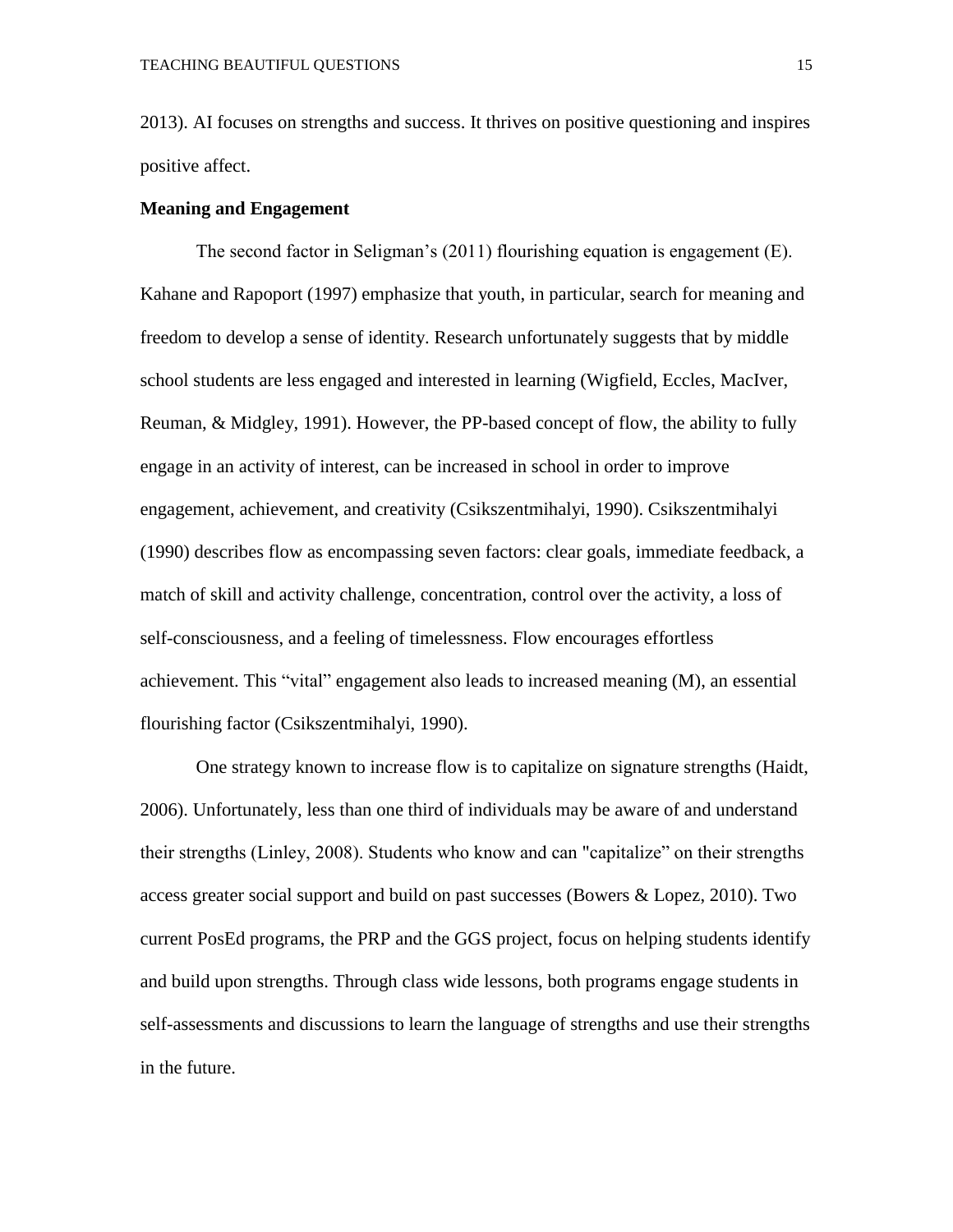Aside from a strengths-based curriculum, which can be costly and often does not fit within mainstream education, AI encourages participants to identify individual and team member strengths. Current available research suggests that AI can increase student engagement within schools and communities (e.g., Morsillo & Fisher 2007). AI can engage children in designing their own destinies while creating meaning in their lives. Using the principles of AI and the 4D Cycle, students can work together to set challenging and achievable goals to improve their own success and that of their classrooms and schools. In this way, students craft their own questions to propose a new future and future plans are designed and implemented, based on past successes made possible by individual strengths. Through the use of AI, flow is activated.

#### **Relationships**

In addition to focusing on strengths and enhancing engagement and meaning, AI builds relationships and social connectedness (Holdsworth, 2004). An emphasis on group learning and building relationships in school can help to increase student engagement and well-being outcomes. When people work together they can generate better and more creative solutions. When group work occurs within an educational setting, opportunities for the development of social skills and emotional intelligence (EI) arise. EI involves the ability to monitor and understand one's own emotions and the emotions of others in order to navigate the environment toward success (Salovey, Caruso, & Mayer, 1989). EI benefits students in the long term, including helping them create relational bonds, traverse social networks, and eventually when they are older, succeed in the competitive job market. Through the 4D Cycle, individuals engage in a process of empowerment.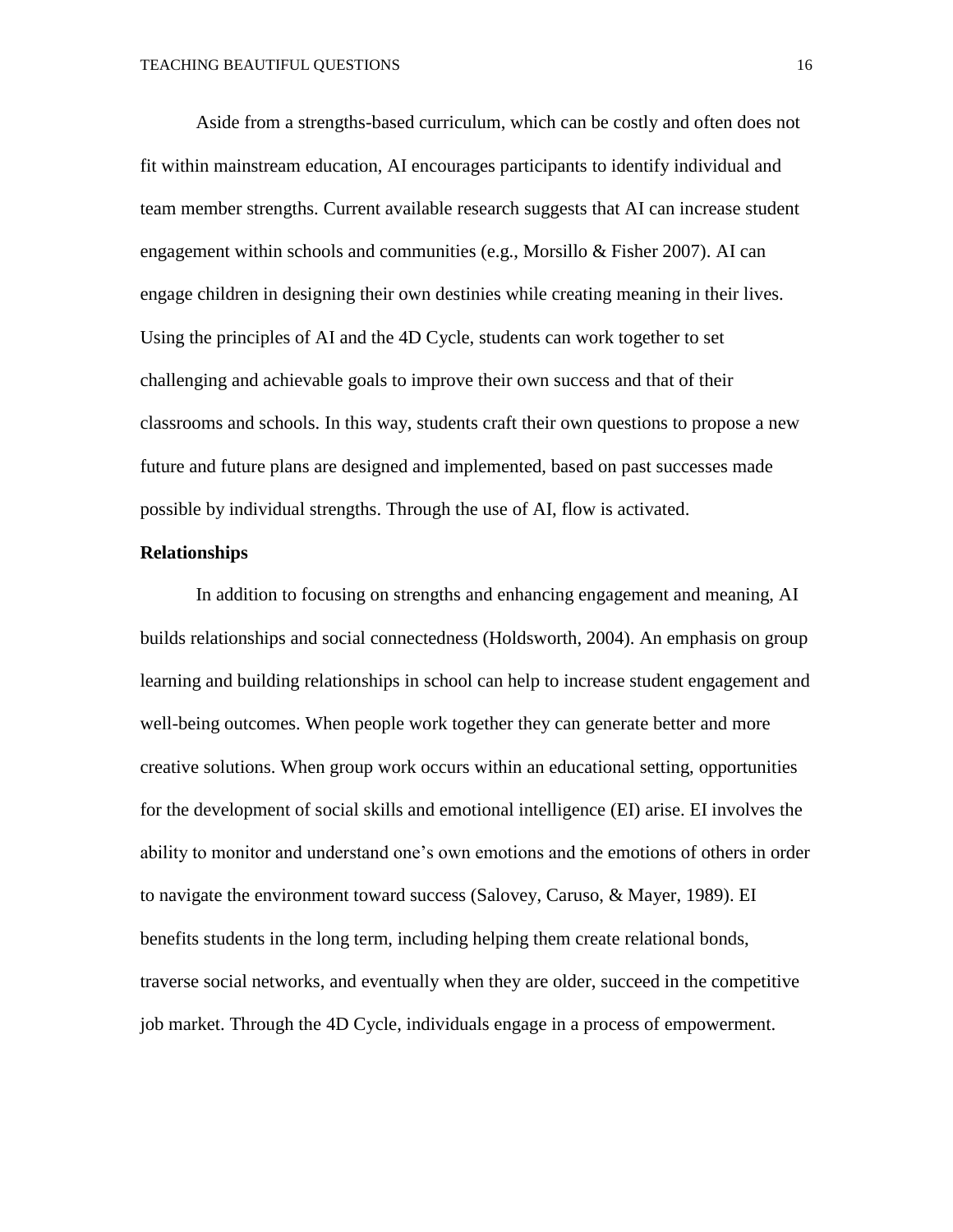Individuals and team members build social connections through the facilitation of meaning and purpose as they join together to create change (Holdsworth, 2004).

#### **Hope**

Hope is an essential principle of AI (Cooperrider et al., 2008). Hope and goal setting theories suggest that hope is fostered through the creation of specific goals (Locke, 1996; Lopez et al., 2004). Hope is the perceived competence in accomplishing goals (Lopez et al., 2004). Individuals who have hope and believe they are capable of reaching goals have a greater chance of success at goal attainment. AI facilitates hope by giving participants power over their decisions and future outcomes (Morsillo & Fisher, 2007). Through the use of AI, youth can become more hopeful, confident, and successful in achieving their goals and dreams.

#### **Community Well-being**

One prominent aspect of well-being is one's comfort level, which draws from a feeling of safety and having a connection within a community (Rath & Harter, 2010). It is essential that children feel connected to their schools and communities. AI has the capacity to engage schools in dialogues to promote positive organizational and community change (Morsillo & Fisher, 2007). Ryan et al. (2014) supports AI as a tool to change school culture and to initiate school reform. When individuals feel a connection to their communities and the earth on a larger scale, "mirror flourishing" occurs. "Mirror flourishing" is a "growing together that happens naturally and reciprocally to us when we actively help, or witness the acts, that help nature flourish, others flourish or the world as a whole flourish" (Cooperrider & McQuaid, 2012, p.27). Community well-being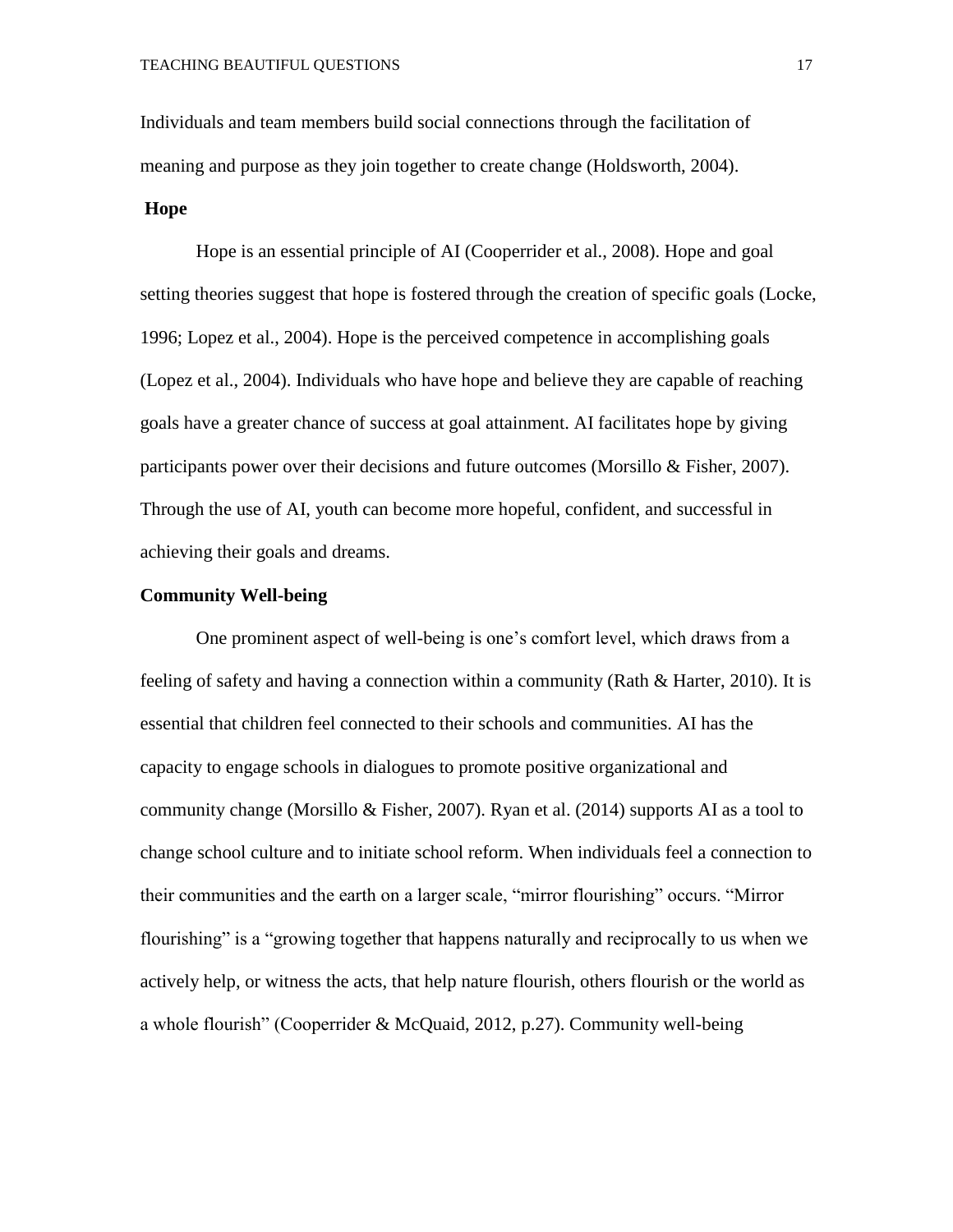increases when members join together to share stories of success and images of the future (Browne, n.d.a). These processes are embedded in the culture of AI.

#### **Using AI to Craft Creativity**

All of the above factors (e.g., positive emotion, relationships, hope, community well-being, etc.) can potentially promote an upward spiral effect of creativity and innovation. There are current curricular initiatives that aim to enhance children's creativity, such as arts integration (Gullatt, 2008). The premise of this program is that when art, theater and music are infused throughout all academic areas, it provides an atmosphere for students to transform ideas into art and create connections between content and art; however, more importantly, arts integration encourages students to "imagine possibilities that are not now, but which might become," to understand others' perspectives, and to define meaning (Gullatt, 2008, p.15). The arts integration program also has a natural built-in capacity to use students' strengths to create engaging and meaningful activities. This description of arts integration is very similar to the goal of AI, to build on strengths in order to imagine future possibilities.

Deriving creative actions and designs is a fundamental goal of AI. Not only is creativity beneficial to achievement and increased positive affect (Davis, 2009), but it is desired and required in today's job market (Brown et al., 2010; IBM, 2010; Partnership for  $21<sup>st</sup>$  Century Skills, 2008). AI fosters creativity through processes within the 4D Cycle, but also through the positive appreciative questioning that is encouraged and facilitated.

#### **Asking Good Questions**

For the reasons stated above, AI is an ultimate PI and POI that has the potential to build flourishing youth and schools. One of the major mechanisms behind AI's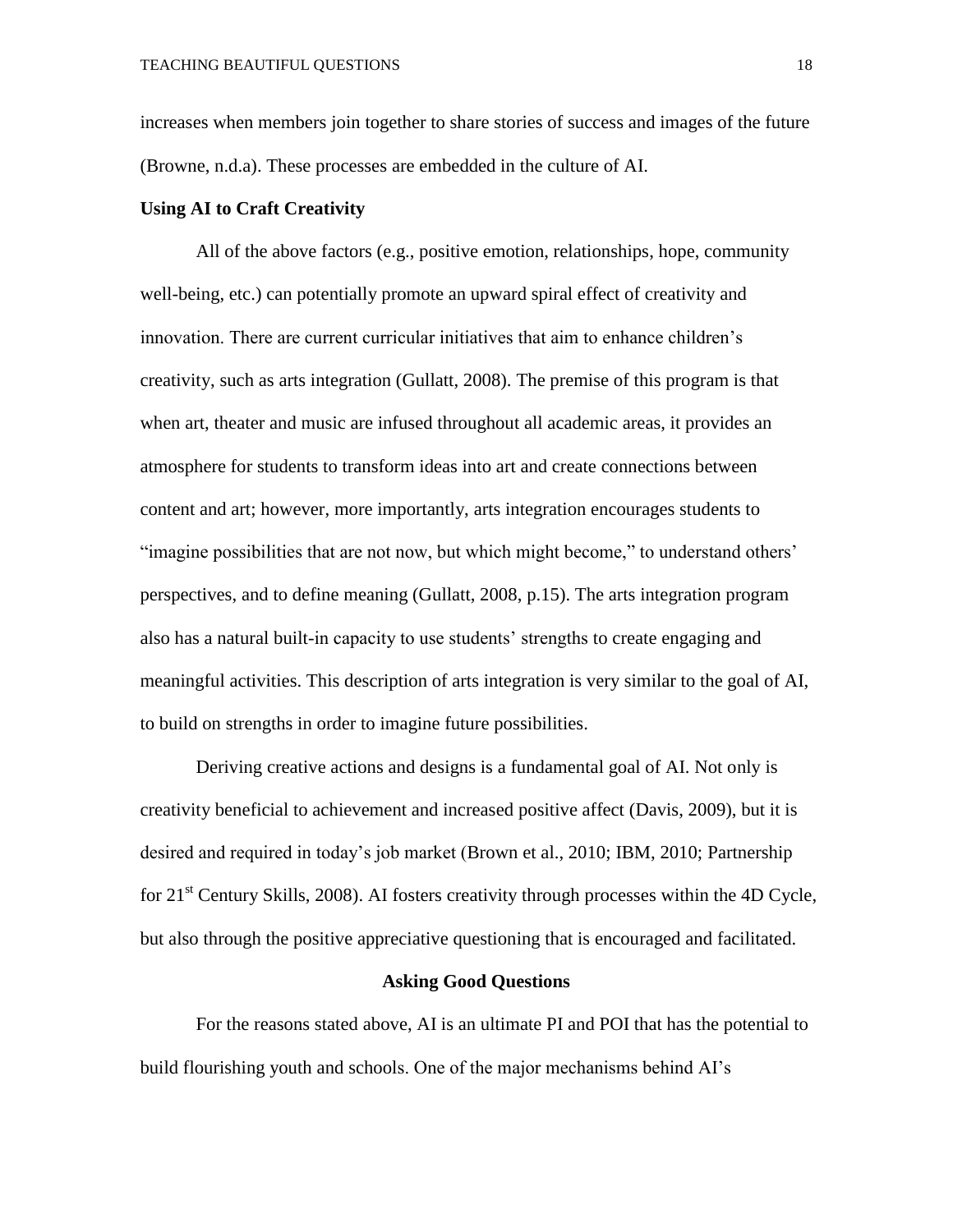TEACHING BEAUTIFUL QUESTIONS 19

effectiveness as an intervention is its focus on asking appreciative questions. The latest creativity research indicates that one of the most essential factors in priming innovation is one's ability to ask a good question (Berger, 2014). Berger writes that asking "big, meaningful, beautiful questions" may be "the first steps in moving beyond old habits and behaviors as we embrace the new" (p.7). AI principles denote that the very first questions asked and the language embedded within these questions shape the future and influence individuals, groups and communities (Browne a, n.d.a). Radner (2001) believes that these "big questions" are essential ingredients to school transformation.

Research indicates that youth and adults alike need help and reminders to continue asking good questions. Humans naturally begin to ask questions when curiosity kicks in (Hudson-Ross, 1987). Preschoolers frequently ask good questions. Research performed by OnePoll on behalf of a leading online family retailer, Littlewoods.com, suggests that on average, four-year-old British girls ask 390 questions per day, with boys following closely behind (Why is Water Wet, 2013). According to the study, in which 1,000 UK mothers of children between the ages of two and ten were surveyed electronically, children ask about 23 questions per hour. Between ages four and five, children are constantly questioning. However, research suggests that when children enter formal preschool, they automatically begin to ask fewer questions, only approximately 100 questions a day (Hough, 2012; Kim, 2011). The older they get the fewer and fewer questions they ask. The frequency of children asking questions sharply declines at ages four and five and continues to decline through late teens (Berger, 2014).

At the same time of this decline, according to a 2013 Gallup Poll, student engagement also decreases (Busteed, 2013). In addition, reported flow is less frequent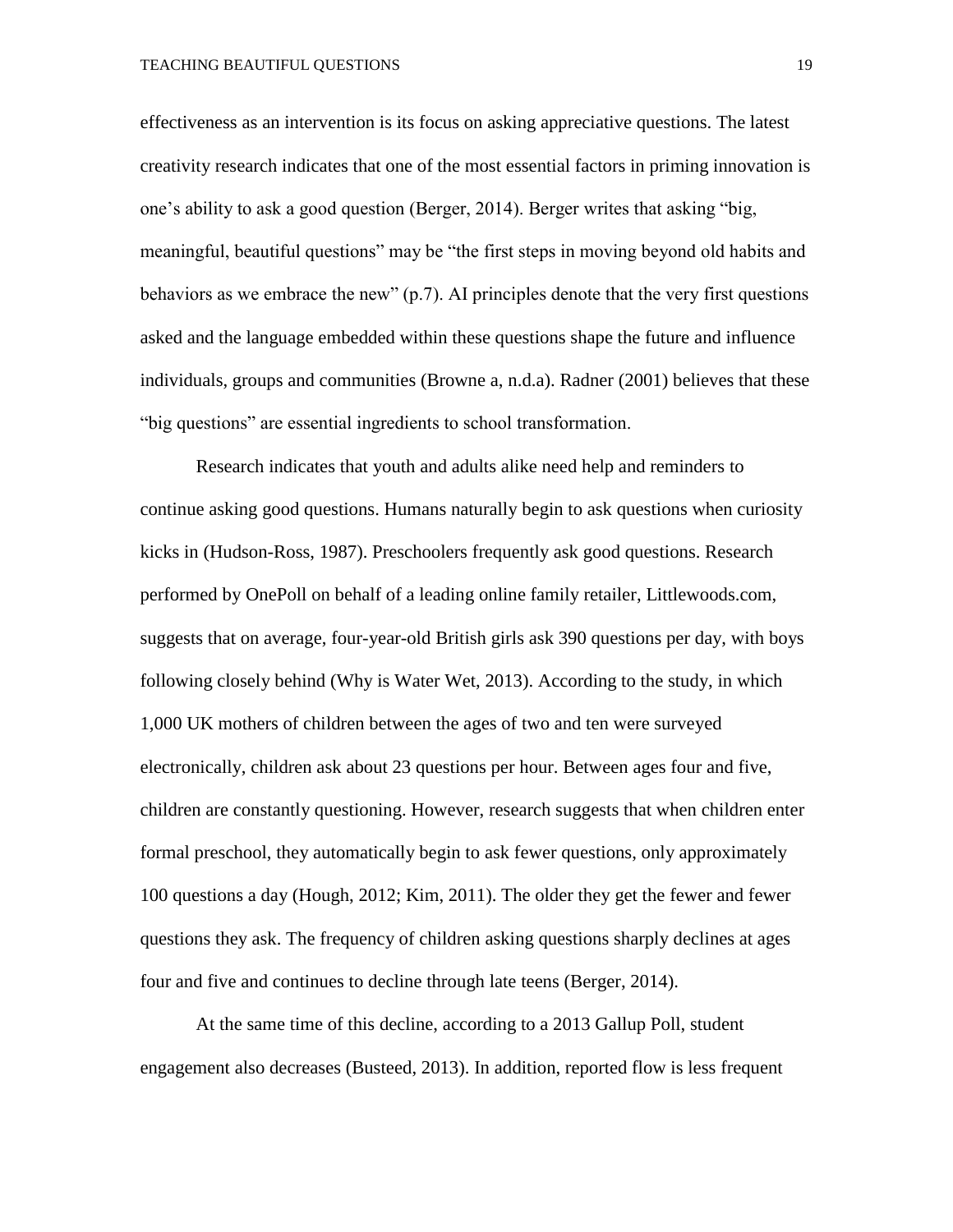(Wigfield et al., 1991). Kim (2011) found that despite an increase in IQ scores, schoolage creativity has been declining. Dan Rothstein, co-director of The Right Question Institute, is cited as stating that by middle school, "the question-asking muscle atrophies" (Berger, 2014, p.66). Krajcik, Blumenfeld, Marx, Bass, and Fredricks (1998) found that middle school students display weaknesses in their ability to generate and ask questions.

As for the cause of the deterioration of school-age questioning, Bonawitz and colleagues (2011) suggest that the decline stems from too much teacher-directed learning. Berger (2014) posits that schools do not "encourage, teach" or "tolerate" questions (p.46). More focus is placed on finding the memorized, right answers. Often, when students find wrong answers, they are reprimanded. Sally Hudson-Ross (1987) stated that "schooling in our society tends to halt students' progress as questioners" (p. 110). While many educators recognize that asking good questions is critical to gaining knowledge and creativity, there are currently no courses or classes that teach this skill.

By modeling and teaching youth how to craft good questions and by providing them the freedom and support to ask questions, teachers and families can empower students to take ownership over their learning and knowledge (Hudson-Ross, 1987; Krajcik et al., 1998). Books are now being crafted to teach educators how to help students ask good questions. Rothstein and Santana (2011) recently formulated a K-12 program to teach students how to ask good questions. Within the proposed model, teachers first design a question focus, which is followed by students independently producing, listing and prioritizing their questions. Next, students and teachers work together to prioritize questions; the exercise ends with reflection. When crafting an appreciative question, the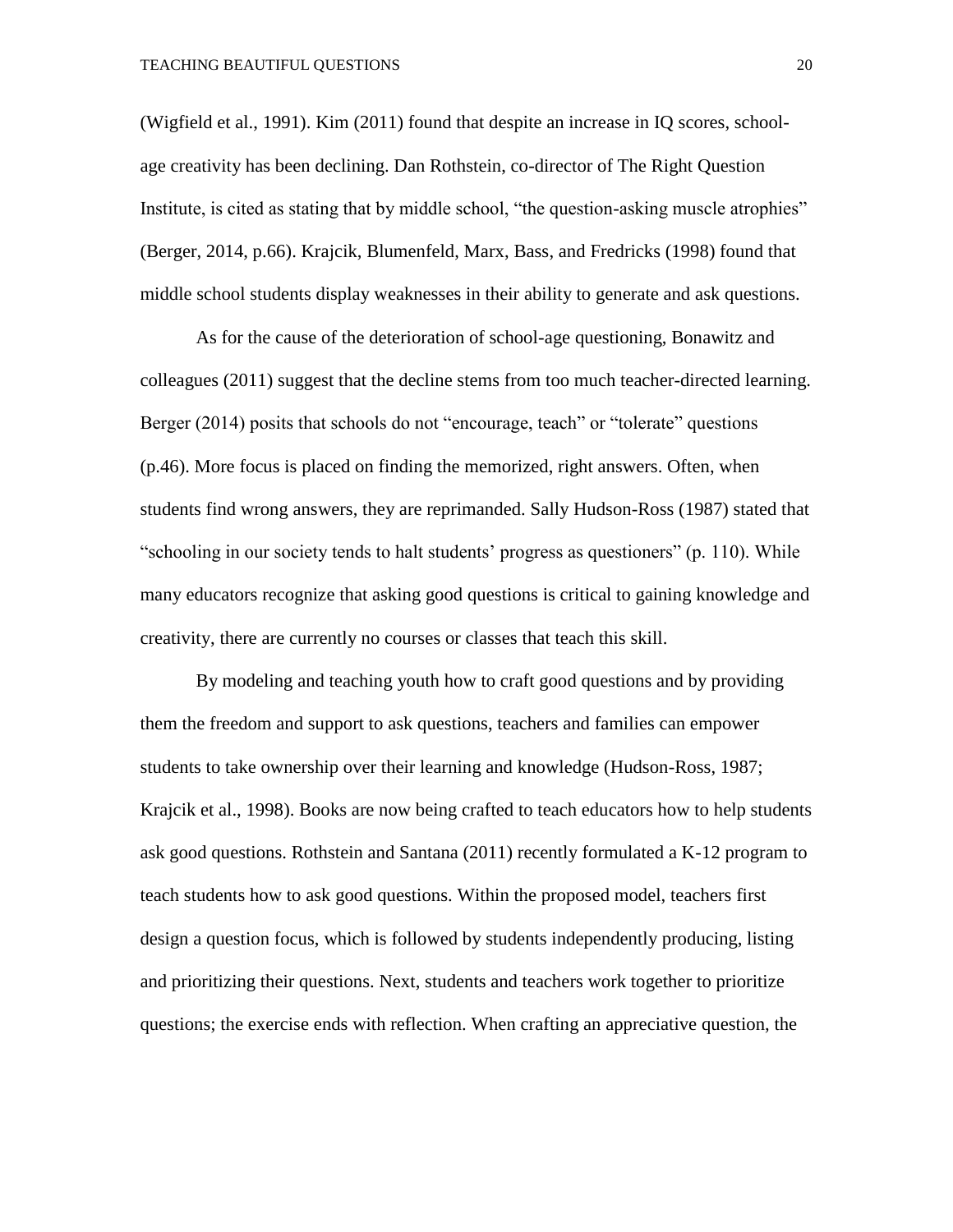question focus is one that is appreciative, or which examines strengths, success and future outcomes (see Appendix B for a list of AI-based question examples).

Beautiful questions are "ambitious, yet actionable" and can "begin to shift the way we perceive or think about something – and that might serve as a catalyst to bring about change" (Berger, 2014, p.8). Optimistic questions can influence more innovation. Reciprocally, Berger (2014) defines innovation as "trying to find and formulate new questions" (p. 20). Cooperrider and AI posit that asking questions which are positive and appreciative in nature can yield even better outcomes (Berger, 2014). The more questions asked, the more answers found. Berger (2014) and Cooperrider (1987) suggest that questions should begin with reflecting on past successes followed by dreaming up future possibilities. Strength-based questioning allows individuals to build on current skills, which can increase the speed and ease with which questions are answered. Questions related to meaning and purpose can inspire inquiry (Berger, 2014) and eventually, questions become more action-focused and design-driven. This focus on ongoing questioning fosters an understanding and hopeful environment filled with individuals who are not afraid of change, the kind of environment that schools strive for.

Tony Wagner, from Harvard University's Innovation Lab, and futurist, John Seely Brown, believe that now is the time for creative, flexible, resourceful, self-learners (Berger, 2014, p. 49). Wagner (2012) calls for parents and educators to create innovators to compete in today's innovation-driven market. Children must make asking good questions a habit. Some educators have been advocating for fellow educators to take detours from lessons to encourage students to formulate their own problems (e.g., Meyer, 2010). Further, parents can also serve as excellent question-asking teachers. Hal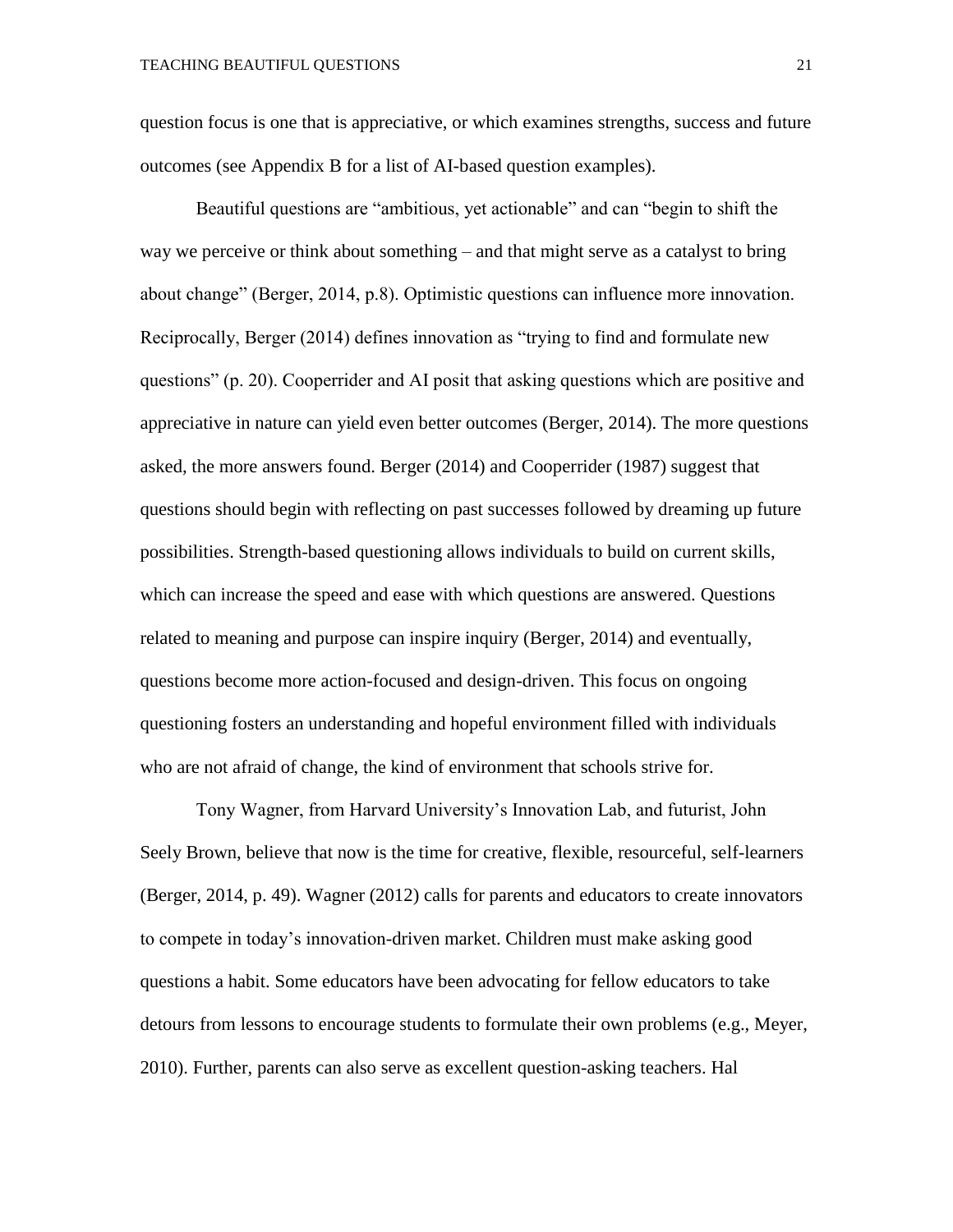Gregerson, author and executive director of the MIT Sloan Leadership Center, has interviewed "master questioners" and innovators. He found that at least one adult in their lives encouraged them to ask innovative and thought-provoking questions (Berger, 2014). Questions are the basis for AI, which at its core teaches that "we live in worlds our questions create" (Cooperrider & McQuaid, 2012, p.8). In teaching youth, AI is a perfect PI to facilitate the learning of how to ask innovative questions.

#### **Research: AI Applied to Youth**

While the foundation of AI was initially based upon the inquisitive and positive minds of children, as Cooperrider (1996) describes in his article, *The Child as Agent of Inquiry,* appreciative learning and inquiry continue to be in its early stages of development within schools (Doveston & Keenaghan, 2006; Eow et al. 2010). Within the past 15 years, AI has become a more utilized change management tool across schools (Doveston & Keenaghan, 2006). Preliminary research suggests that AI can transform organizations and well-being. The participatory approach of AI is valuable with all children, particularly with marginalized youth (Bostock & Freeman, 2003) and students with social, behavioral and cognitive weaknesses (Doveston & Keenaghan, 2006).

Most of AI research as applied to youth and schools represents action research. Action research engages participants in a process that examines past successes in order to inform future programming (Morsillo & Fisher, 2007). AI action researchers aim to find "peak moments" of success in order to engage stakeholders to improve community and organizational functioning (Pillar, 2014, p.5). This approach builds strength. AI action research asks participants to answer a series of strength-based questions within an interview format, rather than focusing on problem solving (see Appendix B for a list of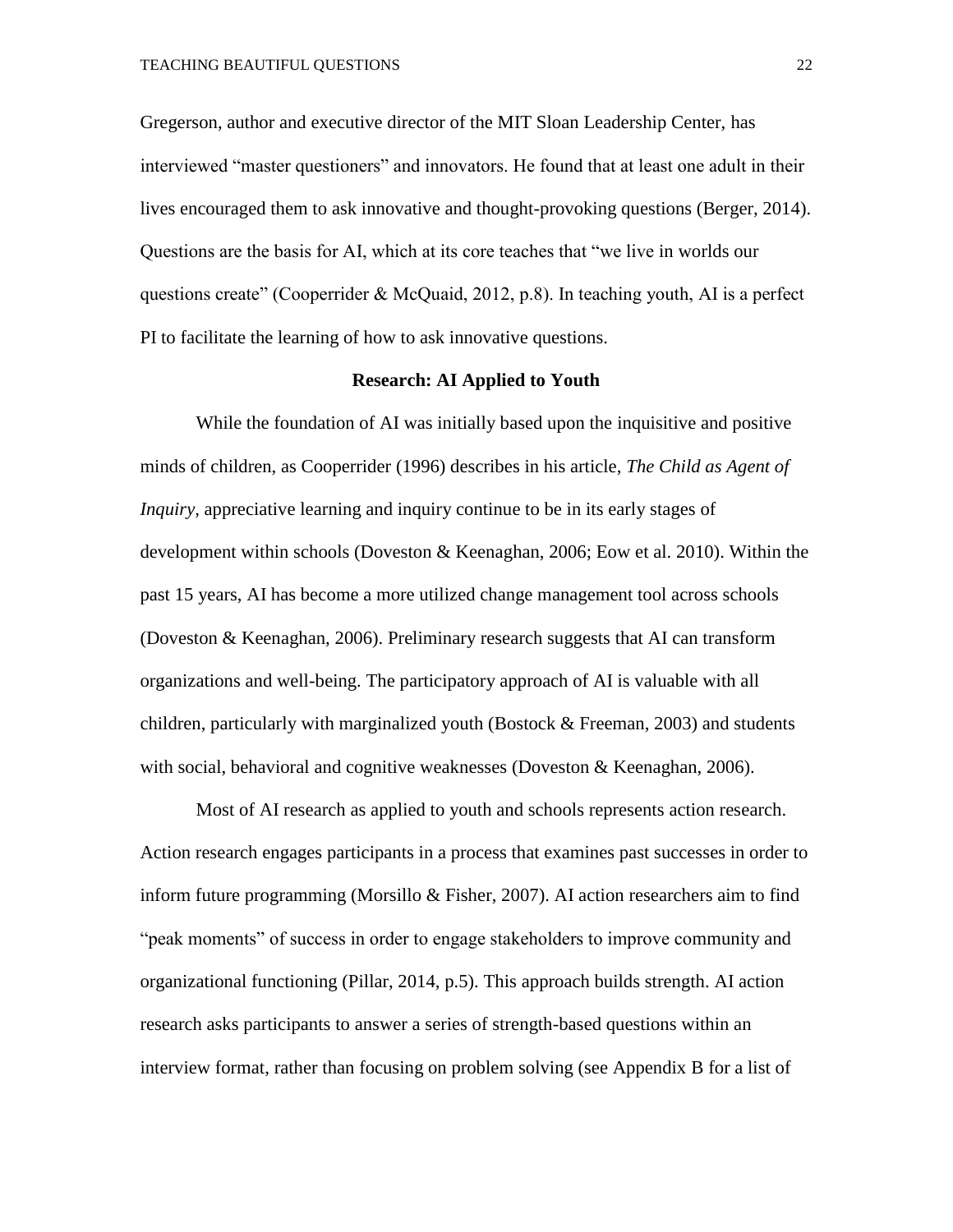AI-based questions). These questions explore avenues for "positive transformations" (Morsillo & Fisher, 2007, p. 50).

Some educational systems and schools have used AI to help youth improve civic engagement. In Melbourne, Australia, youth, ages 15-16, were engaged in AI action research to build community projects as part of a class in school (Morsillo & Fisher, 2007). Youth were engaged in AI interviews led by a researcher within the school system for four hours per week over a 12 week period, in addition to two full days of school training. In total, 60 total contact hours of AI and planning occurred. Students designed and implemented multiple community-based projects. After the projects were created, youth reported an increase in engagement at school, a stronger positive identity, hopefulness, teamwork, and community connectedness.

Ryan et al. (2014) taught a group of administrators, teachers, students, parents, and alumni about the AI process in order to initiate school reform. This process was conducted in three Philadelphia area high schools. At one school, the results of 57 AI interviews were infused into a questionnaire that was distributed to an entire school community. The questionnaire addressed the school's curriculum, instruction, administration, and community connectedness. The results highlighted new information used to improve programming based upon stakeholder perceptions of strengths. The authors stated that AI is a strategy to initiate "analytical and affective" reform (p. 167). They also stated, that the AI process "reconnects teachers and administrators to their passion for teaching and to their sense of mission; for students the process enhances school pride and fosters recognition of the bonds that students have with peers and teachers alike" (p.167).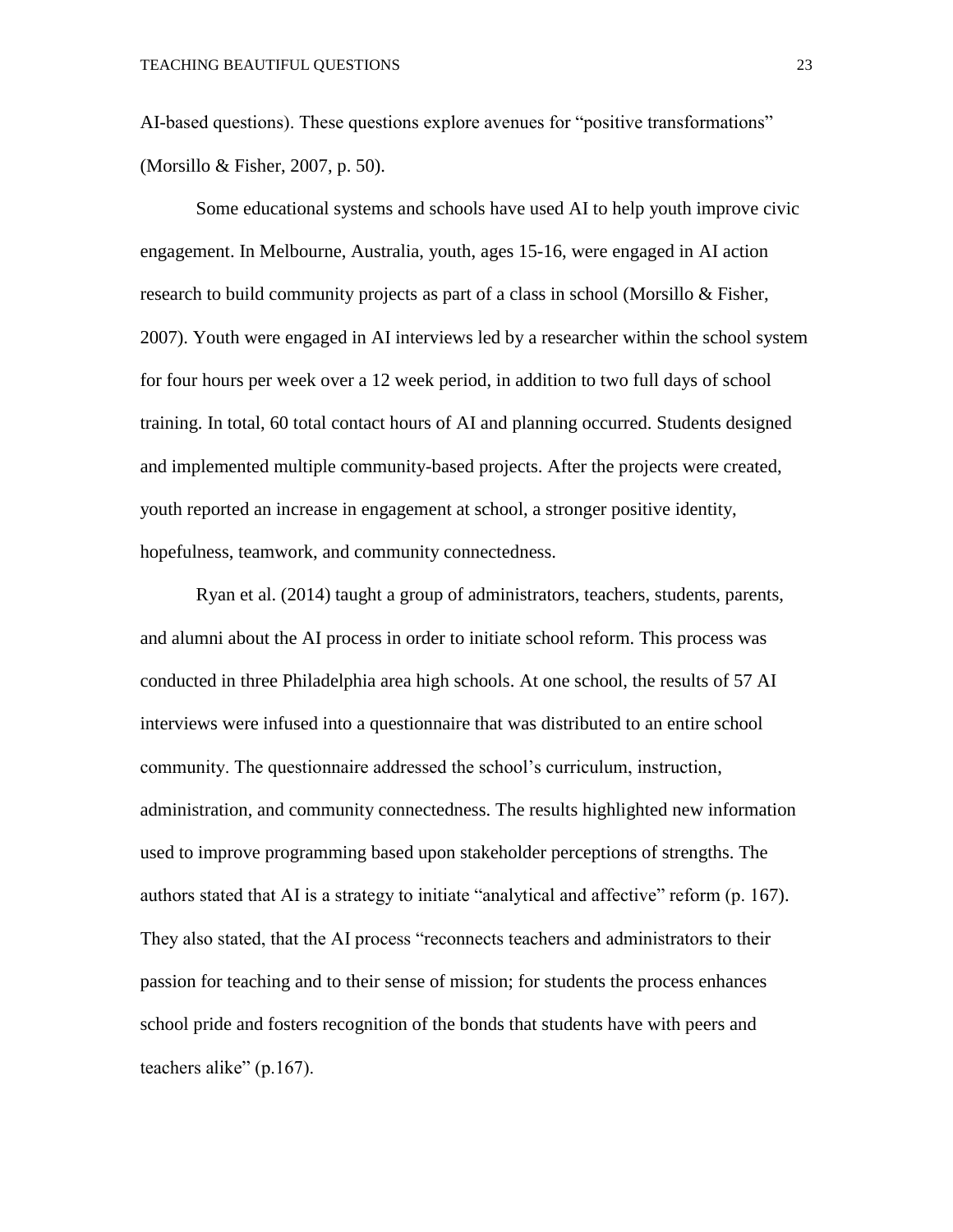In 2001, Barbara Radner, Director of the DePaul Center for Urban Education in Chicago, reflected on the impact of AI-based programs initiated in 1995, IMAGINE CHICAGO and The Urban Imagination Network. IMAGINE CHICAGO is a non-profit organization, created by Bliss Browne in 1992, that has made a commitment to create hope and deeper connections within the community (Browne, n.d.b). Schools, churches, community groups, and cultural institutions work together to create a better future. While adults are involved in the process and program, and intergenerational teams are relied upon, youth are presented as the agents of change. During a pilot study, 50 youth interviewed adults to collect AI interviews. IMAGINE CHICAGO enlisted a three-stage, large-scale system process. The three-stages included: *Understand*: Discovering the best of what is; *Imagine*: Imagining what can be; and *Create*: Creating what will be (Browne, n.d.a). These three stages are an adaptation of the AI 4D Cycle (See Appendix A). During the first phase, *Understand*, stakeholders were taught about the history of their community and were exposed to positive-strength based stories regarding the community at its best. Following this phase, stakeholders crafted images of the future. Lastly, during the *Create* phase, stakeholders established teams and learning communities to design the future. Over 100 youth, elementary through high school ages, were involved in the IMAGINE CHICAGO interview process. Results from the program suggest that the intergenerational interviews crafted a shared community identity, held community members accountable for change, fostered hope for the city's future, and created new future possibilities based on shared hopes and values. The participation of youth increased their ownership of the community, provided a sense of empowerment to change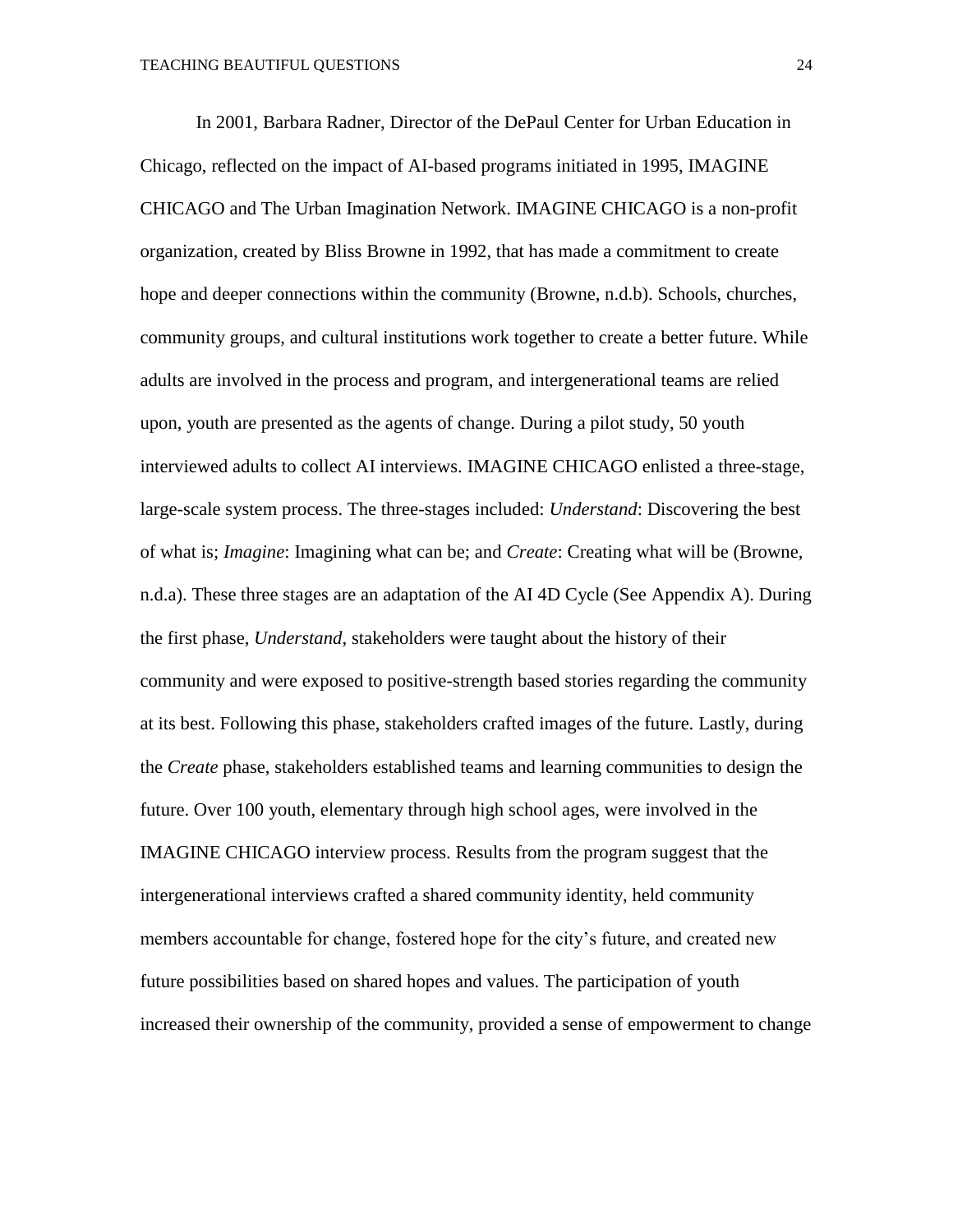the city, increased community connectedness, teamwork, self-esteem and self-confidence, creativity, and an appreciation of older generations (Browne, n.d.b).

Within the larger IMAGINE CHICAGO program, The Urban Imagination Network was created. This consisted of a series of workshops and retreats for principals, parents and educators. These workshops connected stakeholders to local museum educators in order to make more of a real world connection between reading and content areas to museum resources. Participating schools created leadership team meetings through which lesson plans were designed based on workshop outcomes. An emphasis on visual outcomes of connections made between content and culture transformed the physical appearance and energy within schools. Museums transformed from a "fieldtrip" into a larger resource and sense of inspiration for educators.

Another example of AI as a POI occurred in West Springfield, Massachusetts. In 2002, 650 people, including parents, administrators, educators, members from the business community, and 100 children from grades six through 12, met over the course of two days in West Springfield for a school-system wide AI Summit (Morris, Schiller, Stavros, & Moratta, 2002). Throughout the Summit, participants focused on five topics that emerged from pre-Summit planning and interviews: "*lifelong learning, role models, learning is fun, valuing everyone and relevance of learning to real lif*e." Morris et al. (2002) indicated that stories of school system success were shared and celebrated and increased energy and enthusiasm was felt throughout the Summit.

Other systems have used AI to advance student independence (e.g., Milton Hershey School) and to challenge students, educators, community members, and legislators to improve the state of learning, while infusing AI into the classroom (e.g.,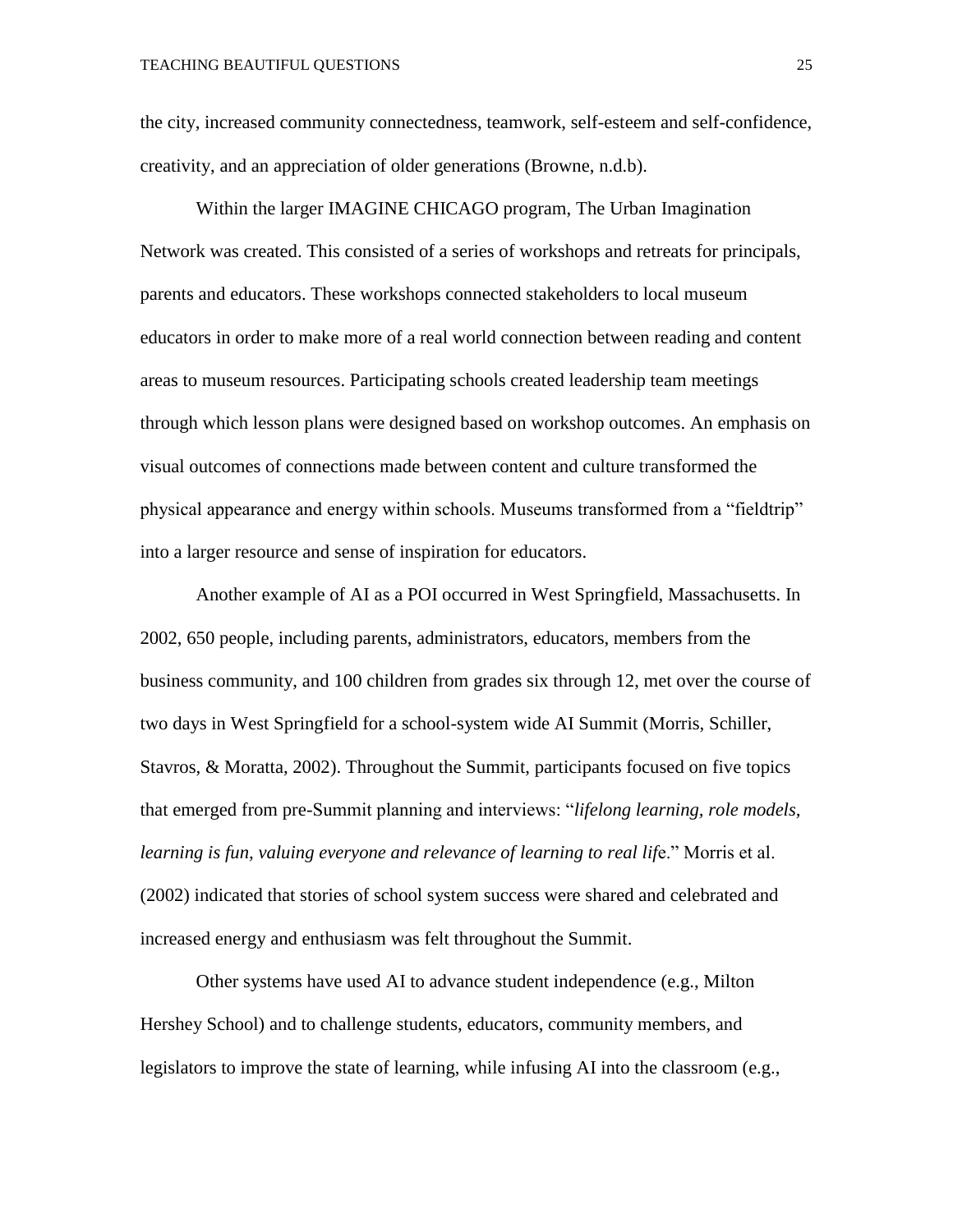Utah Education System) (Cooperrider et al., 2008). Pillar (2014) engaged physical education teachers in AI action research to analyze teacher use of a game format of pedagogy. Outside of school, AI action research has also been used to create more playful and engaging museums that foster child well-being (Lester, Strachan, & Derry, 2014).

More recently, AI has been used within classrooms to help teachers promote positive classroom change and to support a positive classroom community (Doveston & Keenaghan, 2006). Doveston and Keenaghan's (2006) report on *Growing Talent for Inclusion*, a project initiated in 2002, explains a journey to improve relationships within the classroom. The project, which included 76 students and four teachers within three primary and secondary schools, used AI to teach educators how to spot talent in their students, rather than focusing on their struggles. Through an AI interview progress, teachers created a "Talent Spotting" program that facilitated student-teacher conversations on student strengths, rather than weaknesses. The results of the multi-year program suggest that student motivation increased, in addition to the quality of relationships within the classroom. This program was especially successful for students with social-emotional, behavioral and cognitive challenges.

Appreciative learning, which focuses on building students' strengths and potential, has also been utilized as a pedagogical approach in school-based research. Eow et al. (2010) conducted a study to determine whether appreciative learning can spark improved creativity and learning in 69, 13- and 14-year-old Malaysian students. This randomized, controlled experimental study exposed groups of students to a computer game with either an appreciative learning approach or a self-paced learning approach. Students were assessed with the Khatena-Torrance Creative Perception Inventory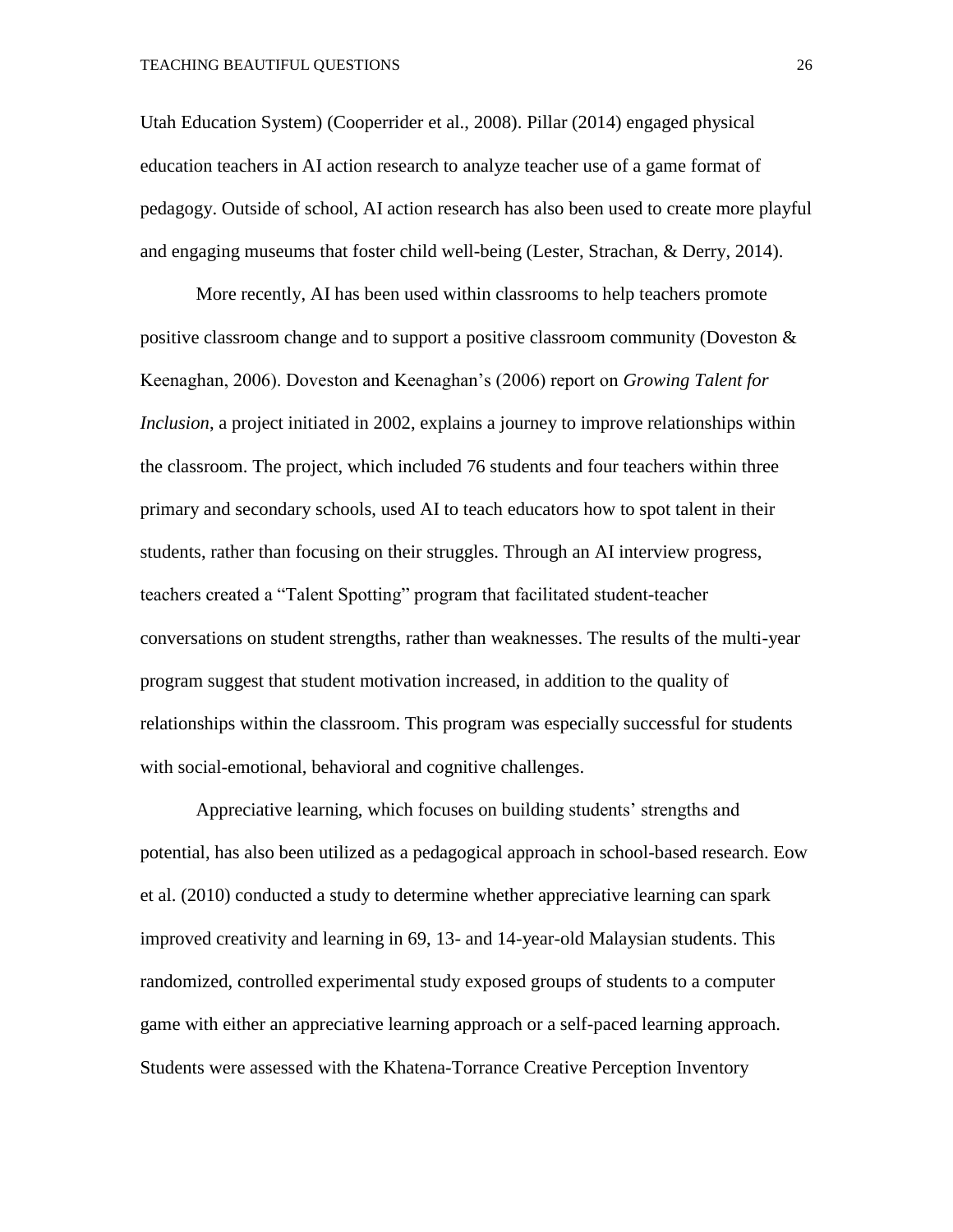(KTCPI) (Khatena & Torrance, 1998) to determine their own perception of personal creativity. Over the course of four weeks (16 hours of instruction and exposure) students were exposed to a computer game design program in a course facilitated by an individual teacher. Students in the appreciative learning treatment group were significantly more creative, as judged by the KTCPI.

#### **Research Limitations and Future Directions**

The above-mentioned stories and studies provide evidence that AI is in fact a PI and a POI as it cultivates aspects of flourishing and well-being (e.g., hope, relationshipbuilding, engagement, and meaning). While AI and appreciative learning are reportedly being used, research on effectiveness continues to lag behind due to the variable nature of students, schools, and large scale system interventions. Many of the well-being outcomes (e.g., elevated self-esteem and hope) are evaluated based on self-report feedback and observation, rather than more systematic collection of pre- and post- standardized assessments. AI primarily exists as a form of action research within the school setting and within the community with youth.

There is an intensive call for assistance on teaching youth how to ask good questions to spark innovation, engagement, and well-being. To date, no research has focused on teaching youth how to ask appreciative questions. Of the AI-based research that has been conducted, researchers have identified that it is essential that the abovementioned AI principles be translated into child-friendly language in order to prevent language barriers and promote understanding (Shuayb et al., 2009). In accordance with the GGS PosEd model (Norrish et al., 2013), best practice suggests that in order to benefit from AI principles and questioning, educators and parents must "teach it," ("it"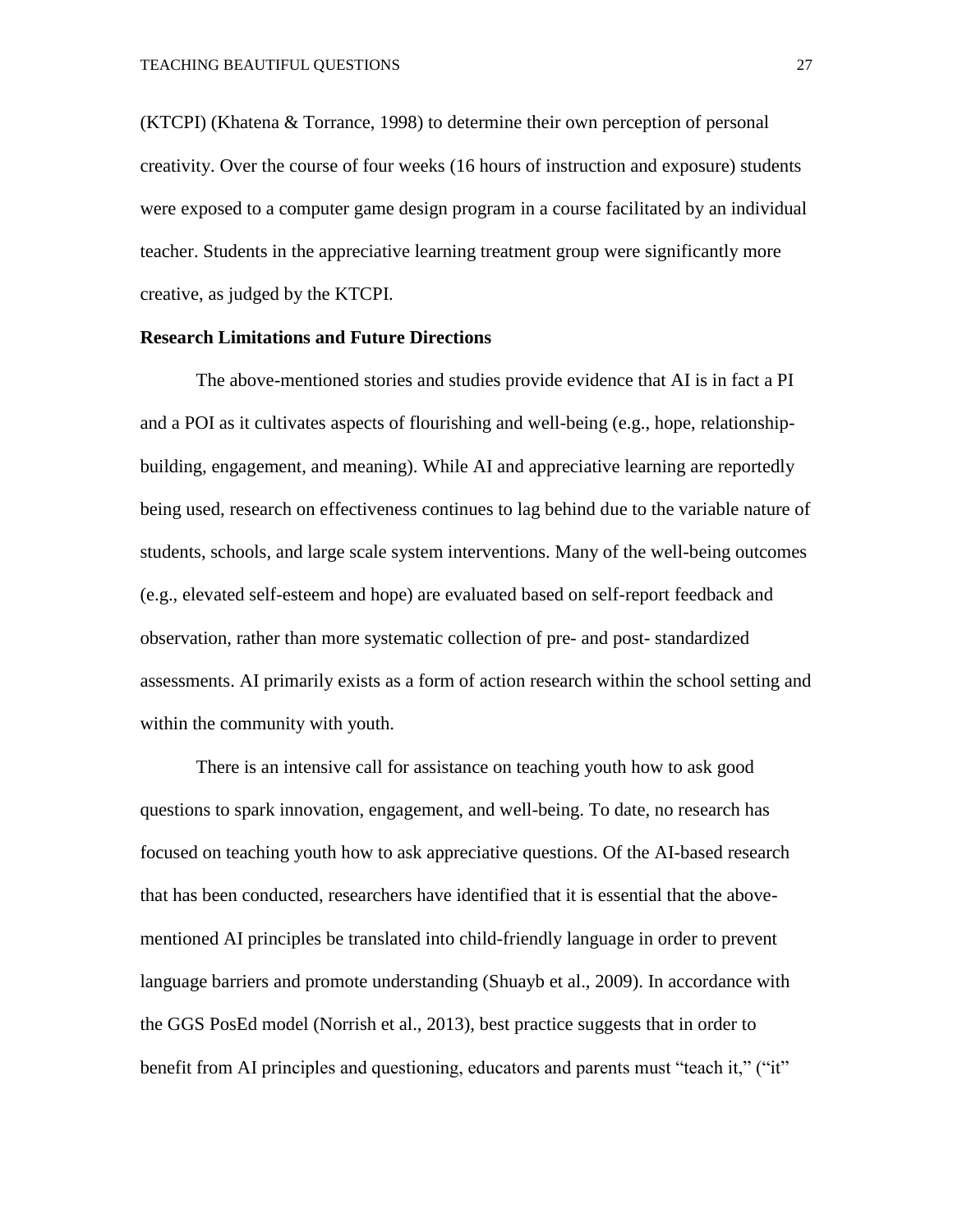being AI), "embed it" in everyday pedagogy and learning, and "live it." In order to fulfill these functions, literature may be an excellent means to begin learning, teaching, embedding, and living AI principles.

#### **Use of Literature to Prompt Well-Being**

In United States elementary schools, an average of 11 hours per school week is dedicated specifically to language arts, reading and writing (Perie, Baker, & Bobbitt, 1997). This is twice as much time than is devoted to any other subject area and does not include reading and writing that occurs within other subjects or outside of school (e.g., homework). One can assume that as students become more proficient in reading and writing, and as expectations grow, more activities dedicated to reading and writing are stimulated. Needless to say, reading and writing are essential components of learning and education. While this emphasis on language arts aims to improve achievement, PP research now suggests that reading literature which provides readers increased positive emotion and insight into life's meaning, purpose and relationships, also improves wellbeing outcomes (e.g., Pawelski & Moores, 2013). This is good news for PosEd, which calls for the application of PP research within an educational setting to increase academic success *and* well-being outcomes (Seligman et al., 2009). As reading is a large component of daily learning, it is well suited to be infused with PP to achieve positive results.

Fiction examines intricate details of human lives, their environments, values, purpose in life, and relationships. It has the capacity to both teach readers about aspects of human flourishing and elicit emotions that contribute to the readers' well-being (Pawelski & Moores, 2013). Moores argues that readers should be taught to be "critical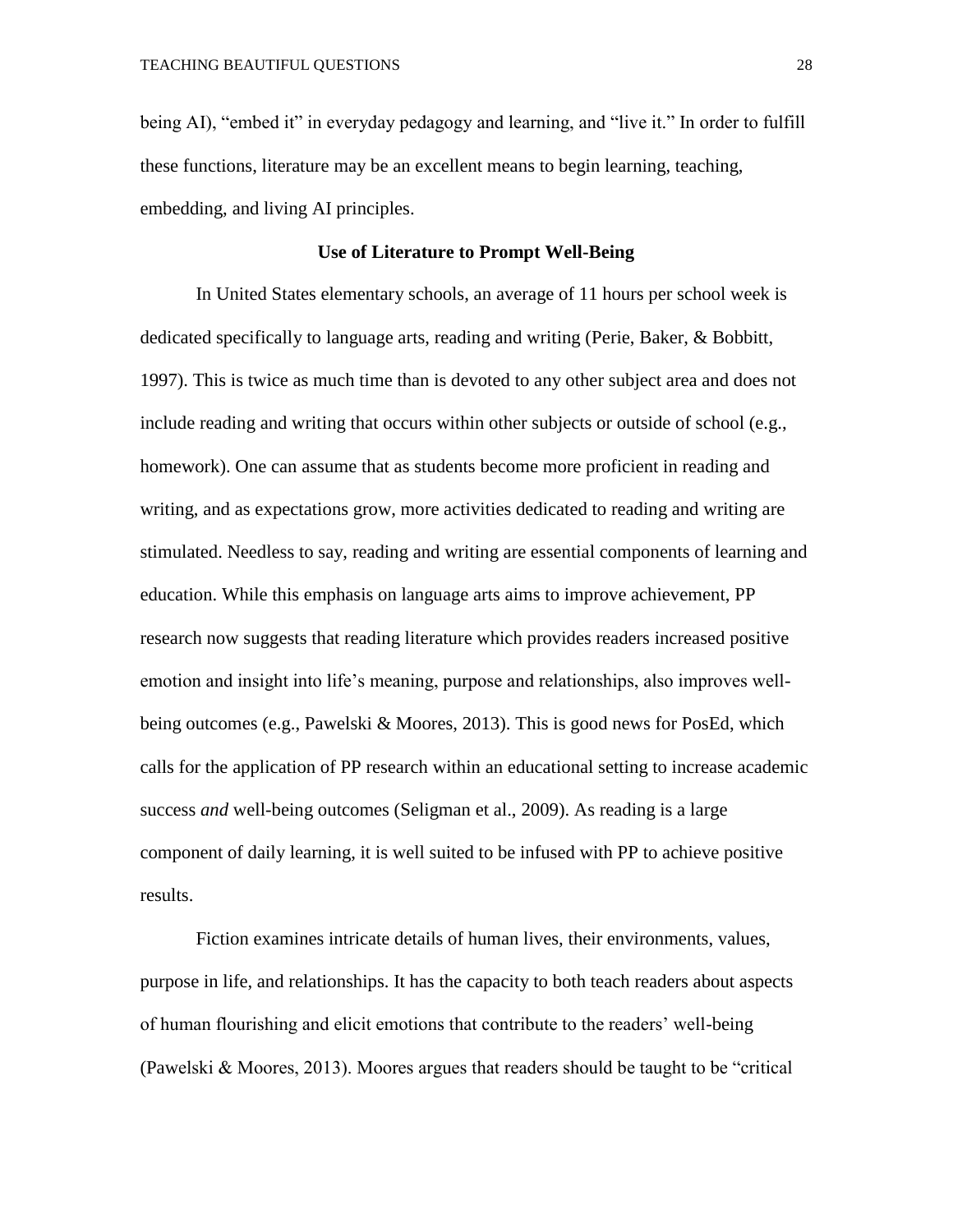observers" of literary fiction, with a mindful eye on virtues, values, strengths, relationships, and beauty exemplified by story characters (Pawelski & Moores, 2013, p.30). Potkay (2013) declares that literature can be analyzed to identify strength and the joys in life. Readers can connect these aspects of well-being from the characters' lives to their own lives in order to make positive changes. Currently, there is a call for more literature that identifies joy, well-being and other positive aspects of human flourishing (Potkay, 2013), and authors are starting to craft more literature with an eye toward the positive (Pawelski & Moores, 2013). Currently in schools, many skills and lessons are taught through literature. This is the case for PosEd programs as well. For example, the PRP uses short stories and cartoons to teach students about well-being concepts like evaluating thoughts and overcoming and preventing challenging beliefs (Resiliency Research, n.d.). As reading is universally and naturally incorporated into school and bedtime routines, it is plausible that reading be used as a teaching strategy to educate youth on AI.

#### **Writing Exceptional Children's Books**

Through crafting a book to teach AI, youth and adults alike can learn to teach AI, embed AI in daily routines, and live it. In order to write a successful and meaningful children's book, one must consider multiple components of writing, including story format, theme, plot, story structure, character development, setting, and language (Shepard, 2000). In his book, *The Business of Writing for Children,* Aaron Shepard (2000) provides detailed information to walk the writer through book conception, writing, publishing, and marketing processes. Aaron Shepard has published over 14 picture books and multiple chapter books for children.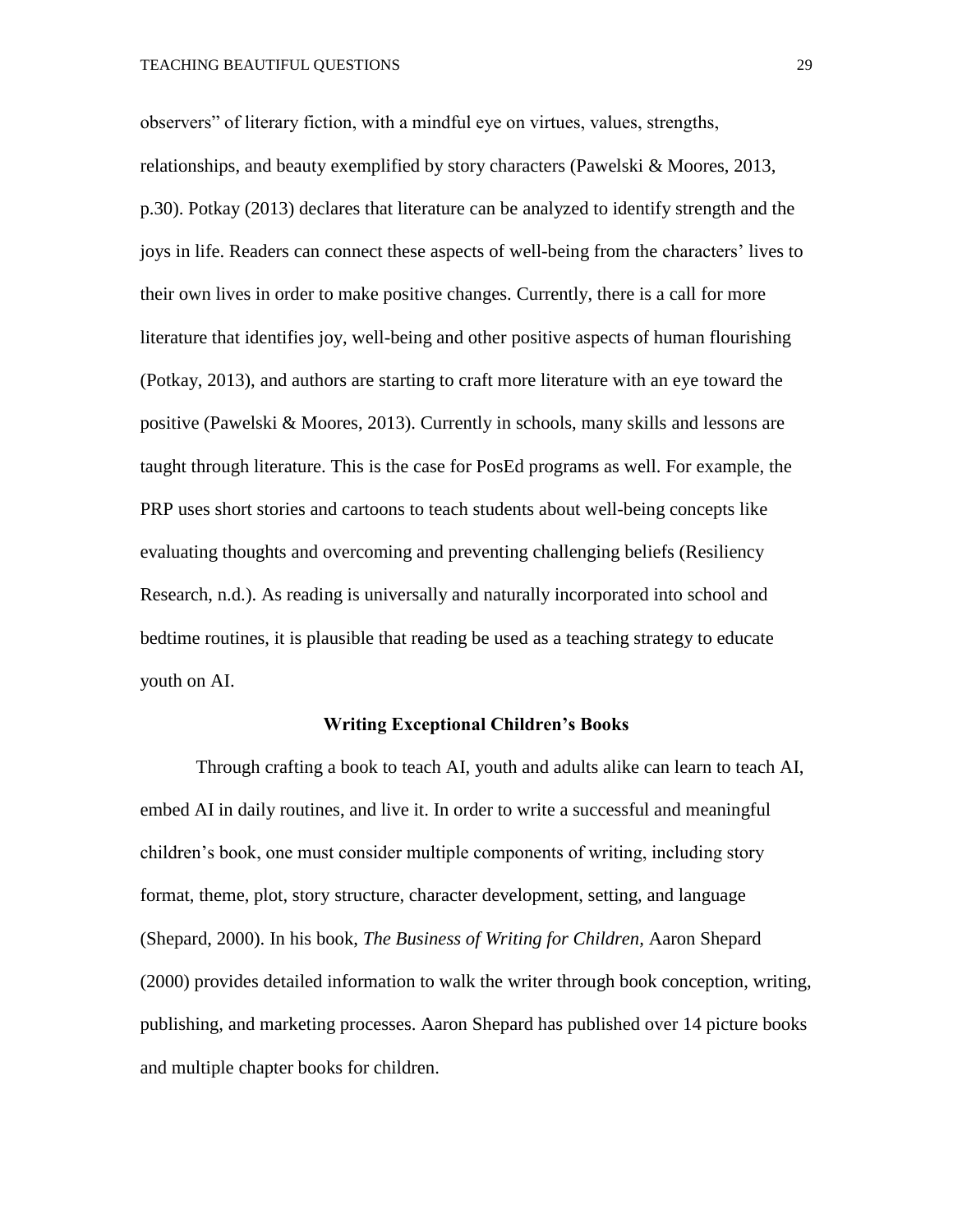Shepard (2000) explains that a *picture story book* targets audiences from kindergarten through third grade or older. The typical book length is usually 32 pages long; however, when submitted in manuscript form, the typical submission is five to nine pages long (Shepard, 2000). These types of books have a more in-depth plot and greater amounts of text than a picture book. Picture story books need to have a theme, or a particular concept that the story conveys. The theme emerges in the literature through a depiction of dialogue, rather than explicit narratives. Themes are typically positive and convey characters' lives and adventures. This is different than the plot, which typically reflects some conflict and resolution of this conflict by the main character(s). Throughout the story, characters experience rise and falls of success, through which they learn valuable lessons and grow. Good plots can create peaks and tensions prior to a resolve and victory. Good story structure for a picture story book involves a standard sequence of a beginning, middle and end.

While books should be creative, it is important that books be written in an ageappropriate manner depending on the intended audience. When considering reader age range, a writer must consider readability, language, and rhythm. Shepard (2000) warns writers against rhyming; however, advocates for rhythm, alliteration and repetition. The language should include many direct quotes and dialog should make up a large part of the story. Shepard (2000) advises writers with some cautionary wisdom. He warns children's book writers against including "flashbacks" or events earlier in time due to child readers' difficulty with sequencing and time. He also advises that stories be written in first person for children, middle-school aged or older, and third person for younger readers. Third person entails the story being told from one consistent outside narrator. The story should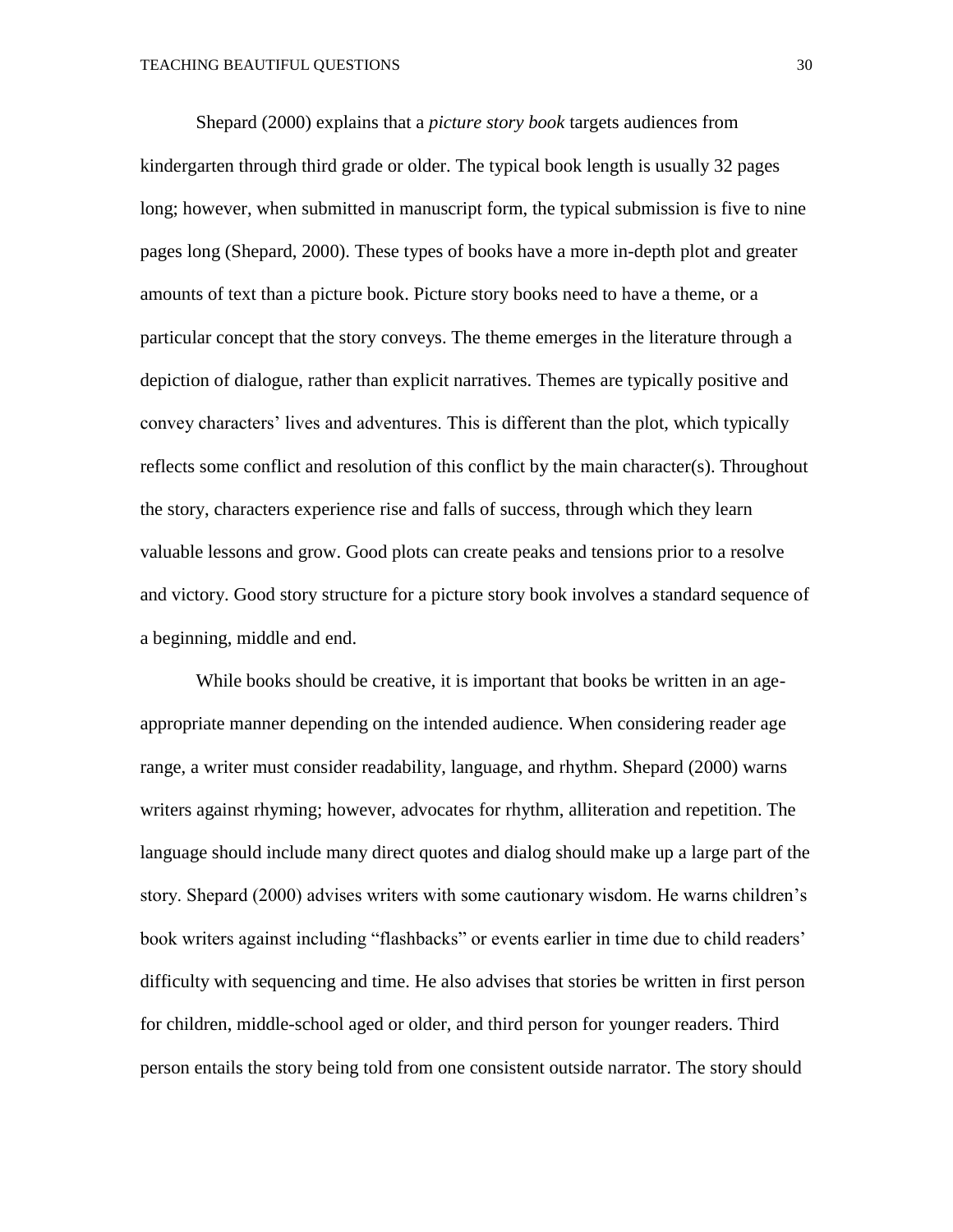be told from this narrator's point of view. Finally, the story should be written only from past or present. Again, switching back and forth can confuse child-aged readers.

Children's book writing takes practice, feedback, self-evaluation, and critiques from several child and adult readers (Shepard, 2000). Prior to writing the story, time should be spent developing each character thoroughly. The main character of the story holds the most importance and should be an individual that the child reader can empathize with and relate to. This character should be close to the top end of the prospective reader age range. Characters should have their own mannerisms, physical traits, and language to make them stand out and become real. Likewise, the settings should occur in a place where the reader can relate and recognize. While the setting can be further developed, subsequent to finding an illustrator (which is often selected by a book publisher), it should also be a place that interests or is familiar to the reader. Shepard (2000) encourages writers to read their story aloud prior to submitting a manuscript to a publisher. The book should read aloud easily to an audience, draw the audience into the story and make them forget about the outside world, as they take a journey on a new adventure.

#### **Book Proposal: Teaching Youth to Ask Beautiful Questions**

"AI begins an adventure" (Cooperrider et al., 2008, p. xv). The current proposed AI-based picture story book for youth will attempt to present youth readers with the possibility of personally becoming catalysts for positive change. It is important that youth learn AI strategies and be exposed to AI in schools, as they have a mindset that can improve their communities. Marge Schiller, AI and appreciative education expert, lives by the foundational phrase "don't do anything about me without me" (Personal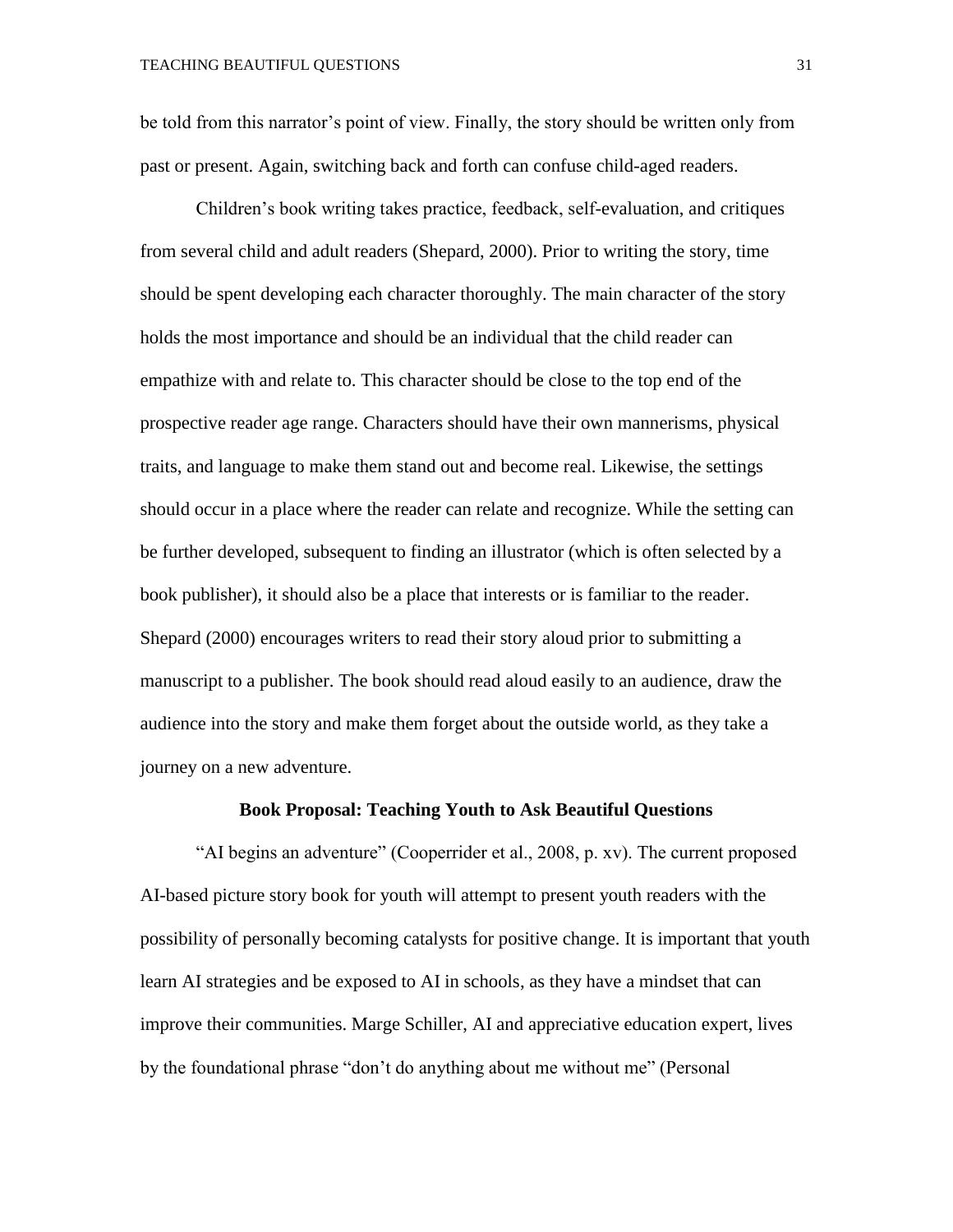Communication, June 24, 2014). Young people must be involved in shaping the community in which they live. Not only does this shape identity, but also a crucial sense of belonging (Morsillo & Fisher, 2007). Further, this involvement will provide youth with increased opportunities to be drawn in as a stakeholder in their futures (Miles, 2002). Through this picture story book, youth will learn about the process of AI, meaning the 4D Cycle and how to ask strength-based appreciative questions. Youth will be led on an adventure to discover their strengths and passions by way of watching main characters dream and design a community project with the use of "positive well-being questions and transformative learning discussions and activities" (Morsillo & Fisher, 2007, p.50). In accordance with the phrase "don't do anything about me without me," the book will be an intergenerational book, written by authors of three different generations, including children. (For a complete book prospectus, see Appendix C).

Stan, the main character of the book is in fifth grade. He's a typical fifth grader interested in crushing videogames and taking things apart to see how they work. He's got a definite quirky side that many kids in school shy away from. While he's quiet, his brain is always thinking about his next move. Stan's journey begins with an interaction with one of his friends who just joined the exclusive, yet informal school club, The Ocelots. The Ocelots are a group of boys who elected themselves to be joined in brotherhood. The Ocelots are experts at occasional meanness, exerting their power in the classroom. However, when Stan is charged by the school principal with bringing the school community together, he finds the "Gee Power" and suddenly learns the key to the future, as if he got a videogame code to win the final level. He discovers that one of his passions and strengths through interactive video gaming is teamwork. En route to discovering "We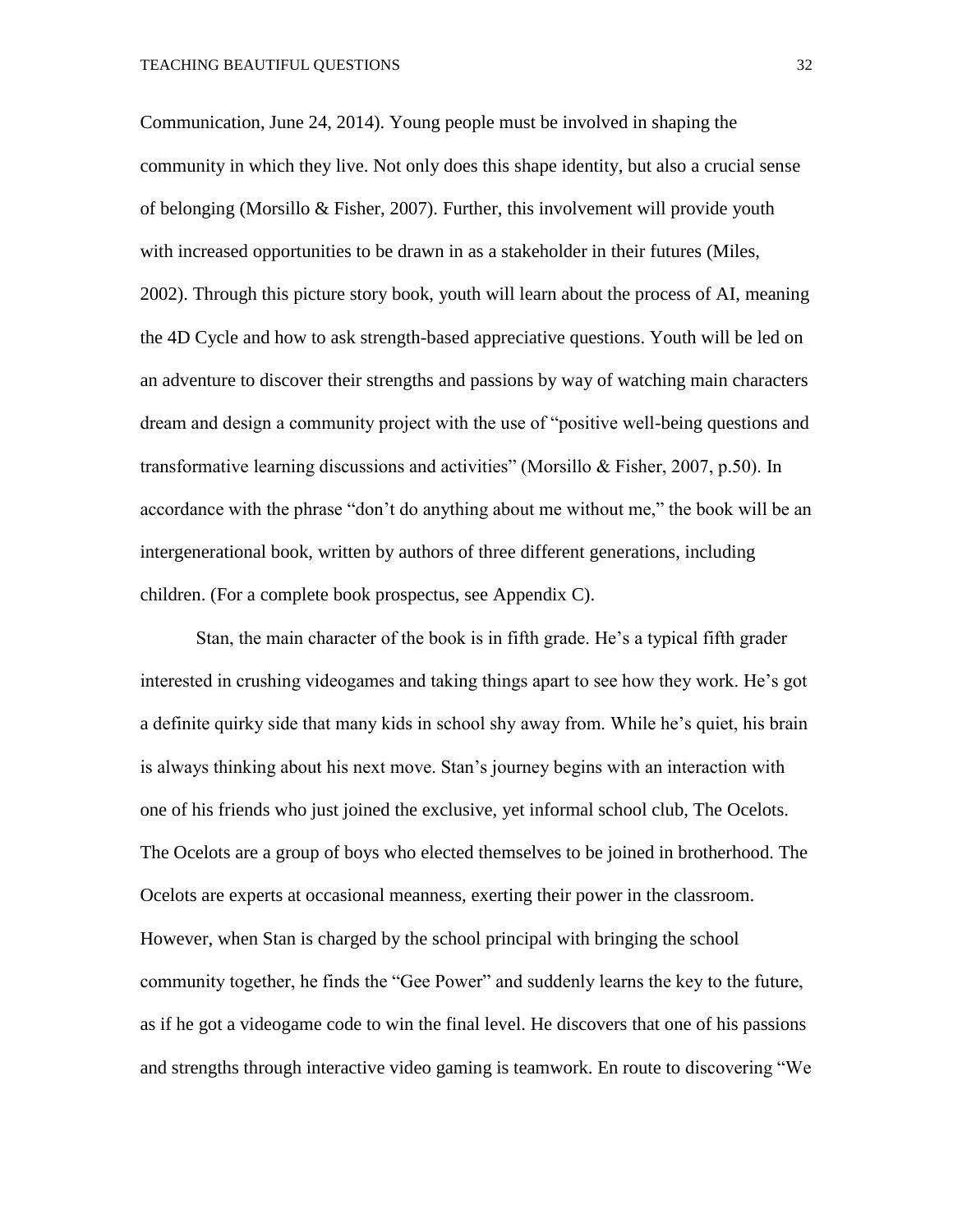#### TEACHING BEAUTIFUL QUESTIONS 33

Power," Stan works with the Ocelots to develop a recycling program to raise money to repair the school playground. Stan discovers that it is ok to have "Be Power," the power to be himself and use his strengths to make change happen. The more the class works together to share ideas and use diverse strengths, the more "See Power" arises, the power to see what is working in order to create positive change. (See Appendix D for an overview of Stan's "Powers," which are a youth-friendly iteration of the AI 4D Cycle).

This picture story book follows Stan on his journey of questions, questions that translate into change. The book will culminate with exercises (See Appendix E) and a glossary of appreciative questions to be used in intergenerational conversations (See Appendix B for a partial list of questions). This picture story book unleashes the capacity of AI to create communities where every generation feels like they belong. It aims to increase the frequency of youth's questioning and makes space for student curiosity and innovation. Teachers and families can create flourishing youth by teaching age appropriate AI strategies that increase positive emotion, engagement, relationships, meaning, creativity, and achievement.

#### **Conclusion**

Now more than ever, innovation and inspiration are required to master the competitive job market and  $21<sup>st</sup>$  century education. PP, the science of well-being, provides excellent support for facilitating creativity and achievement (Park, 2014). While for many years the business community has studied creativity and curiosity, now educators are beginning to place more emphasis on the importance of teaching beautiful questions (Berger, 2014). Action-oriented questions that build on strengths and passions have the potential to shape the future and influence individuals, groups and communities.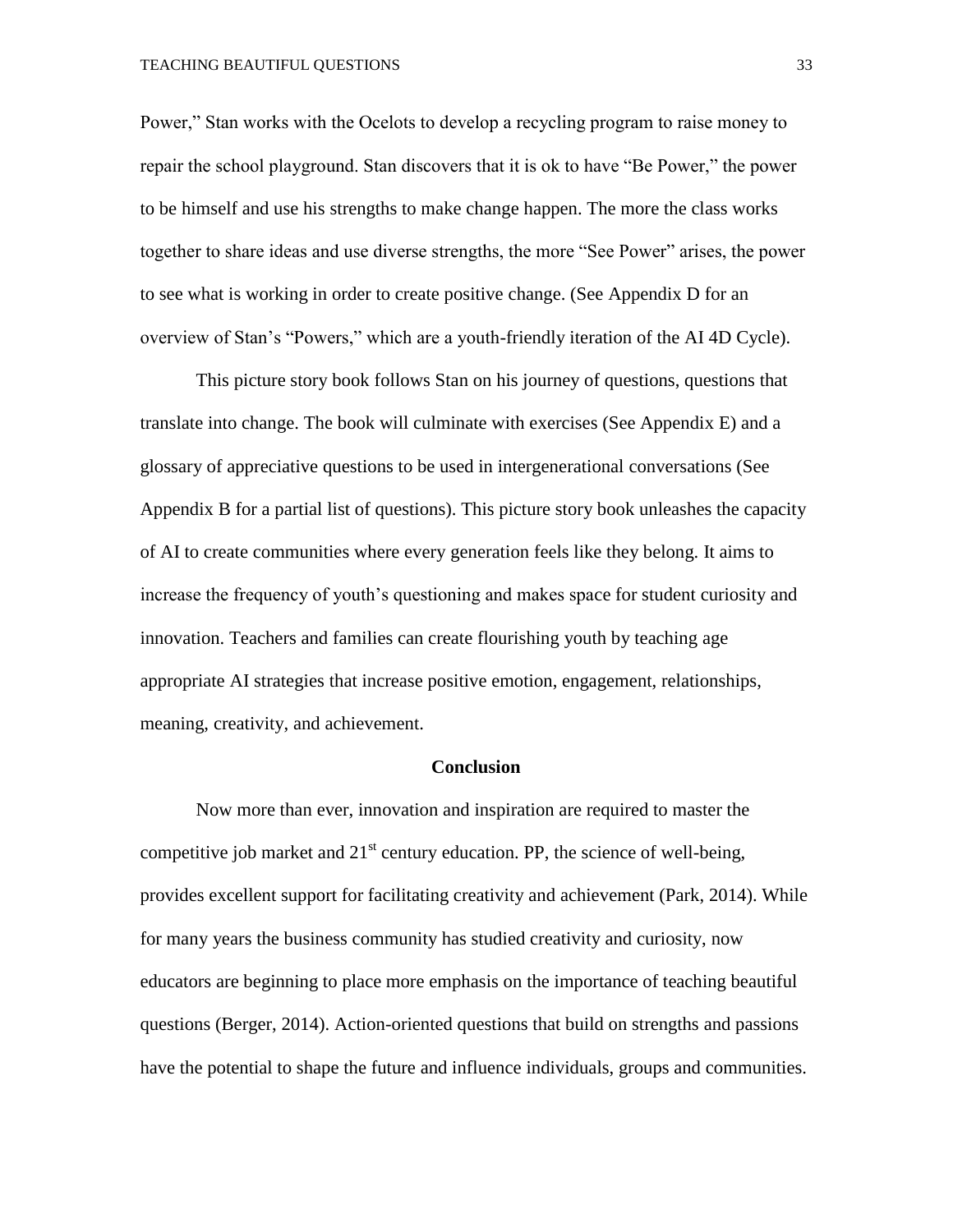AI, a historically business or organizational POI, is also a PosEd intervention, as it has the potential to be embedded in curriculum, taught by educators and parents and modeled by all, in an effort to increase student achievement and well-being. Teaching AI facilitates the potential to unlock youth's capacity to identify strengths, build creativity, and ask the right questions to incite positive action. This positive educational tool stimulates the well-being of youth through an increase in positive emotion, engagement, relationship-building, meaning, and achievement. AI is a simple, yet powerful PI that builds hope, positive emotion, meaning and purpose, social skills, self-esteem, confidence, community connectedness, a sense of identity, and ownership over the future. Literature is an excellent means through which AI learning can take place. In the words of E.E. Cummings, "Always the beautiful answer who asks a more beautiful question." Now it is the time for our children to engage in intergenerational conversations encouraging them to discover their strengths and to dream and design their own future. How can youth and adults alike be a part of starting this inspirational journey to teach, learn, and live AI?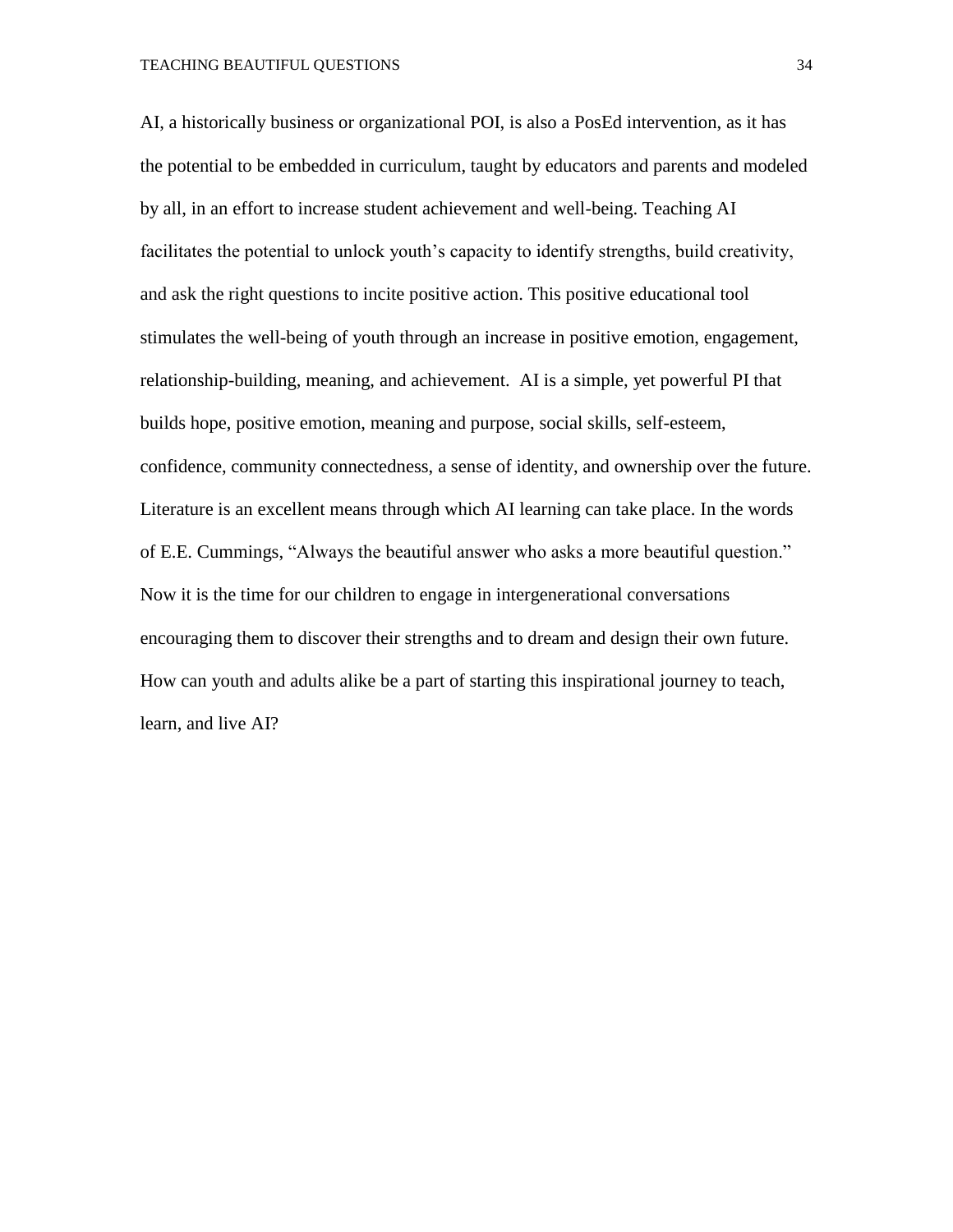#### **References**

- Antaramian, S.P, Huebner, E.S., Hills, K.J., & Valois, R.F. (2010). A dual-factor model of mental health: Toward a more comprehensive understanding of youth functioning. *American Journal of Orthopsychiatry, 80,* 462-472.
- Berger, W. (2014). *A more beautiful question: The power of inquiry to spark breakthrough ideas.* New York: Bloomsbury.
- Berger, W. (n.d.). How can we teach kids to question? [Web log post]. Retrieved from http://amorebeautifulquestion.com/can-teach-kids-question/
- Bonawitz, E., Shafto, P., Gweon, H., Goodman, N.D., Spelke, E., & Schulz, L. (2011). The double edged sword of pedagogy: Instruction limits spontaneous exploration and discover. *Cognition, 123*(3), 322-330.
- Bostock, J., & Freeman, J. (2003). 'No limits': Doing participatory action research with young people in Northumberland. *Journal of Community & Applied Social Psychology, 13,* 464-473.
- Bowers, K.M., & Lopez, S. (2010). Capitalizing on personal strengths in college. *Journal of College and Character, 11*, 1–11.
- Browne, B.W. (n.d. a). *An overview of appreciative inqury. IMAGINE… appreciative inquiry. A hopeful, connected, and committed community will prosper*. Retrieved fromhttp://www.google.com/url?sa=t&rct=j&q=imagine%E2%80%A6%20appre ciative%20inquiry.%20a%20hopeful%2C%20connected%2C%20and%20commit ted%20community%20will%20prosper%20&source=web&cd=1&ved=0CCYQFj AA&url=http%3A%2F%2Fimaginechicago.org%2Fdocs%2Fai%2FAI%2520ove rview%2520summaryBWB.doc&ei=QZSMU8HMDLOlsATJnIGgBw&usg=AF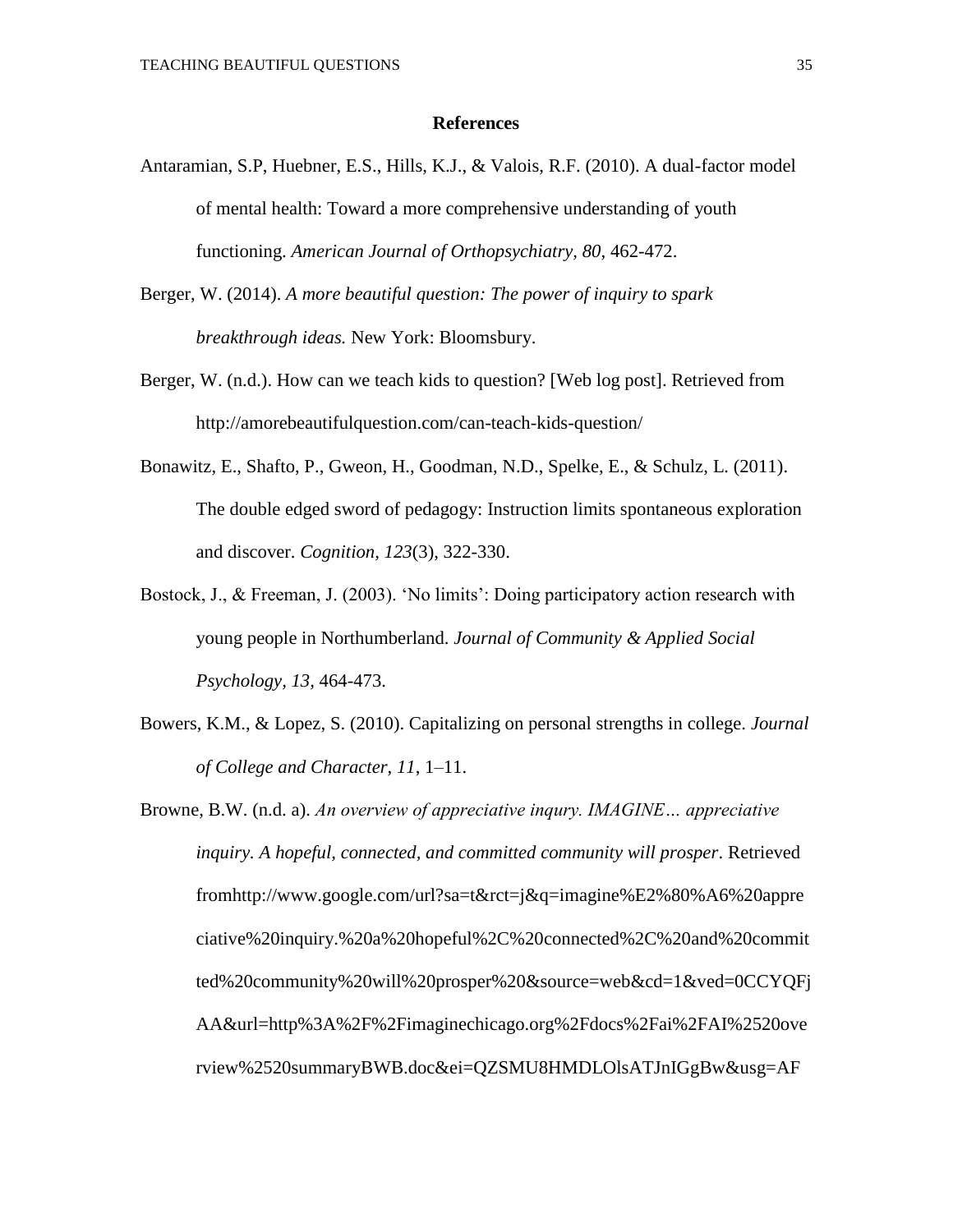QjCNHBphLpeF6woGwcg7M1LiPdGI25tw&sig2=iNaRV5zVevenLUTzTj\_BD Q

Browne, B.W. (n.d*.*b*). IMAGINE CHICAGO. A Chicago case study in intergenerational appreciative inquiry*. Retrieved from

http://www.google.com/url?sa=t&rct=j&q=imagine%20chicago.%20a%20chicag o%20case%20study%20in%20intergenerational%20appreciative%20inquiry%20 &source=web&cd=2&cad=rja&uact=8&ved=0CC0QFjAB&url=http%3A%2F% 2Fwww.imaginechicago.org%2Fdocs%2Fcases%2FIC%2520intergen%2520case %2520study.pdf&ei=cpSMU5rwJcfJsQSd3IAo&usg=AFQjCNG5TxEBb0DwM8 e9t5nYaErWRftZOg&sig2=ogXqMWc9BYHcsIhkVvAIAA

- Brown, K.M., Benkovitz, J.L., Muttillo, A.J., & Urban, T. (2010). *Leading schools of excellence and equity: Closing achievement gaps via academic optimism. Exploring best practices and documenting effective strategies.* Greenwich, CT: IAP-Information Age Publishing, Inc.
- Brunwasser, S. M., Gillham, J. E., & Kim, E. S. (2009). A meta-analytic review of the Penn Resiliency Program's effect on depressive symptoms*. Journal of Consulting and Clinical Psychology, 77*, 1042-1054.

Busteed, B. (2013, January 7). The school cliff: student engagement drops with each school year. [Web log post]. Retrieved from http://thegallupblog.gallup.com/2013/01/the-school-cliff-studentengagement.html

Cooperrider, D. L. (1996). The child as agent of inquiry. *Organizational Development Practitioner, 28.* 5-11.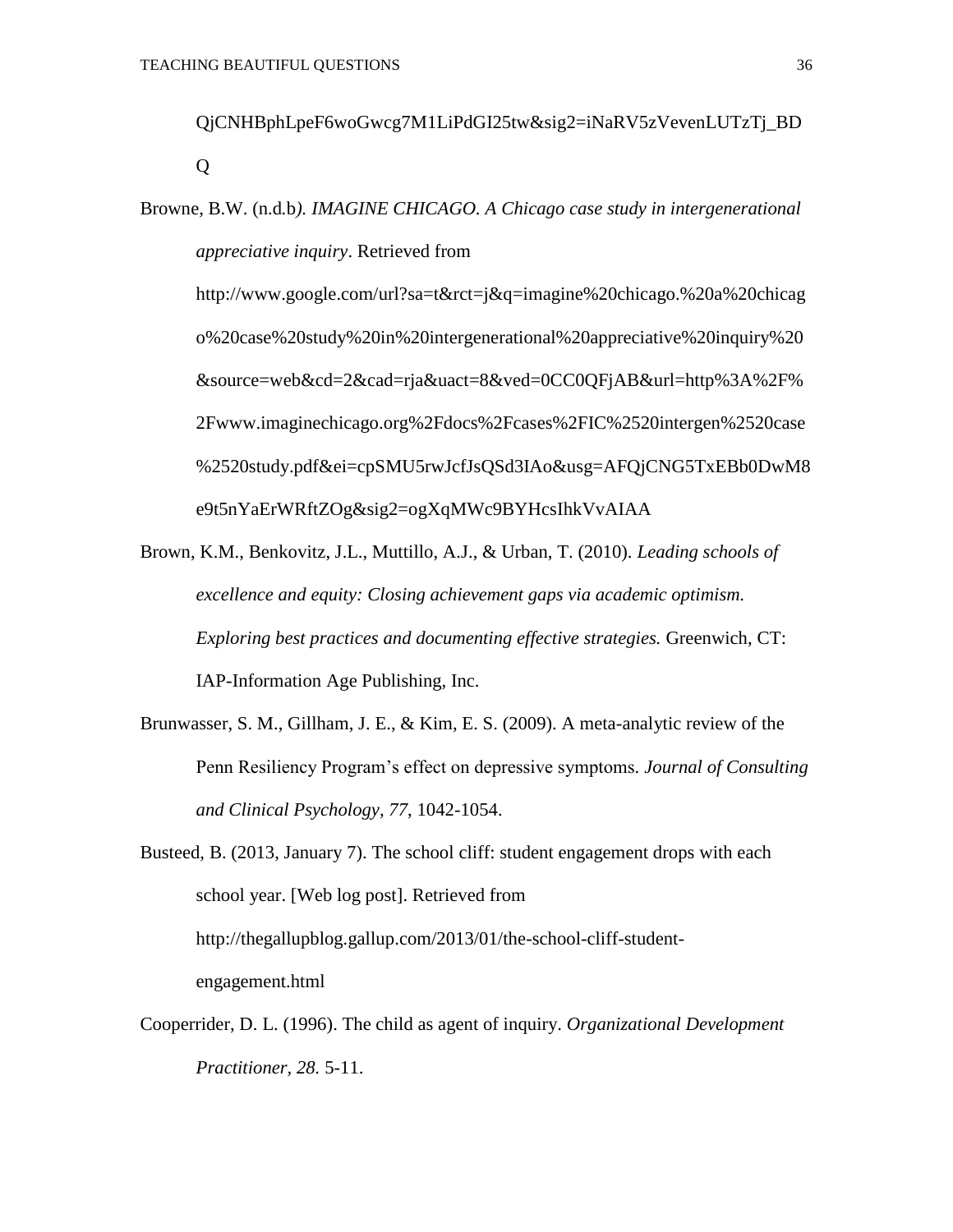- Cooperrider, D.L. & McQuaid, M. (2012). The positive arc of systemic strengths. How appreciative inquiry and sustainable designing can bring out the best in human systems. *Journal of Corporate Citizenship*, 1-31.
- Cooperrider, D.L. and Srivastva, S. (1987). Appreciative inquiry in organizational life. In R.Woodman and W. Pasmore (Eds.*), Research in Organizational Change and Development*, Volume 1. Greenwich, CT: JAI Press.
- Cooperrider, D.L., Whitney, D., & Stavros, J.M. (2008). *Appreciative inquiry handbook. For leaders of change* (2<sup>nd</sup> Ed.). Brunswick, OH: Crown Custom Publishing, Inc.
- Csikszentmihalyi, M. (1990). *Flow: The psychology of optimal experience*. New York: Harper Perennial.
- Davis, M. A. (2009). Understanding the relationship between mood and creativity: A meta-analysis. *Organizational Behavior and Human Decision Processes, 108*, 25- 38.
- Doveston, M. & Keenaghan, M. (2006). Growing Talent for Inclusion: using an appreciative inquiry approach into investigating classroom dynamics. *Journal of Research in Special Eduation Needs, 6*(3), 153-165.
- Dweck, C. S. (2006). *Mindset: The new psychology of success*. New York, NY: Random House.
- Eklund, K., Dowdy, E., Jones, C., & Furlong, M.J. (2011). Applicability of the dual factor model of mental health for college students. *Journal of College Student Psychotherapy, 25,* 79-92.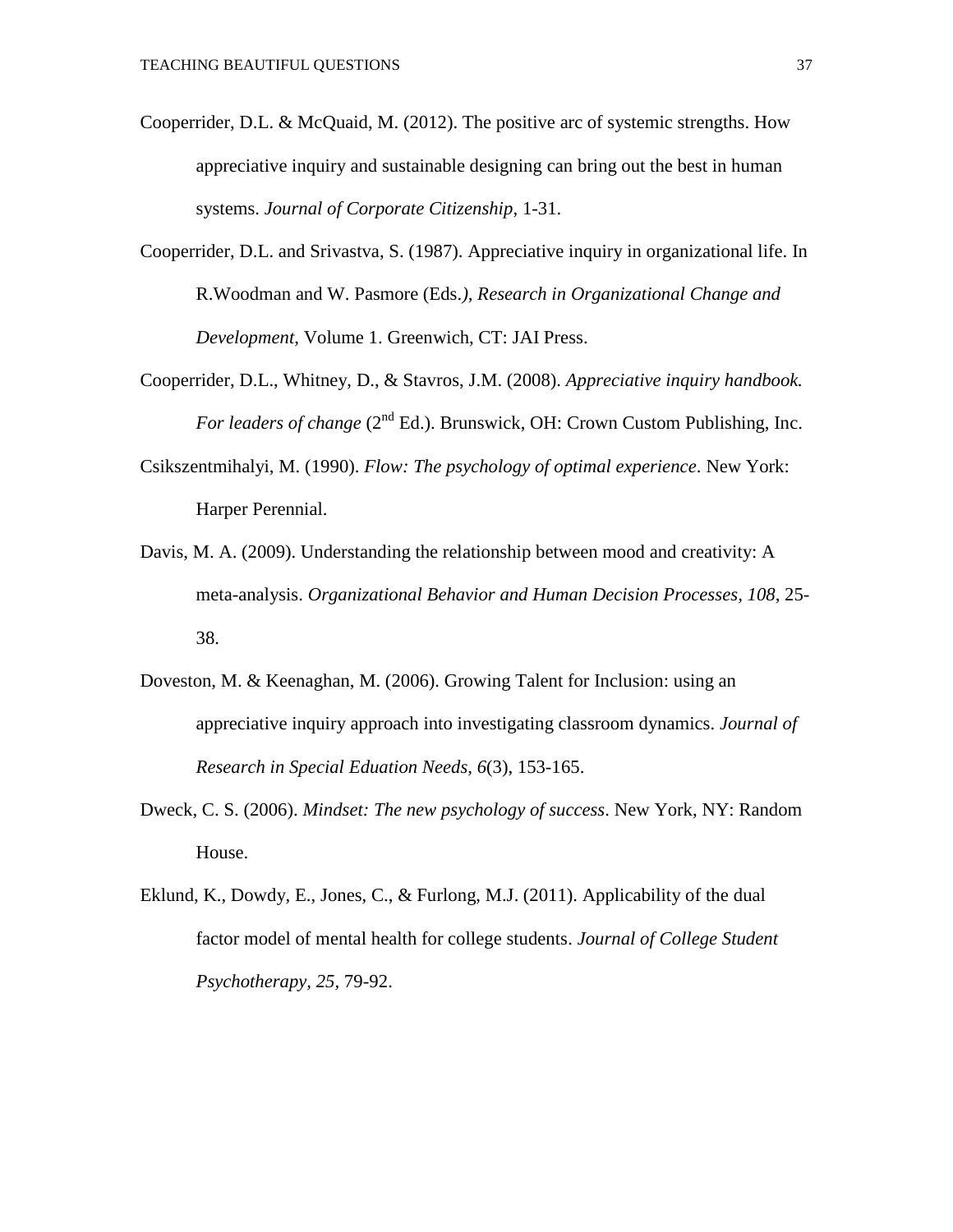- Eow, Y.L., Ali, W.Z.B.W., Mahumd, R.B., & Baki, R. (2010). Computer games development and appreciative learning approach in enhancing students' creative perception. *Computers & Education, 54,* 146-161.
- Fredrickson, B. (2004). The broaden-and-build theory of positive emotions. *Philosophical Transactions of the Royal Society B.Biological Sciences, 359,*  1367-1377.
- Froh, J. J., Kashdan, T. B., Ozimkowski, K. M., & Miller, N. (2009). Who benefits the most from a gratitude intervention in children and adolescents? Examining positive affect as a moderator. *The Journal of Positive Psychology, 4*(5), 408-422.
- Froh, J., Sefick, W., & Emmons, R. (2008). Counting blessings in early adolescents: An experimental study of gratitude and subjective well-being. *Journal of School Psychology, 46,* 213-233.
- Gander, F., Proyer, R. T., Ruch, W., & Wyss, T. (2013). Strength-based positive interventions: Further evidence on their potential for enhancing well-being and alleviating depression. *Journal of Happiness Studies, 14*, 1241-1259.
- Gillham, J., Brunwasser, S. M., & Freres, D. R. (2008). Preventing depression in early adolescence. In J. RZ Abela & BL Hankin (Eds.), *Handbook of depression in children and adolescents*, 309-322.
- Gillham, J.E., Hamilton, J., Freres, D.R., Patton, K., & Gallop, R. (2006). Preventing depression among early adolescents in the primary care setting: A randomized controlled study of the Penn Resiliency Program. *Journal of Abnormal Child Psychology, 34*, 203-219.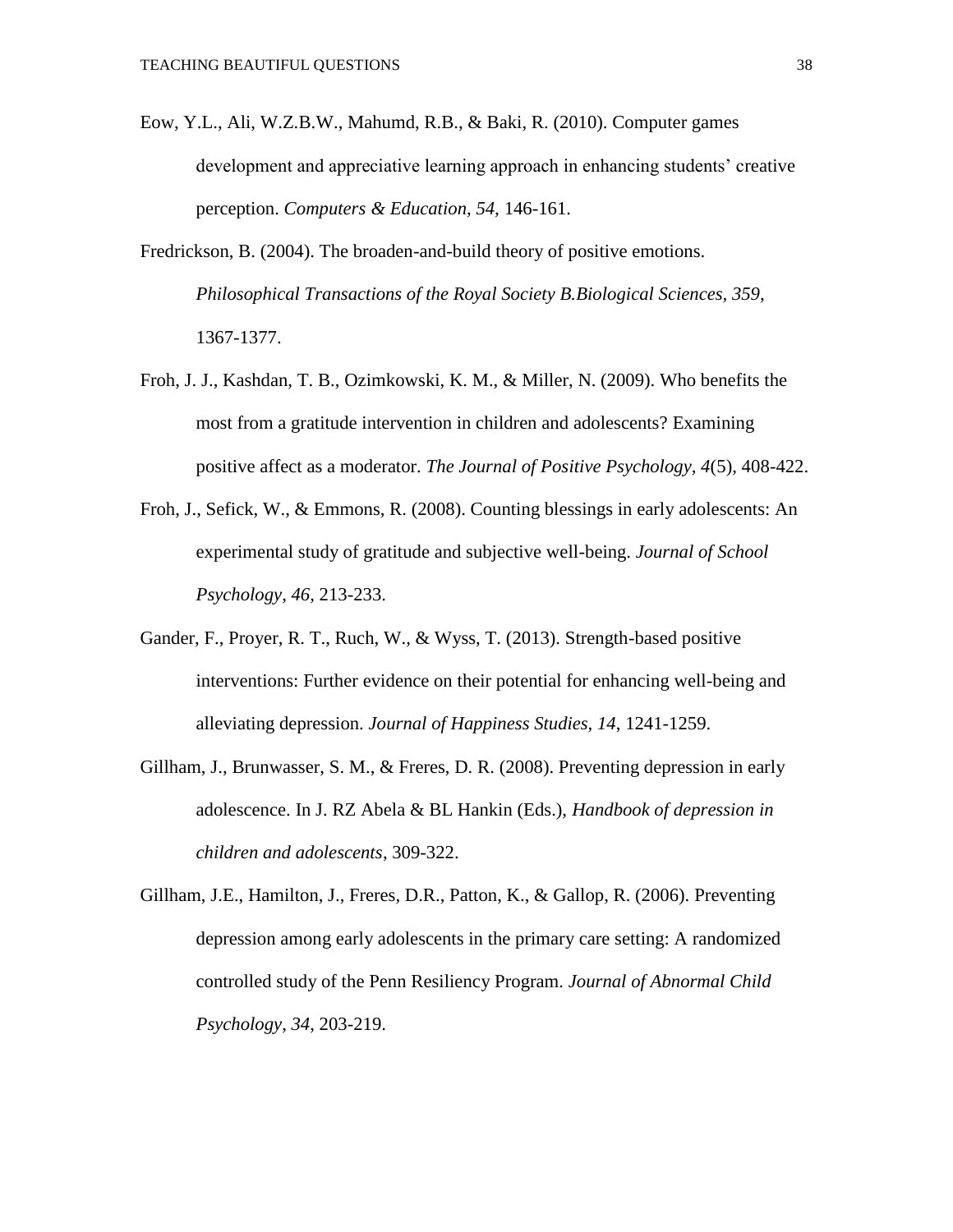- Gillham, J. E., Reivich, K. J., Brunwasser, S. M., Freres, D. R., Chajon, N. D., Kash-MacDonald, V. M., Chaplin, T.M., Abenavoli, R.M., Matlin, S.L., Gallop, R.J., & Seligman, M. E. P. (2012). Evaluation of a group cognitive-behavioral depression prevention program for young adolescents: A randomized effectiveness trial. *Journal of Clinical Child & Adolescent Psychology, 41*, 621-639.
- Gullatt, D.E. (2008). Enhancing student learning through arts integration: Implications for the profession. *The High School Journal, 91(*4*),* 12-25.
- Haidt, J. (2006). *The happiness hypothesis: Finding modern truth in ancient wisdom*. New York: Basic Books.
- Hammond, S. (1996). *The Thin Book of Appreciative Inquiry*. Plano, TX: Thin Book Publishing.

Harms, P. D., Herian M. N., Krasikova D. V., Vanhove A., Lester P. B. (2013, April). *The Comprehensive Soldier and Family Fitness Program Evaluation Report #4: Evaluation of Resilience Training and Mental and Behavioral Health Outcomes. United States Army Comprehensive Soldier Fitness Program*. Washington, DC: U.S. Government Printing. Retrieved from http://www.ppc.sas.upenn.edu/csftechreport4mrt.pdf

- Holdsworth, R. (2004). Real learning real futures: a brief evaluation and reflection  $-A$ Derwent District Partnership. Hobart: Dusseldorp Skills Forum and Tasmanian Department of Education.
- Hough, L. (2012, Summer). Why do kids believe in god but not harry potter? *Ed.*Retreived from https://www.gse.harvard.edu/news-impact/2012/05/why-dokids-believe-in-god-but-not-harry-potter/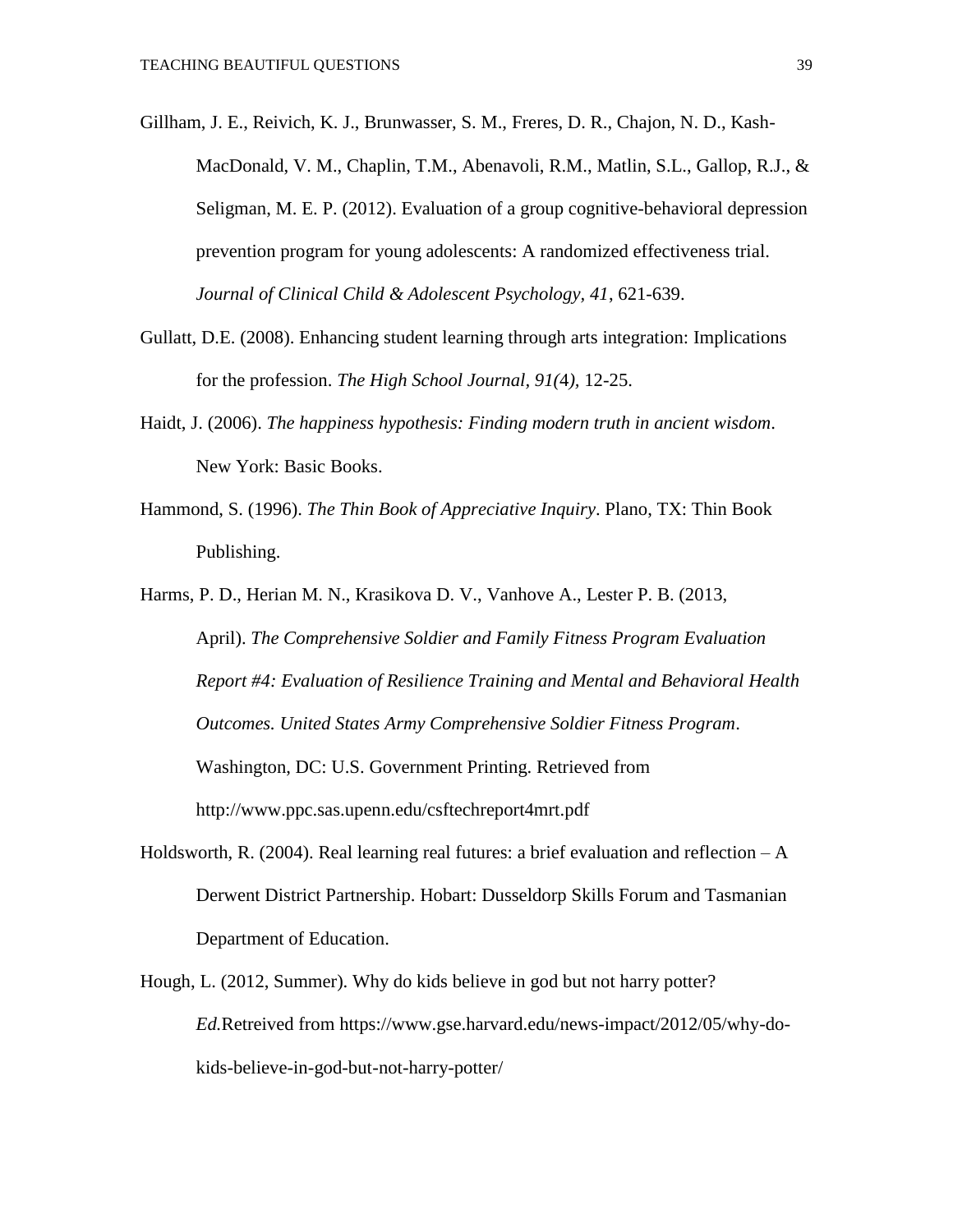- Hudson-Ross, S. (1989). Student questions: Moving naturally into the student-centered classroom. *The Social Studies, 80*(3), 110-113.
- IBM. (2010). Capitalizing on complexity: Insights from the global chief executive officer study. IBM. Retrieved fro[m](http://www-03.ibm.com/press/us/en/pressrelease/31670.wss) http://www-03.ibm.com/press/us/en/pressrelease/31670.wss

Jia Ng, Z., Chasmar, N., Franke, K., Otis, K., Smith, H., & Huebner, S. (2014, May). Mentally healthy but unhappy students: A neglected group of at-risk students? *Communique,42*(7). Retrieved from

http://www.nasponline.org/publications/cq/42/7/unhappy-students.aspx

- Kahane, R., & Rapoport, T. (1997). *The origins of postmodern youth: Informal youth movements in a comparative perspective.* New York: Walter de Gruyter.
- Keyes, C.L.M., Shmotkin, D., & Ryff, C.D. (2002). Optimizing well-being: The empirical encounter of two traditions. *Journal of Personality and Social Psychology, 82*(6)*,* 1007-1022.
- Khatena, J., & Torrance, E. P. (1998). *Khatena torrance creative perception inventory – instruction manual*. Bensenville, IL, USA: Scholastic Testing Service.
- SoulPancake. (2013, April 4). Kid President Meets the President of the United States of America. [Video File]. Retrieved from

https://www.youtube.com/watch?v=TssZ9Uma1-w

Kim, K.H. (2011). The creativity crisis: The decrease in creative thinking scores on the torrance tests of creative thinking. *Creativity Research Journal, 23*(4), 285-295.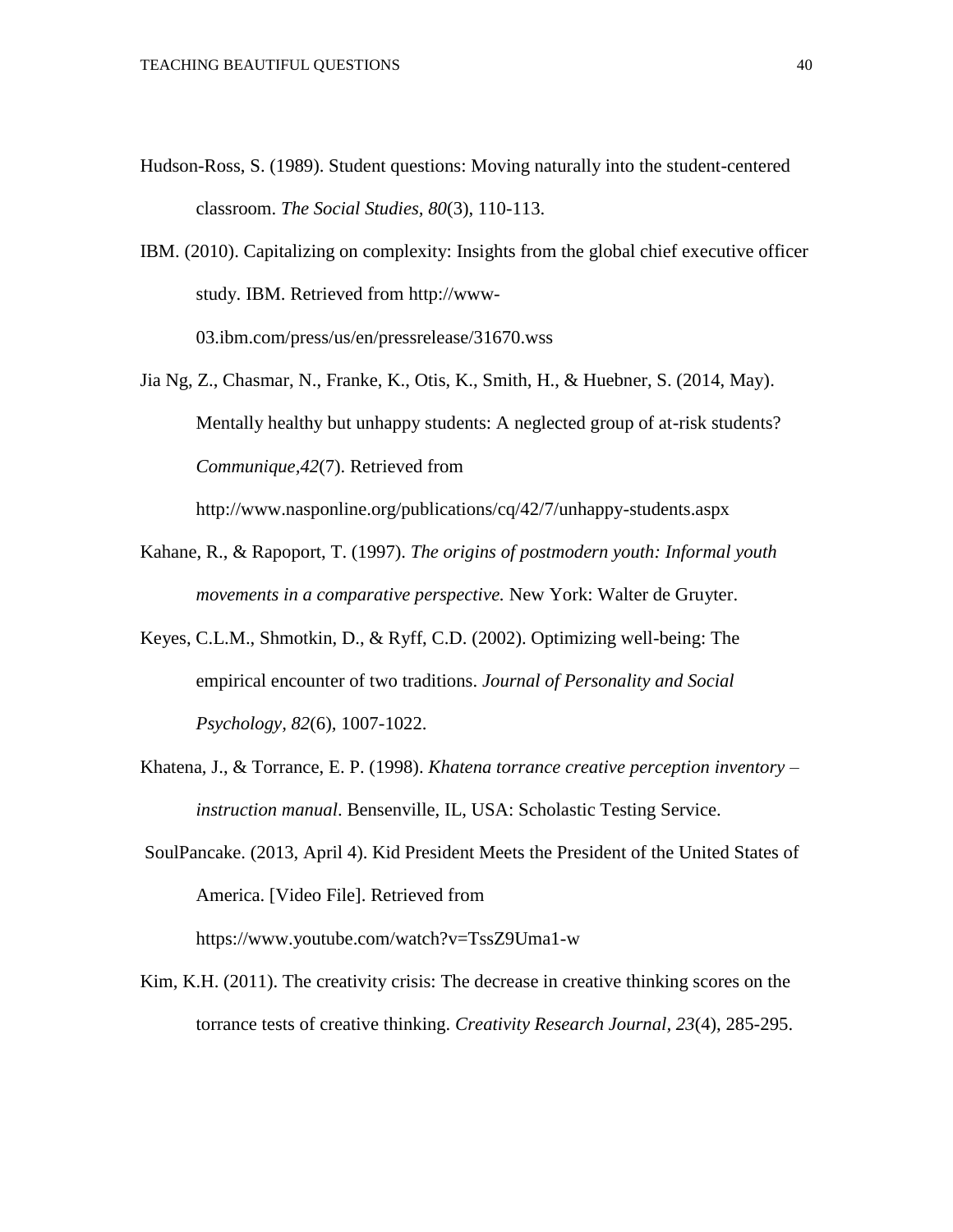- Krajcik, J., Blumenfeld, P.C., Marx, R.W., Bass, K.M., and Fredricks, J. (1998). Inquiry in project-based science classrooms: Initial attempts by middle school students. *The Journal of the Learning Sciences, 7(*3 &4), 313-350.
- Lester, S., Strachan, A., & Derry, C. (2014). A more playful museum: exploring issues of institutional space, children's play and well-being. *International Journal of Play.*  DOI: 10.1080/21595937.2014.886137
- Linley, A. (2008). *Average to A+: Realizing strengths in yourself and others*. Coventry, UK: CAPP Press.
- Locke, E.A. (1996). Motivation through conscious goal setting. *Applied & Preventive Psychology, 5,* 117-124.
- Lopez, S.J., Snyder, C.R., Magayar-Moe, J.L., Edwards, L., Pedrottie, J.T., Janowski, K., Turner, J., & Pessgrove, C. (2004). Strategies for accentuating hope. In P.A. Linley & S. Joseph (Eds.), *Positive psychology in practice* (pp. 388-404). Hoboken, NJ: Wiley.
- Louis, M.C. (2009). *A summary and critique of existing strengths-based educational research utilizing the Clifton Strengths Finder*. Internal paper, The Gallup Organization.
- Meyer, D. (2010, March). Math class needs a makeover [TedX Video file]. Retrieved https://www.ted.com/talks/dan\_meyer\_math\_curriculum\_makeover
- Miles, S. (2000). *Youth lifestyles in a changing world.* Buckingham, UK: Open University Press.
- Morris, D., Schiller, M., Stavros, J., & Moratta, S. (2002, September). Celebrate the Stories: West Springfield Public School (WSPS) Appreciative Inquiry Summit.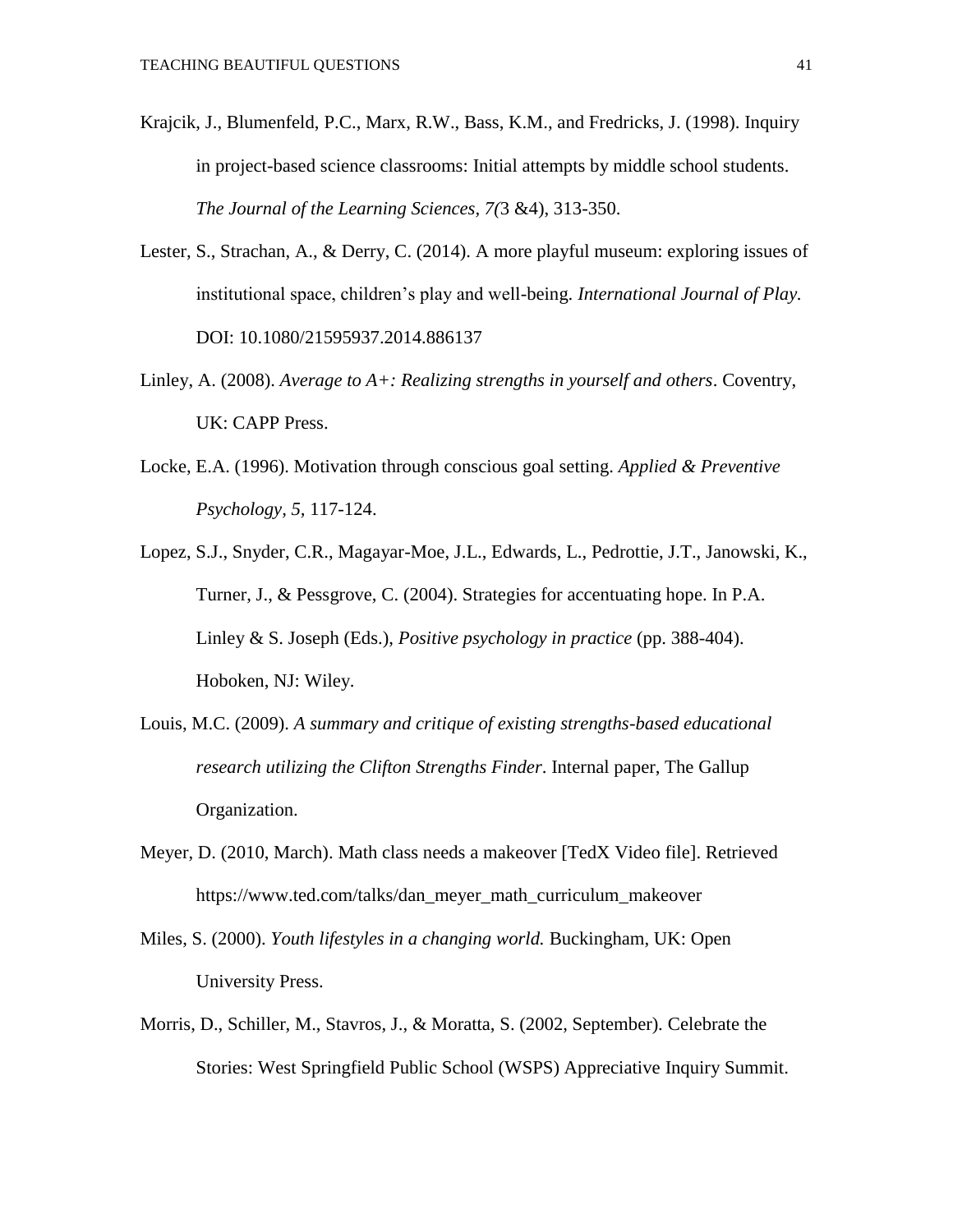Retrieved from AI Commons:

http://appreciativeinquiry.case.edu/practice/toolsCasesDetail.cfm?coid=3752

- Morsillo, J. & Fisher, A. (2007). Appreciative inquiry with youth to create meaningful community projects. *The Australian Community Psychologist, 19*(1), 47-61.
- Noddings, N. (2003). *Happiness and ducation.* Cambridge, MA: Cambridge University Press.
- Norrish, J.M., Williams, P., O'Connor, M., & Robinson, J. (2013). An applied framework for Positive Education. *International Journal of Wellbeing, 3*(2)*,* 147-161.
- Papousek, I., Nauschnegg, K., Paechter, M., Lackner, H. K., Goswami, N., & Schulter, G. (2010). Trait and state positive affect and cardiovascular recovery from experimental academic stress. *Biological Psychology, 83*, 108-115.

Park, G. (2014). Well-being and achievement. [White paper].

Partnership for 21<sup>st</sup> Century Skills. (2008). 21st century skills, education & *competitiveness. A resource and policy guide.* Author: Tuscon, AZ. Retrieved from

http://www.p21.org/storage/documents/21st\_century\_skills\_education\_and\_comp etitiveness\_guide.pdf

Pawelski, J. O., & Moores, D. J. (Eds.). (2013). *The eudaimonic turn: Well-being in literary studies.* Madison, NJ: Fairleigh Dickinson University Press.

Perie, M., Baker, D.P., & Bobbitt, S. (1997). *Time spent teaching core academic subjects in elementary schools: comparisons across community, school, teacher, and student characteristics.* Washington, DC: National Center for Education Statistics. Retrieved from http://nces.ed.gov/pubs/97293.pdf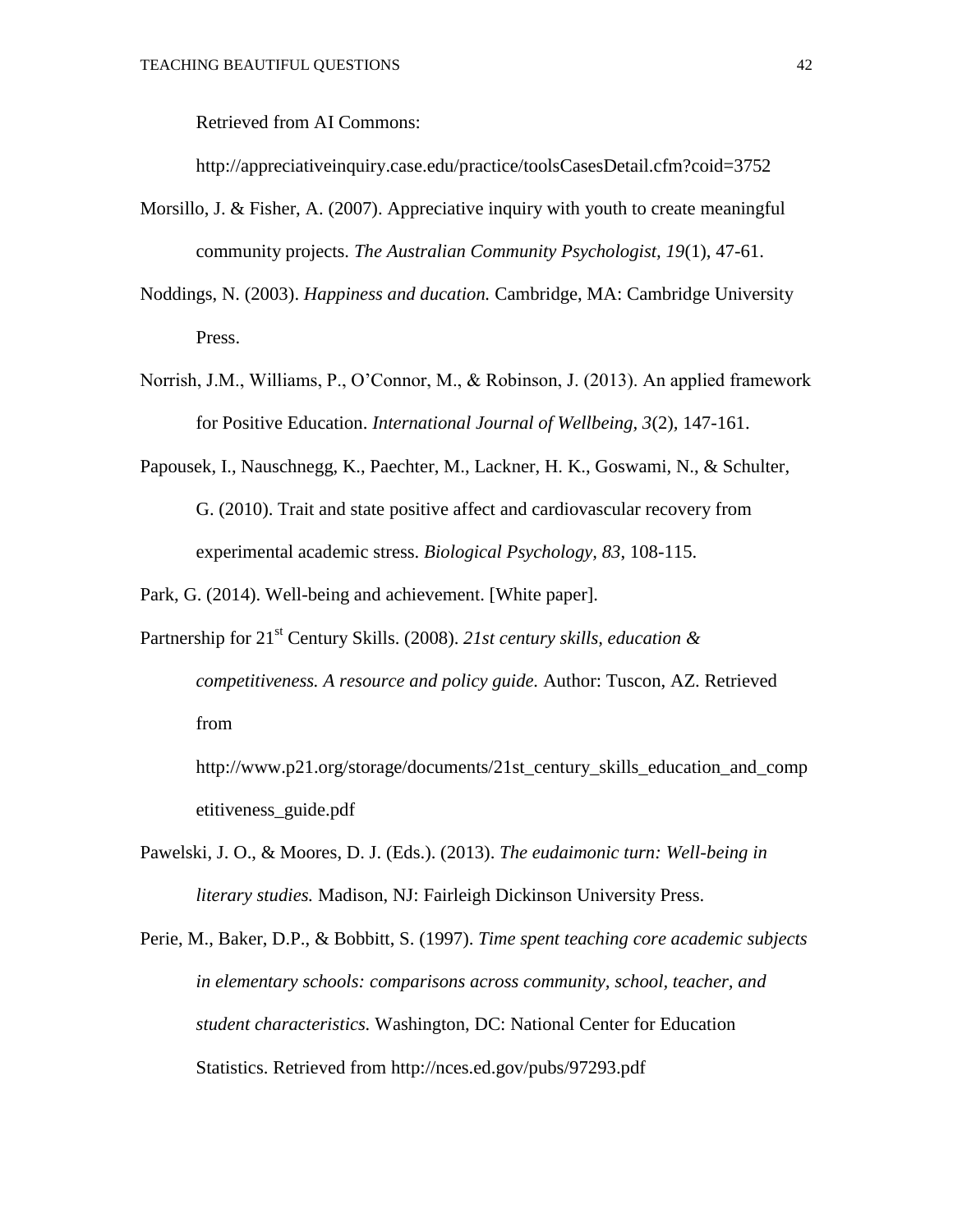- Peterson, C. (2006). *A Primer in Positive Psychology*, New York: Oxford University Press.
- Pilla, S. (2014). An appreciative inquiry exploring game sense teaching in physical education. *Sport, Education and Society.* DOI: 10.1080/13573322.2014.912624
- Potkay, A. (2013). The career of joy in the twentieth century. In J.O. Pawleski & D.J. Moores (Eds.), *The eudaimonic turn: Well-being in literary studies* (pp.247-263). Madison, NJ: Fairleigh Dickinson University Press.

Radner, B. (2001, January 1). *Urban imagination network. Progress perspective*. Retrieved from http://www.google.com/url?sa=t&rct=j&q=urban%20imagination%20network.% 20progress%20perspective%20%20radner&source=web&cd=1&cad=rja&uact=8 &ved=0CCYQFjAA&url=http%3A%2F%2Fwww.imaginechicago.org%2Fdocs %2Farchives%2Fparent%2520program%2Fprogessreport%5B1%5D.pdf&ei=qJSMU8PoOuqrsASS\_4D4Dw&usg=AFQjCNEBVQd IWpiCg8fmIXPnyXcKucyciA&sig2=GAjL9t4nndSagJ8FdedTPw

Rashid, T. (2009). Positive interventions in clinical practice. *Journal of Clinical Psychology, 65*(5), 461-466.

Rath, T. & Harter, J. (2010). *Wellbeing: The Five Essential Elements.* Gallup Press*.*

Reivich, K., Gillham, J.E., Chaplin, T.M., & Seligman, M.E.P. (2013). From helplessness to optimism: The role of resilience in treating and preventing depression in youth. In S. Goldstein and R.B. Brooks (Eds.), *Handbook of Resilience in Children, Second Edition,* (pp. 201-214)*.* New York, NY: Springer.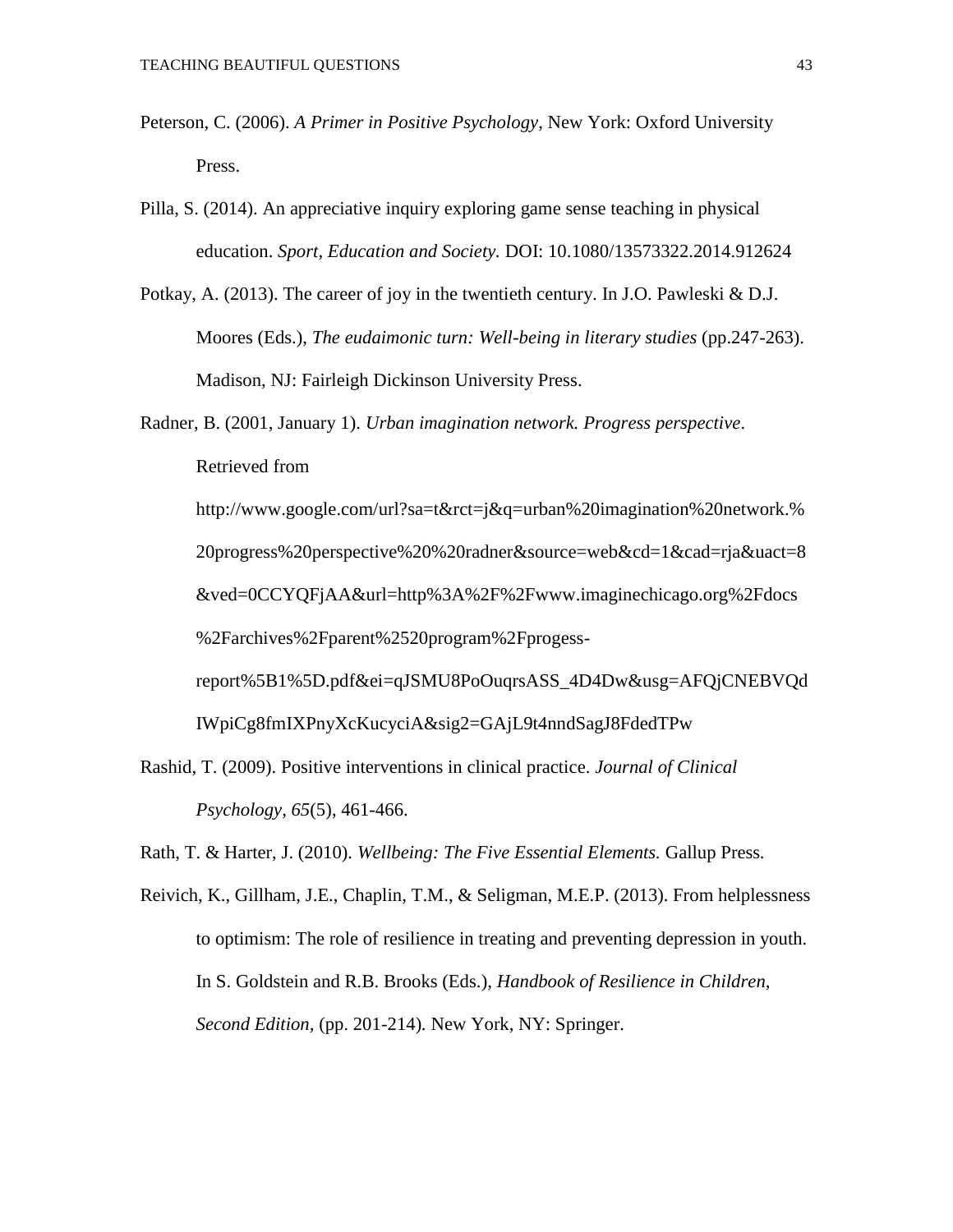- Resiliency Research in Children. The Penn Resiliency Project. (n.d.). Retrieved from http://www.ppc.sas.upenn.edu/prpsum.htm
- Romer, D., Duckworth, A. L., Sznitman, S., & Park, S. (2010). Can adolescents learn self control? Delay of gratification in the development of control over risk taking. *Prevention Science, 11*(3), 319-330*.*
- Rothstein, D., & Santana, L. (2011). *Make just one change: Teach students to ask their own questions.* Cambridge, MA: Harvard Education Press.
- Ryan, F.J., Soven, M., Amither, J., Sullivan, W.M., & VanBuskirk, W.R. (2014). Appreciative inquiry: Using personal narratives for initiating school reform. *The Clearing House, 72*(3), 164-167.
- Salovey, P., Caruso, D., & Mayer, J.D. (2004). Emotional intelligence in practice. In P.A. Linley & S. Joseph (Eds.), *Positive psychology in practice* (pp. 447-463). Hoboken, NJ: Wiley.
- Seligman, M.E.P. (2011). *Flourish: A visionary new understanding of happiness and wellbeing.* New York: Free Press.
- Seligman, M.E.P. & Csikszentmihalyi, M. (2000). Positive psychology: An introduction. *American Psychologist, 5,* 5-14.
- Seligman, M.E.P., Ernst, R.M., Gillham, J., Reivich, K., & Linkins, M. (2009). Positive education: Positive psychology and classroom interventions. *Oxford Review of Education, 35*(3)*,* 293-311.
- Seligman, M. E. P., Rashid, T., & Parks, A. C. (2006). Positive psychotherapy. *American Psychologist, 61*(8), 774-788.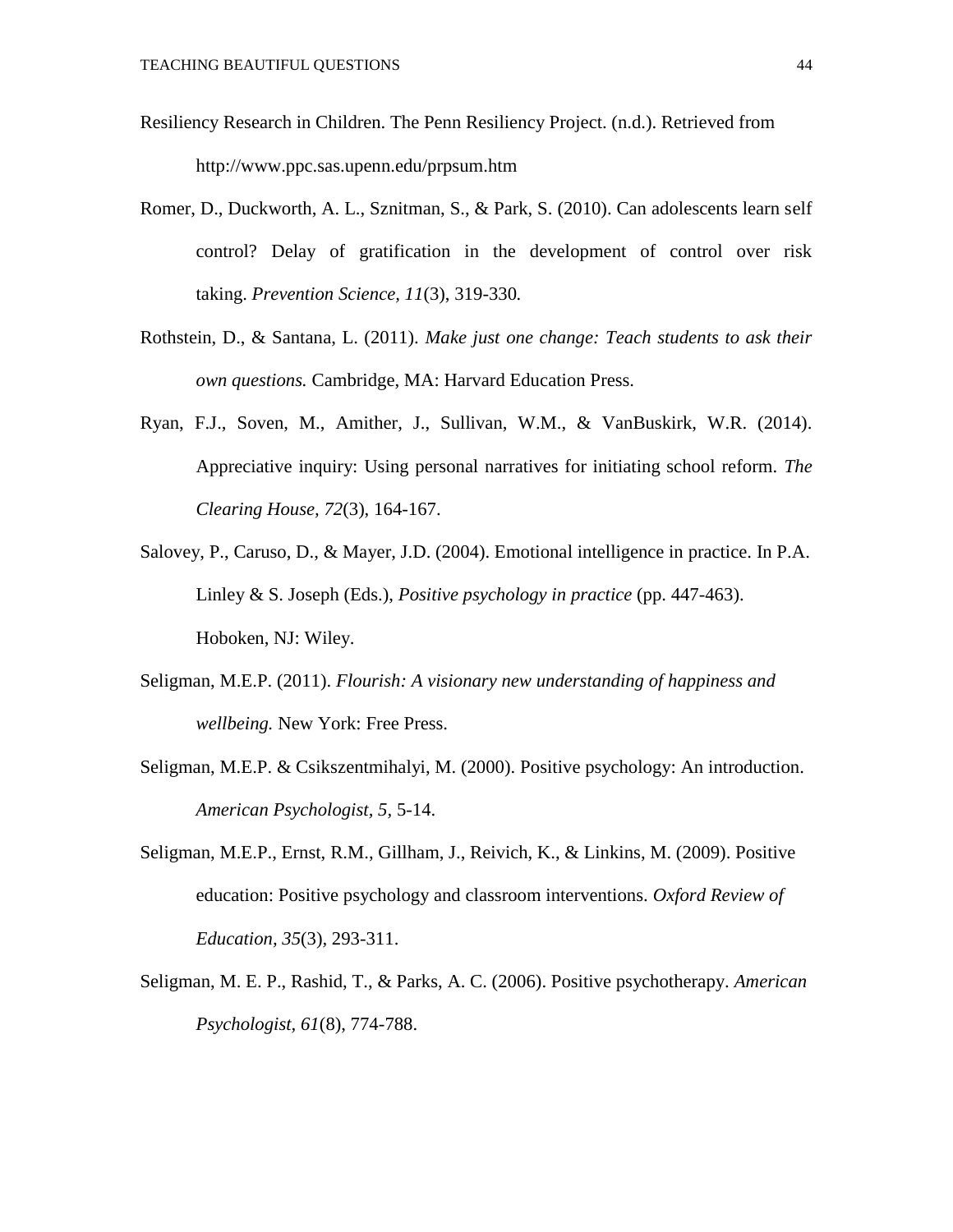- Shepard, A. (2000).*The Business of Writing for Children.* Friday Harbor, Washington: Shepard Publications.
- Shuayb, M., Sharp, C., Judkins, M., Hetherington, M. (2009, February). *Using appreciative inquiry in educational research: Possibilities and limitations.*  Retrieved from National Foundation for Educational Research (NFER) website http://www.nfer.ac.uk/publications/AEN01/AEN01\_home.cfm
- Sin, N.L., & Lyubomirsky, S. (2009). Enhancing well-being and alleviating depressive symptoms with positive psychology interventions: a practice-friendly metaanalysis. *Journal of Clinical Psychology: In Session, 65*(5)*,* 467-487.
- SLJ's average book prices 2013. (2013, June). Retrieved from http://www.slj.com/2013/06/research/sljs-average-book-prices-2013/
- Suldo, S., Thalji, A., & Ferron, J. (2011). Longitudinal academic outcomes predicted by early adolescents' subjective well-being, psychopathology, and mental health status yielded from a dual factor model. *The Journal of Positive Psychology, 6,* 17-30.
- Wagner, T. (2012). *Creating innovators: The making of young people who will change the world.* New York*:* Scribner.
- Waters, L. (2011). A review of school-based positive psychology interventions. *Australian Educational and Developmental Psychologist, 28*(2)*,* 75-90.

*Why is water wet?* (2013, March 28). [Press Release]. Retrieved from http://www.marketwired.com/press-release/why-is-water-wet-1773208.htm

Wigfield, A., Eccles, J., MacIver, D., Reuman, D., & Midgley, C. (1991). Transitions during early adolescence: Changes in children's domain-specific self-perceptions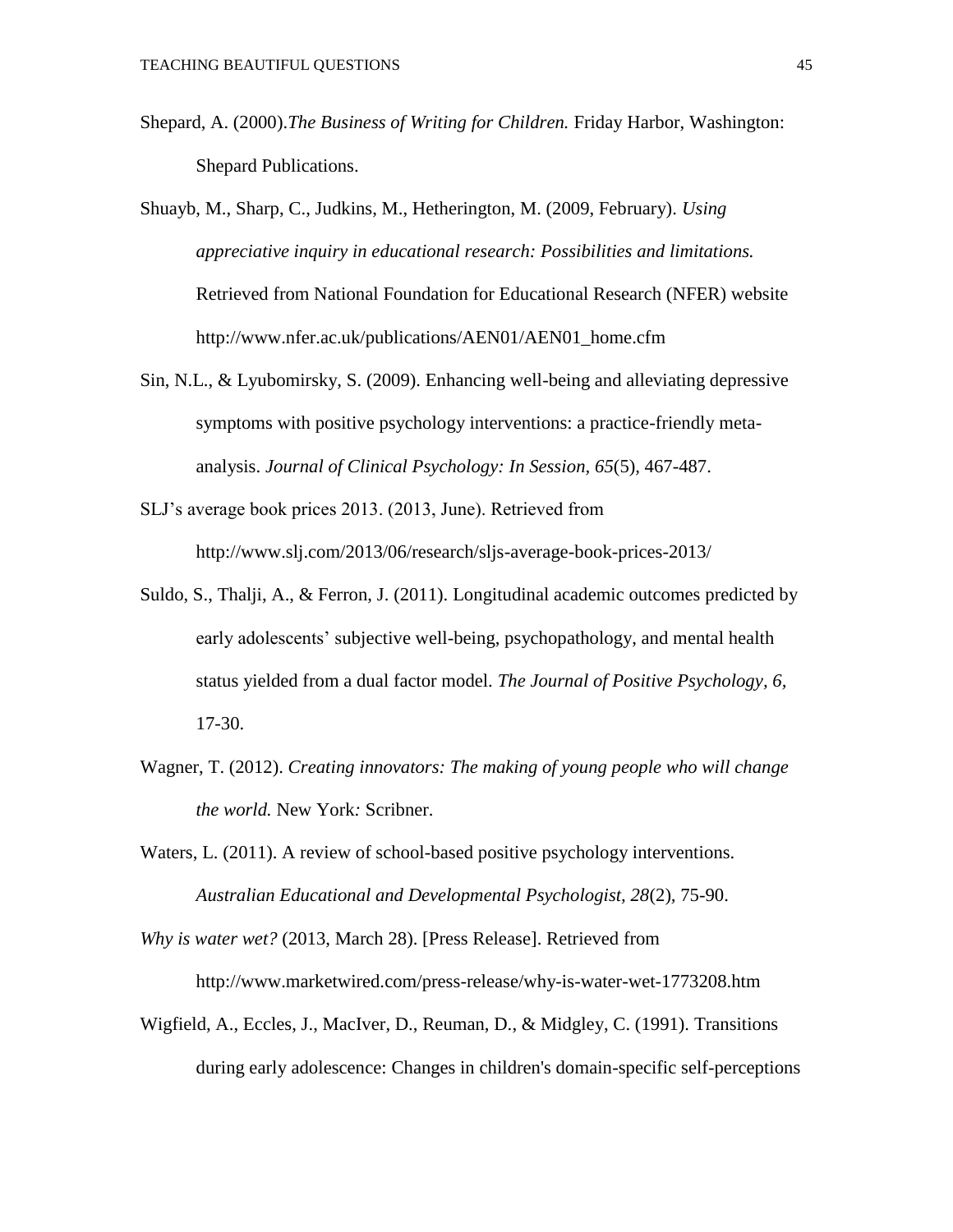and general self-esteem across the transition to junior high school. *Developmental Psychology, 27*(4)*,* 552-565.

- Williams, P. (2011, May). Pathways to positive education at Geelong Grammar School. Integrating positive psychology and appreciative inquiry. *AI Practitioner, 13*(2).
- Wood, A.M., Linley, P.A., Maltby, J., Kashdan, T.B., & Hurling, R. (2011). Using psychological strengths leads to less stress and greater self-esteem, vitality, and positive affect: Longitudinal examination of the strengths use questionnaire. *Personality and Individual Differences*, *50,* 15–19.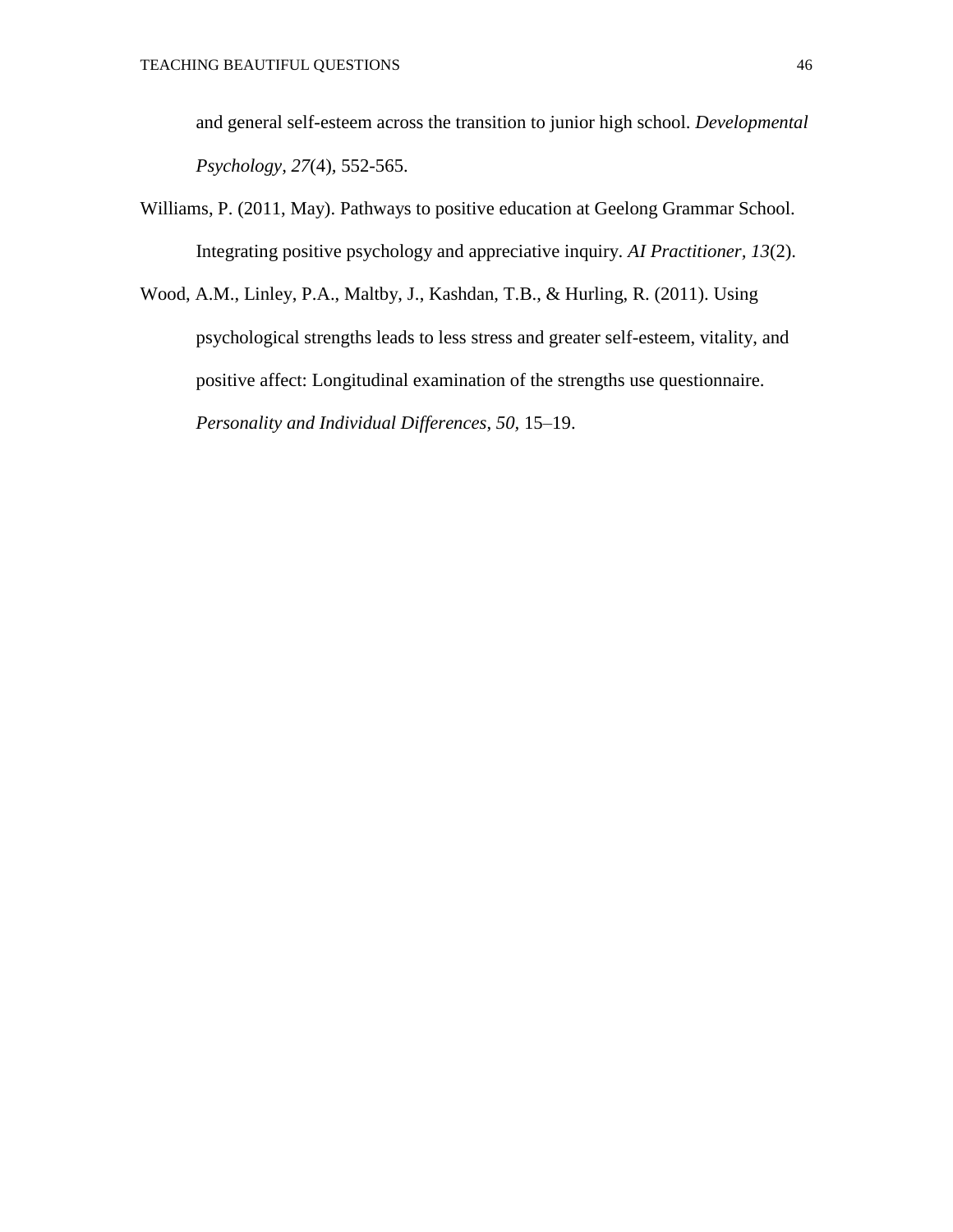Appendix A: Appreciative Inquiry 4D Cycle

(Cooperrider et al., 2008; Morsillo & Fisher, 2007; Pillar, 2014)

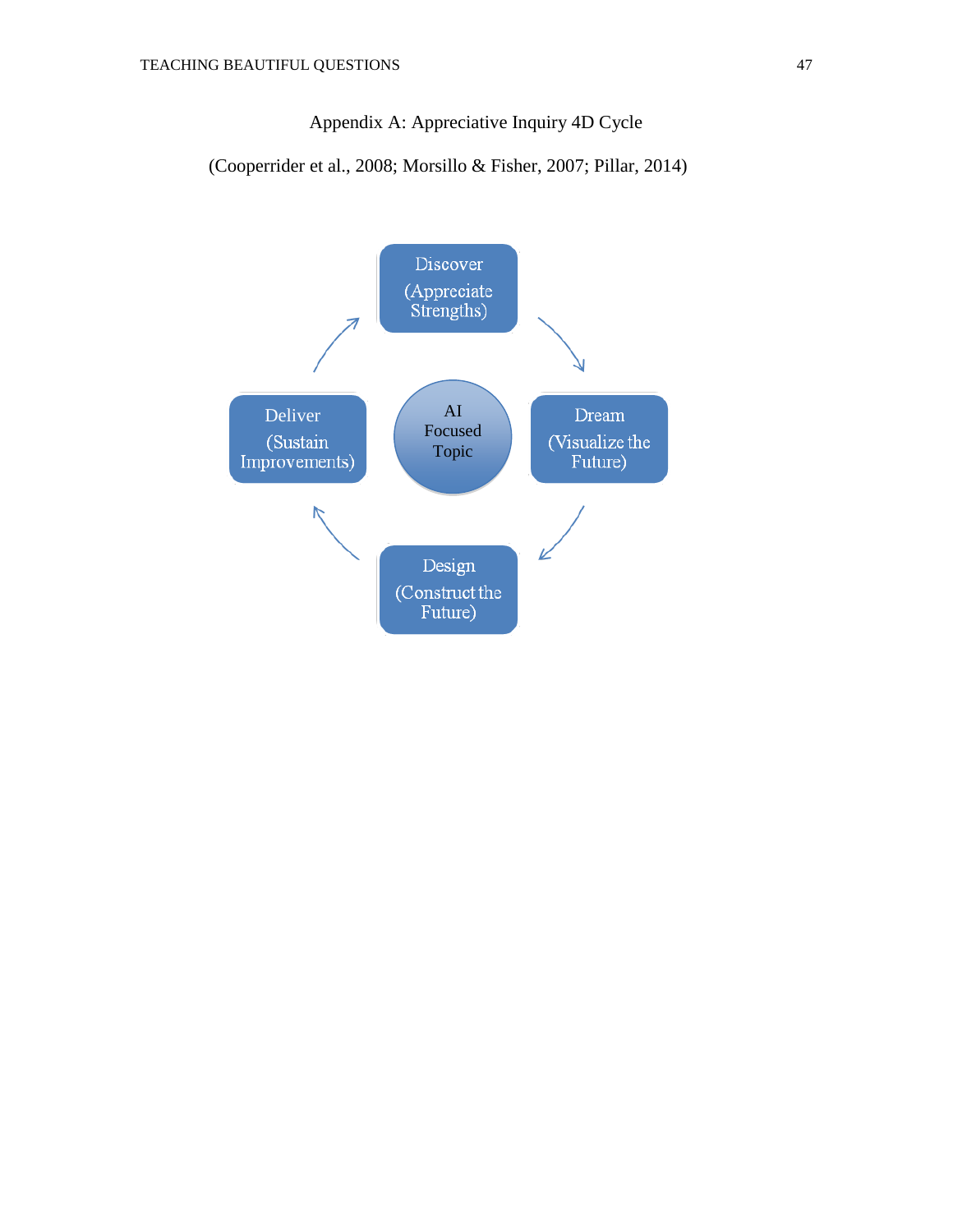Appendix B: Index of Appreciative Questions

- What is working well? (adapted from Pillar, 2014)
- Imagine what might be. (adapted from Pillar, 2014)
- Explore the best of 'what is' and 'what might be'(adapted from Pillar, 2014)
- What solutions already exist? (adapted from Pillar, 2014)
- What will the future look like? (adapted from Pillar, 2014)
- What are some of your success stories? (adapted from Pillar, 2014)
- Do you feel passionate about this activity? (Morsillo  $& Fisher, 2007$ )
- If you had a million dollars to improve this place/school, what would you want to see? (adapted from Morsillo & Fisher, 2007)
- What were your best memories of school at its best? (adapted from Ryan et al., 2014)
- What is your school doing now when it's at its best? (adapted from Ryan et al., 2014)
- What is it about school that makes these experiences possible? (adapted from Ryan et al., 2014)
- What are we doing well? (adapted from Ryan et al., 2014)
- What do you want to do more of? (adapted from Ryan et al., 2014)
- Describe a time you felt the most successful and alive? When and how did this happen? What were your experiences? (adapted from Cooperrider & McQuaid, 2012)
- What questions might unlock your interest and potential to get involved and make a difference? (Browne, n.d.a)
- What has inspired you to get involved? (Browne, n.d.a)
- What stories have stretched your hope for your future? (Browne, n.d.a)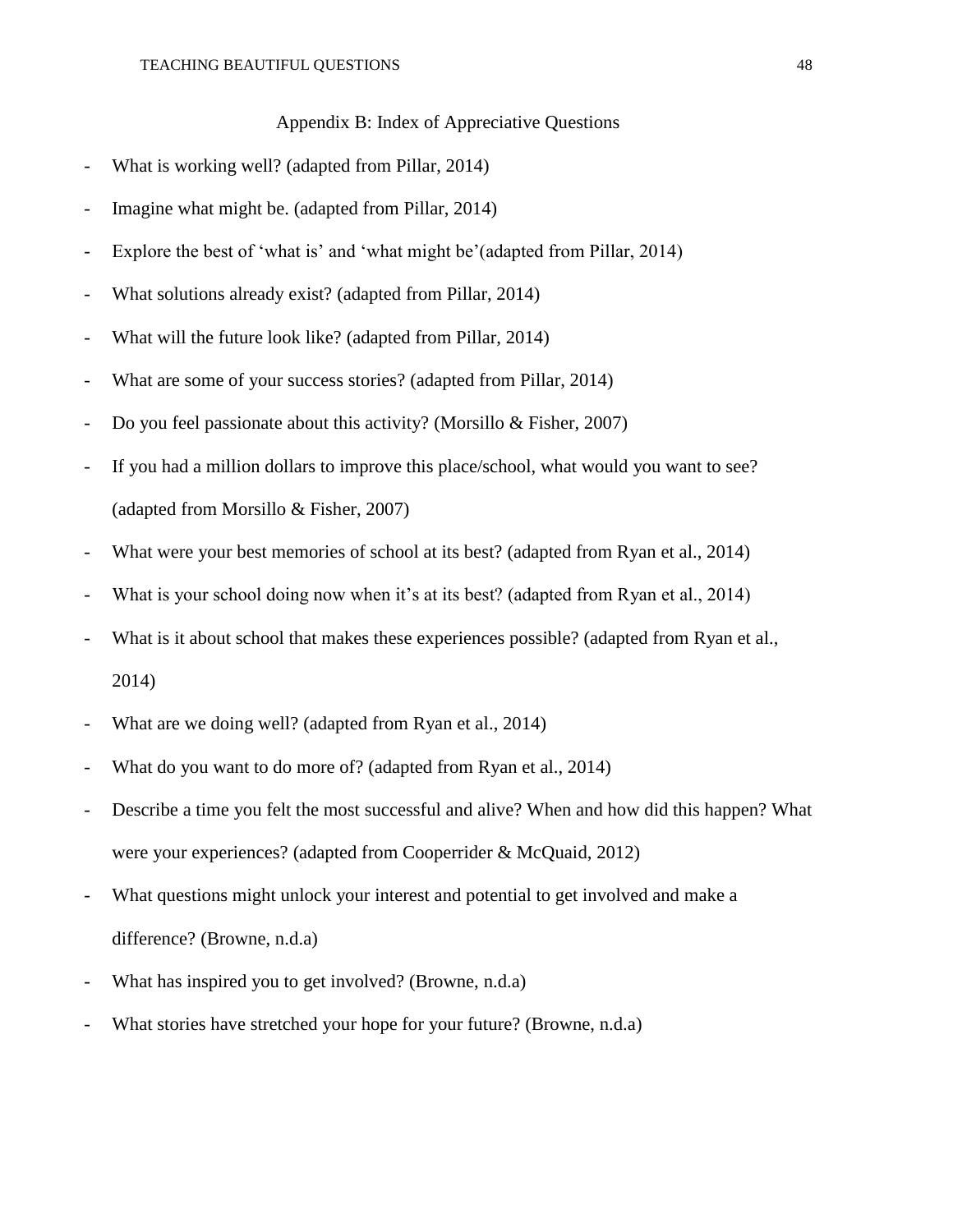- What do you value about this community? What's your favorite place to go and why? (Browne, n.d.a)
- What three dreams do you have for the future of your community/your country? (Browne, n.d.a)
- What do you think are some of the essential conditions to enable your community/your country as a whole to prosper? (Browne, n.d.a)
- Close your eyes and imagine \_\_\_\_\_\_\_\_\_\_\_ as you most want it to be a generation from now. What do you see and hear? What are you most proud about accomplishing? (adapted from Browne, n.d.b)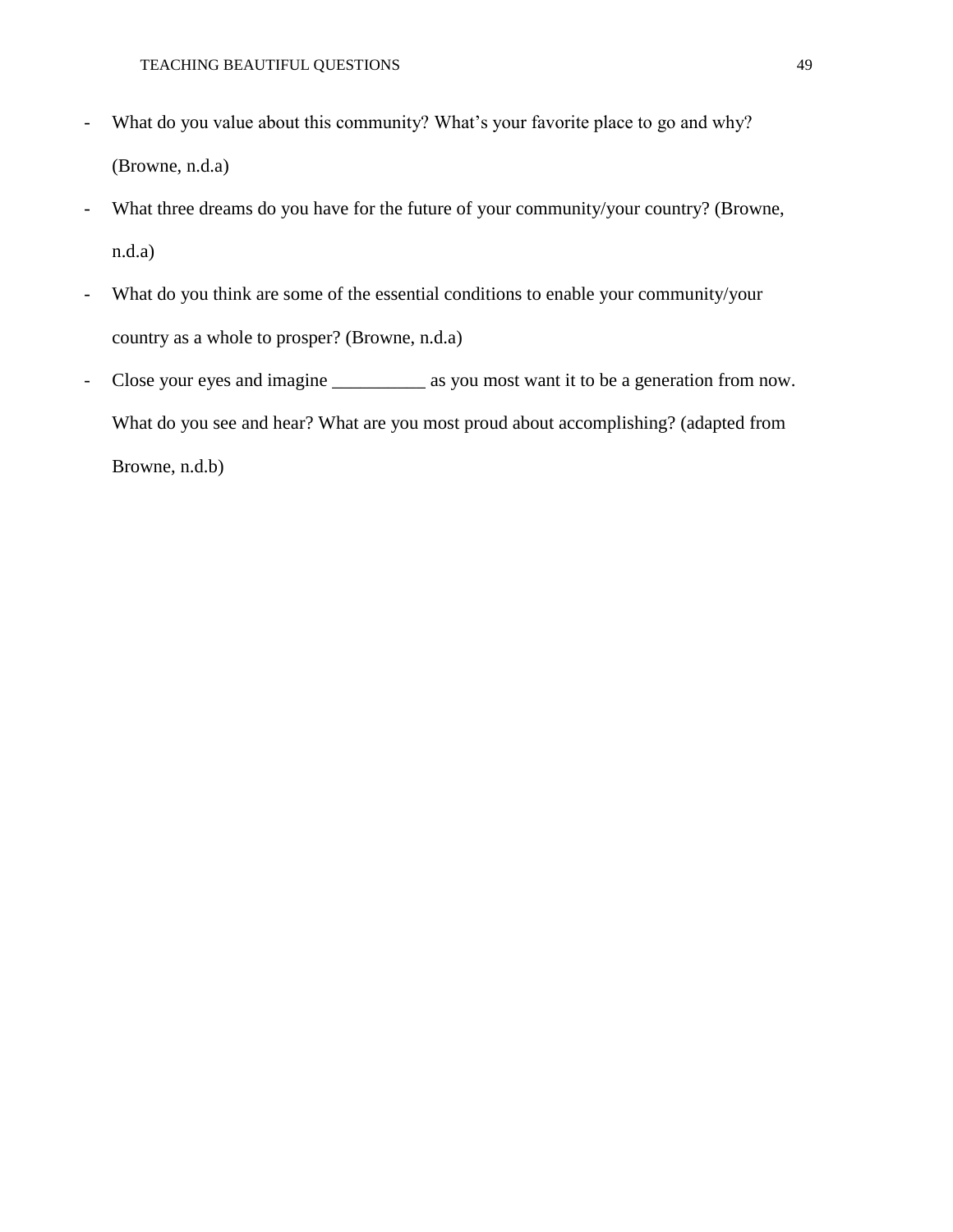#### Appendix C: Book Prospectus

#### **THE AUTHOR(S)/EDITOR(S)**

#### **1. Name (in full):**

Shira Reicher, Marjorie Schiller with Sarah and Max Schiller

# **2. Name (as to appear on title page and in promotional literature):**

Shira Reicher and Marge, Sarah and Max Schiller

 **3. Order of appearance of authors' or editors' names (if more than one will be credited on title page and in promotional literature):**

Shira Reicher and Marge, Sarah and Max Schiller

#### **4. For every person included in numbers 2 and 3, above, please provide:**

a. Legal address:

| Shira Reicher        | Marge Schiller    |
|----------------------|-------------------|
| 1462 Reynolds Street | 49 Rockwood Road  |
| Baltimore, MD 21231  | Hingham, MA 02043 |

b. **Citizenship:** U.S. Citizenship (all authors)

#### c. **Place and date of birth:**

*Shira Reicher* (Baltimore, MD, March 18, 1982)

*Marge Schiller* (Boston, MA, March 3, 1938)

*Sarah and Max Schiller* (Boston, MA, November 13, 2003)

5. **Telephone (including area code):** 443-742-5566/954-788-3009

**(May we call you at home if necessary?** \_\_\_\_x\_\_\_**Yes** \_\_\_\_\_\_\_**No**)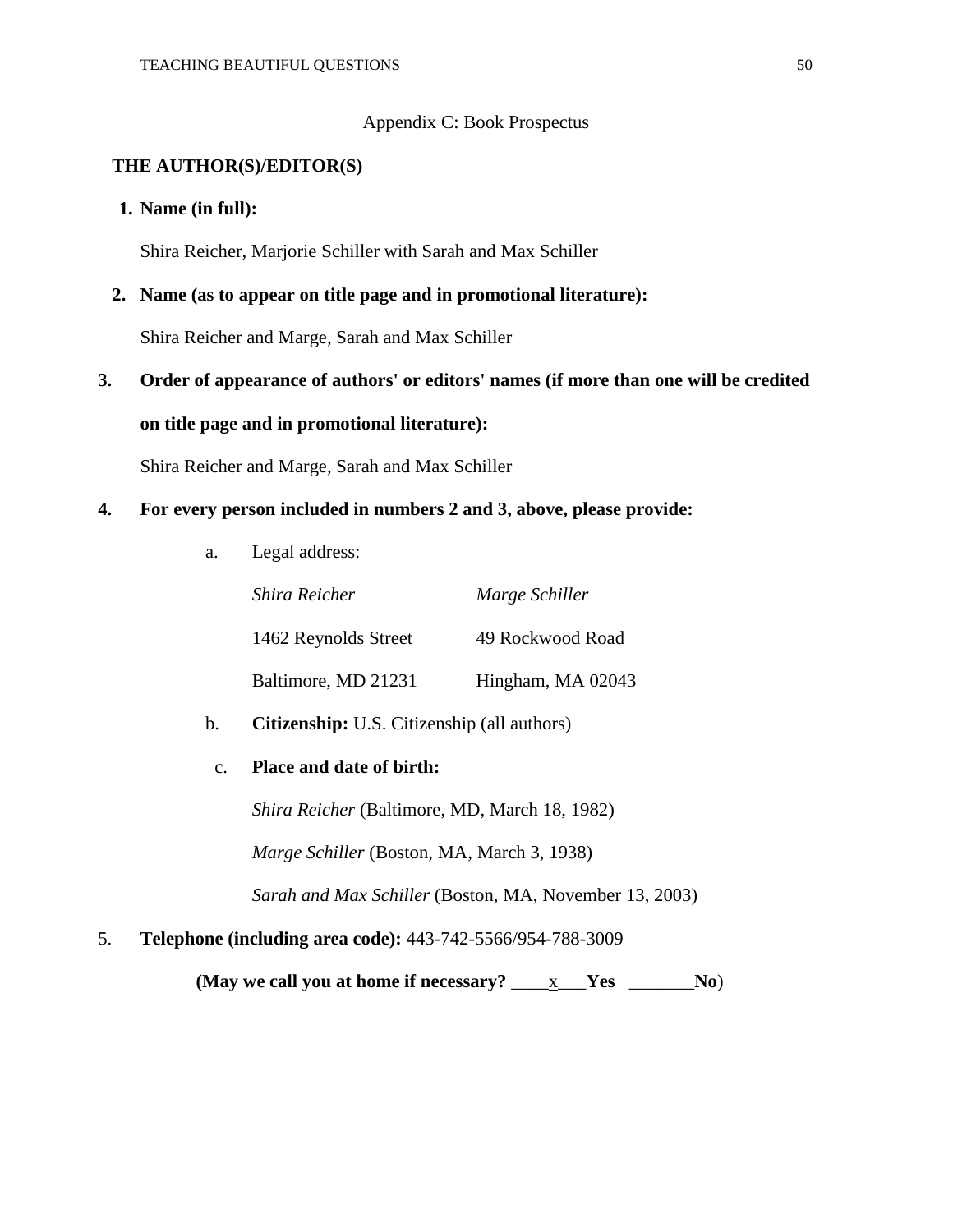#### **6. Your academic degrees and current institutional affiliations:**

#### *Shira Reicher*

Master of Arts in Psychology (MA)

Certificate of Advanced Study in School Psychology (CAS) (2007)

Nationally Certified School Psychologist (NCSP)

Master of Applied Positive Psychology (MAPP) (August 2014), University of

Pennsylvania

*Marge Schiller*

Master of Education (MEd)

Doctor of Philosophy (PhD)

### 7. **Membership in professional associations and societies (please indicate any in which you are an officer, officer-elect, or past officer):**

#### *Shira Reicher*

School Psychologists' Association of Anne Arundel County (President)

Maryland School Psychologists' Association (Board Member)

Maryland State Educators' Association (Member)

National Education Association (Member)

National School Psychologists' Association (Member)

Parent Teacher Association (Member)

#### *Marge Schiller*

Boston Lunch Club (Co-founder and Board Member)

Northeast Strength-Based Network (Founding Member)

Massachusetts Women's Political Caucus (Founding President)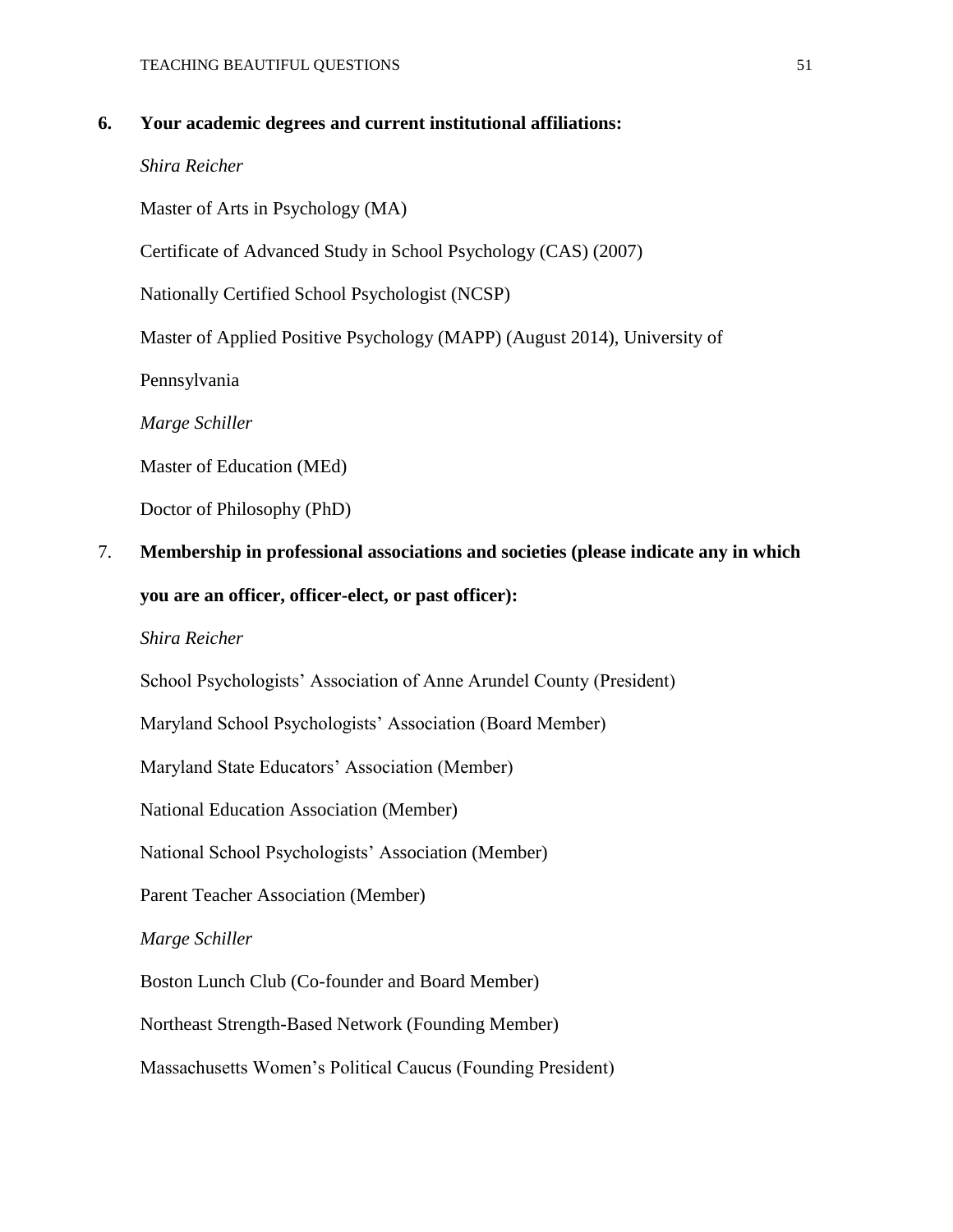Positive Change Core (Founding President)

Taos Institute (Thesis Advisor in PhD program)

### **8. Titles, dates, publishers, and prices of any previous books you have authored or edited:**

*Marge Schiller:*

Schiller, M., Riley, D., and Holland, B.M. (2001). *Appreciative leaders: In the eye of the beholder.* Chagrin Falls, Ohio: The Taos Institute Publications, Second Edition.

#### **9. Periodicals (journal name only) in which papers you have authored have been**

#### **published or accepted:**

| Shira Reicher                | Marge Schiller                            |
|------------------------------|-------------------------------------------|
| Communiqué                   | Advances in Appreciative Inquiry          |
| Journal of Family Violence   | <b>Appreciative Inquiry Practitioners</b> |
| Journal of School Psychology |                                           |

 **10. Names of prominent individuals (journal editors, public figures) of your acquaintance who may be helpful in the promotion of the book:**

Marc Brown

David Cooperrider

Tom Rath

 **11. Is there a recognized authority (preferably of your acquaintance) whom you might consider asking to write a foreword for your book or to be quoted in the** 

#### **promotional literature?**

Marc Brown

David Cooperrider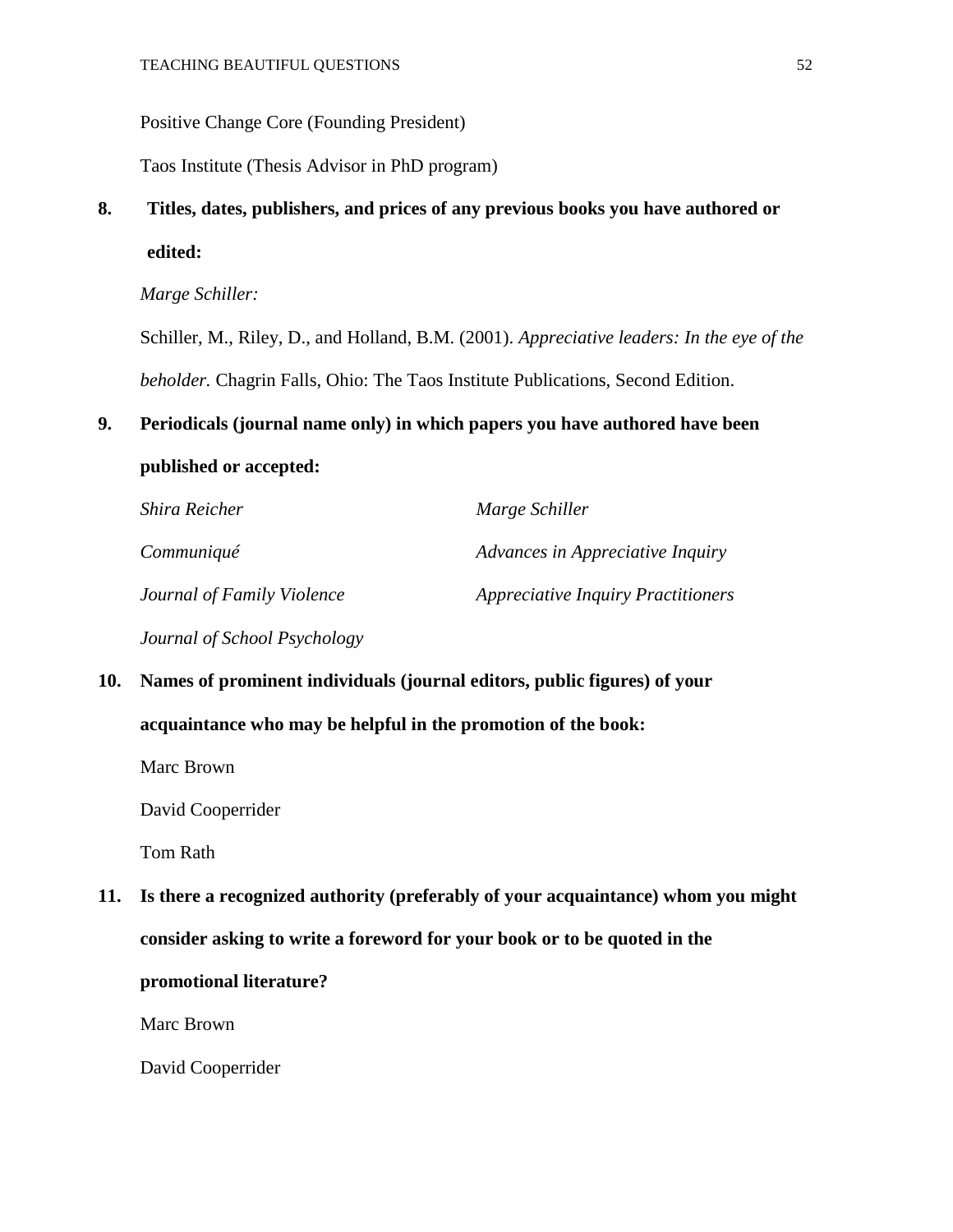Tom Rath

#### **12. Title**: *Stan's Journey to See Power*

#### **13. Explanation of scope and purpose:**

*"Crashhhhhhhhhhhhhh. Swings swinging. Ladders flying. Monkey bars twirling. And just like that a huge lightning bolt thundered down, splintering the oldest tree standing next to the Lincoln Elementary School playground. The school that once won first place in the Dreamer County School District for top playgrounds now was playground-less. On Monday, after the storm, students returned as usual, early in the morning. Rushing through the halls to get to class on time, Stan felt that something seemed different today."* Little did Stan know that he would soon turn from school nerd into school hero in a matter of days as he discovers his strength and courage to bring people together to dream and design the school's future.

"AI begins an adventure" (Cooperrider et al., 2008, p. xv). ). This book will present youth readers, ages 8 to 12, with the possibility of personally becoming catalysts for positive change. Stan, the book's main character, will engage young readers in an adventure to discover their strengths and passions by way of watching him dream of and design a community project with his peers, using "positive well-being questions and transformative learning discussions and activities" (Morsillo & Fisher, 2007, p.50).

The current proposed Appreciative Inquiry (AI) - based picture story book for youth will attempt to present youth readers with the possibility of personally becoming catalysts for positive change. AI stems from the fields of positive organizational scholarship and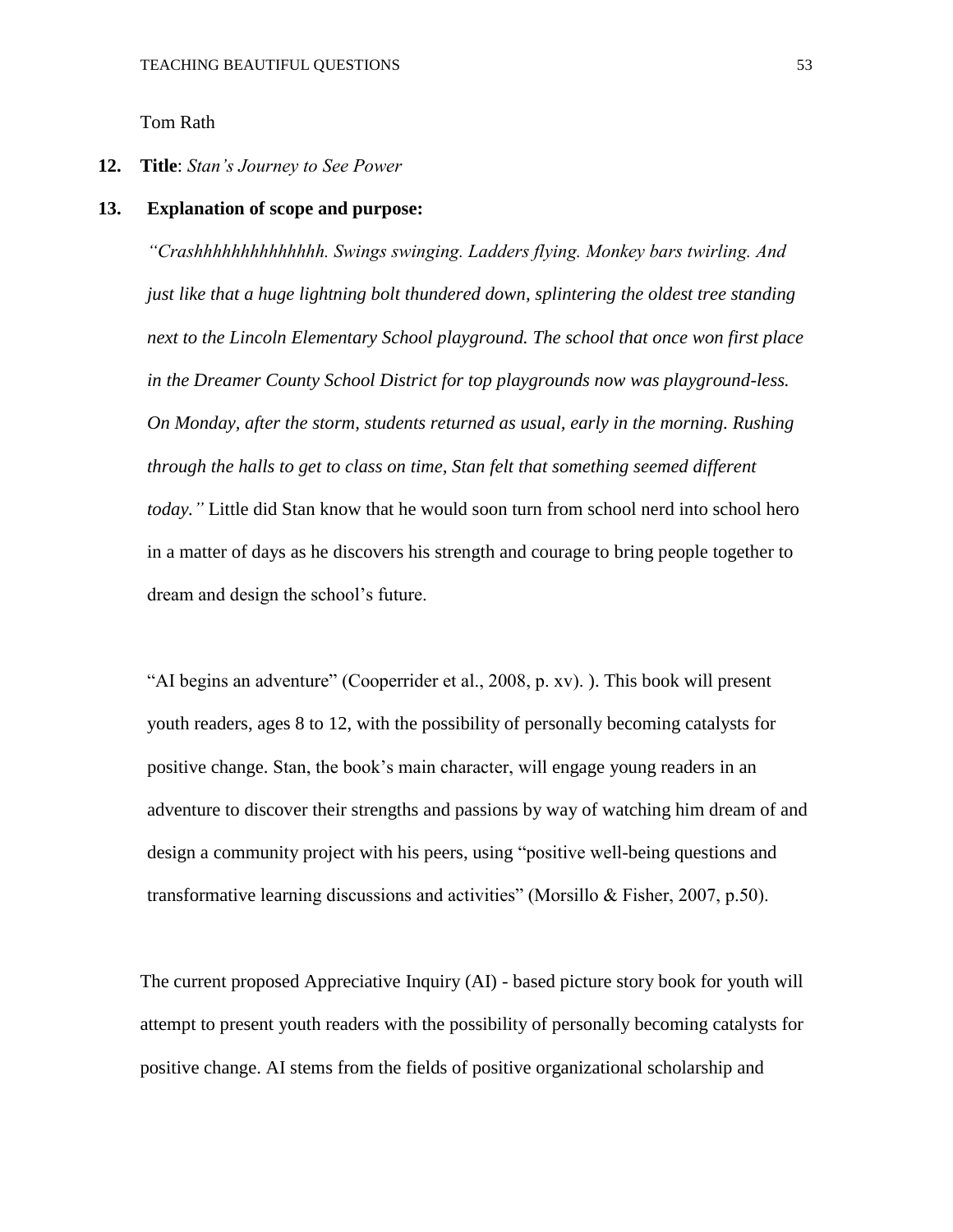organizational development, and is a strength-based approach to building on past success in order to ask the right questions to transform the future. The premise of appreciative thinking is that outcomes are more innovative and abundant without a traditional focus on solving a problem. The use of strength-based, action-oriented questions can reshape our lives and the future. AI encourages the use of questioning, collaboration, curiosity, creativity and a 4D Cycle: *discovering* strengths, *dreaming* future possibilities, *designing* an action plan, and *delivering* the plan. For the past 15 years, AI has been used in schools with youth, resulting in positive outcomes for youth: increased creativity (Eowa et al., 2010), self-esteem (Browne, n.d.b), confidence (Browne, n.d.b.), sense of identity (Morsillo & Fisher, 2007), hope (Morsillo & Fisher, 2007), relationships and social skills (Dovestone & Keenaghan, 2006), community connectedness (Browne, n.d.b.), and a sense of ownership over the future (Shuayb et al., 2009). The picture story book creates an avenue for adults to learn and teach youth the principles of AI and the importance of appreciative questioning. Through this picture story book, youth will learn about the process of AI, the 4D Cycle and how to ask appreciative questions. AI principles and the 4D Cycle are translated into youth-friendly language. It is important that youth learn AI strategies and be exposed to AI in schools, as they have a mindset that can improve their communities. This involvement will provide them with increased opportunities to be involved as stakeholders in their futures (Miles, 2002).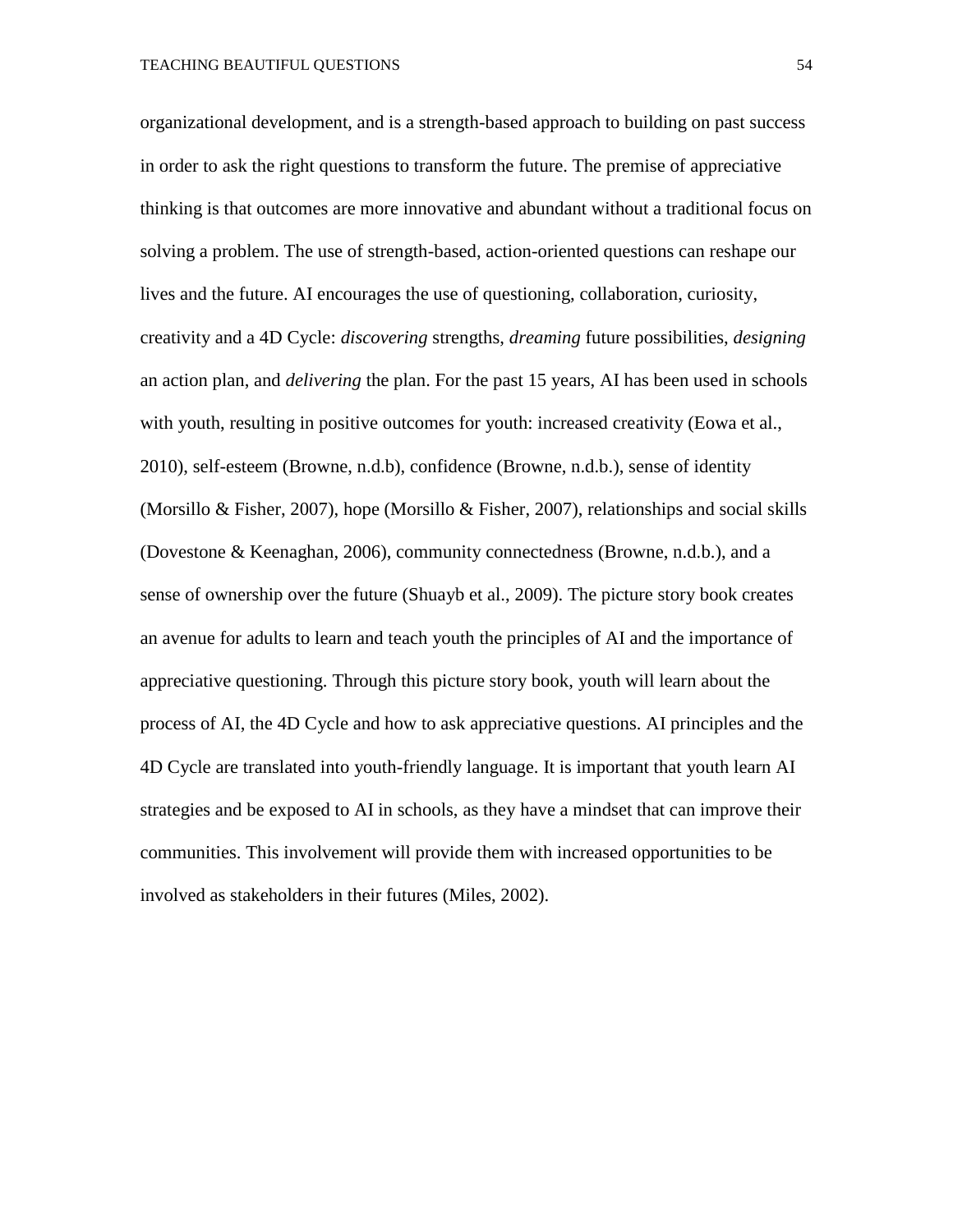**15. Significant features (perhaps unique) compelling enough to persuade readers who already have books on the subject to purchase this one more (about 50 words that you believe will make good promotional material):** 

Imagine classrooms with empowered students designing plans, voicing their opinions, and feeling like they belong; a place where meanness is squashed with questions that pave the future for acceptance. Teach youth the power of appreciative questioning and inquiry using questions to unlock *See Power*, the power to see what is working!

#### **16. Estimated length of the final manuscript in double-spaced typewritten pages**

#### **including tables and illustrations:**

The book is estimated to be 32 pages in length, with an additional two pages of activities and a question glossary.

#### **17. Estimated completion date of manuscript:** November 2014

#### **18. Your estimate of optimum price for this book:**

Seven dollars is an optimum price for this book (\$6.49 is the average 2013 price for a children's mass market *paperback* book). If the book were an e-book or hardback book, the price would change. (SLJ's Average, 2013)

- **19. Your estimate of maximum price (without overpricing the book):** \$8.00
- **20. Describe in their order of importance the audiences who will want to buy your book. Please be as specific as possible: list fields and job functions, how the book will be used, etc.**

To create flourishing and innovative citizens to compete in our increasingly diverse and competitive world, educators and caregivers can work together to teach youth how to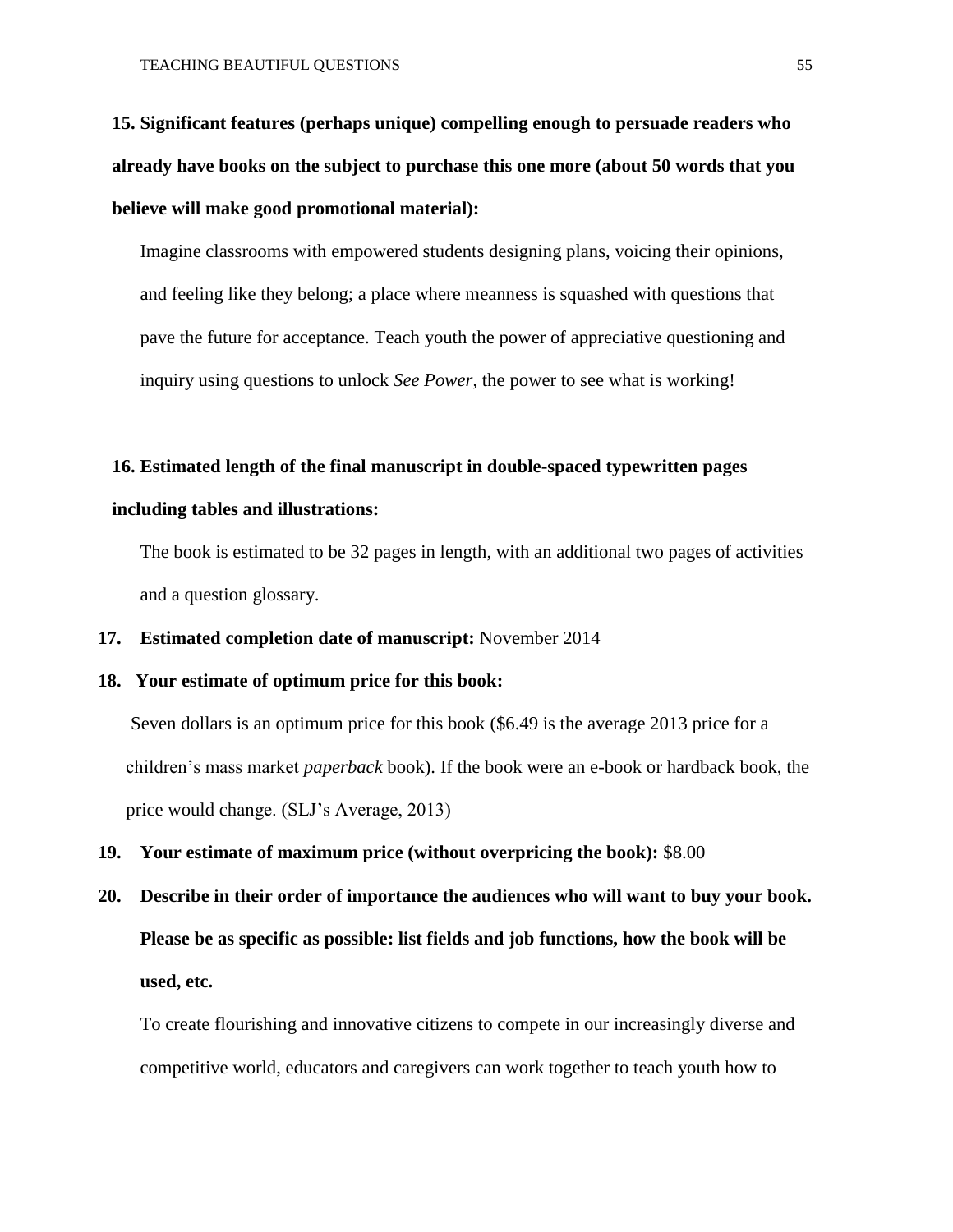discover and build on successful aspects of the past, dream creatively about the future, ask outstanding questions to design plans, and deliver action.

- *a) Educators:* While many educators recognize that asking good questions is critical to gaining knowledge and creativity, there are currently no courses or classes that teach this skill (Berger, 2014). This book will help educators to create innovators to compete in today's innovation-driven market. The proposed picture story book will help educators teach students effective questions to dream and design their futures. Strength-based questioning allows individuals to build on current skills, which can increase the speed and ease with which questions are answered. Optimistic questions can influence more innovation. An emphasis on teamwork and collaboration builds emotional intelligence, relationships and social skills.
- *b) Caregivers:* This book will help caregivers to reinforce the importance of asking meaningful and strength-focused questions to increase their children's creativity, confidence, success, and innovation. Through reading this book at home, caregivers can help their children adopt more effective strength-based questioning. At home, this questioning construct can reinforced and modeled. The book will include an appendix with AI-oriented activities (Appendix E) and a quick guide of positive questions for parents, educators, and caregivers. The book provides for intergenerational conversations to build strengths, passions, and creativity.
- c) *School-Based or Community-Based Mental Health Providers (School Counselors, School Psychologists and School Social Workers):* Approximately ten percent of school-age students exhibit low positive affect or (Eklund et al., 2011). These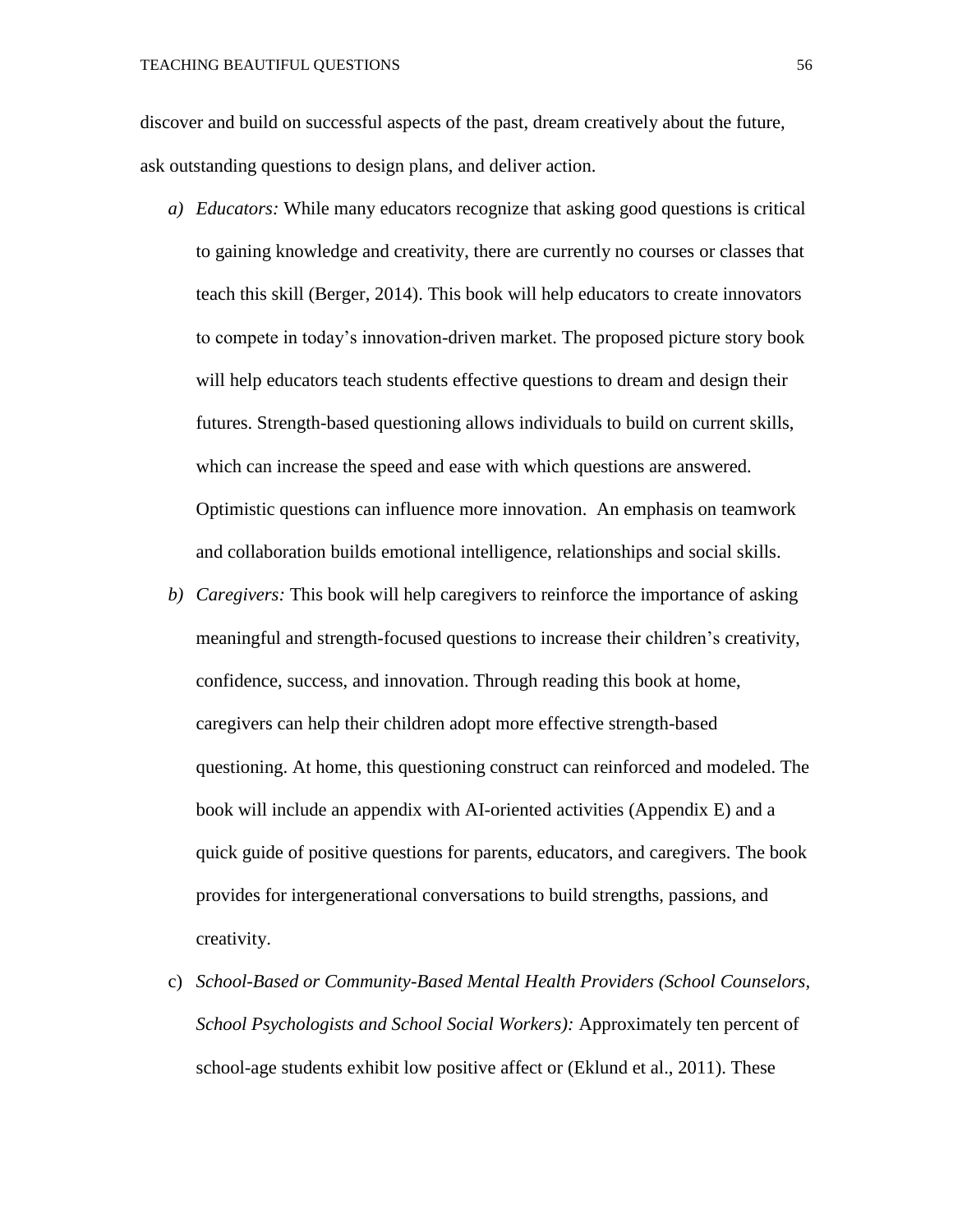students experience academic difficulties and less engagement in school (Antaramian et al., 2010). Jia Ng and colleagues (2014) call for "systematic efforts" to target this population. Every school across the United States has access to school-based mental health providers at least part time. These individuals engage students, parents, guardians, and educators in discussions about student strengths and weaknesses. They often conduct group and individual counseling sessions and sometimes deliver parent and guardian training. The proposed book is an excellent resource for use as a biblio-therapeutic technique to help students gain confidence and control over their future by way of crafting beautiful and powerful questions.

d) *Youth:* A picture story book targets audiences from kindergarten through third grade or older (Shepard, 2000). Research suggests that while children are expert questioners in preschool, by middle school engagement decreases and questionasking muscles atrophy (Berger, 2014; Busteed, 2013). While most AI action research has been conducted with pre-teenagers and adolescents (Eow et al., 2010; Morsillo & Fisher, 2007; Ryan et al., 2014), the targeted age range for this book will be 8-12 year-old or third through fifth grade students. However, the format of the text will be written at a third grade reading level. As the purpose of the text is to revitalize and boost youth's ability to ask good appreciative questions, this targeted age range will re-energize students to ask questions in later elementary years and throughout middle, high school years and beyond.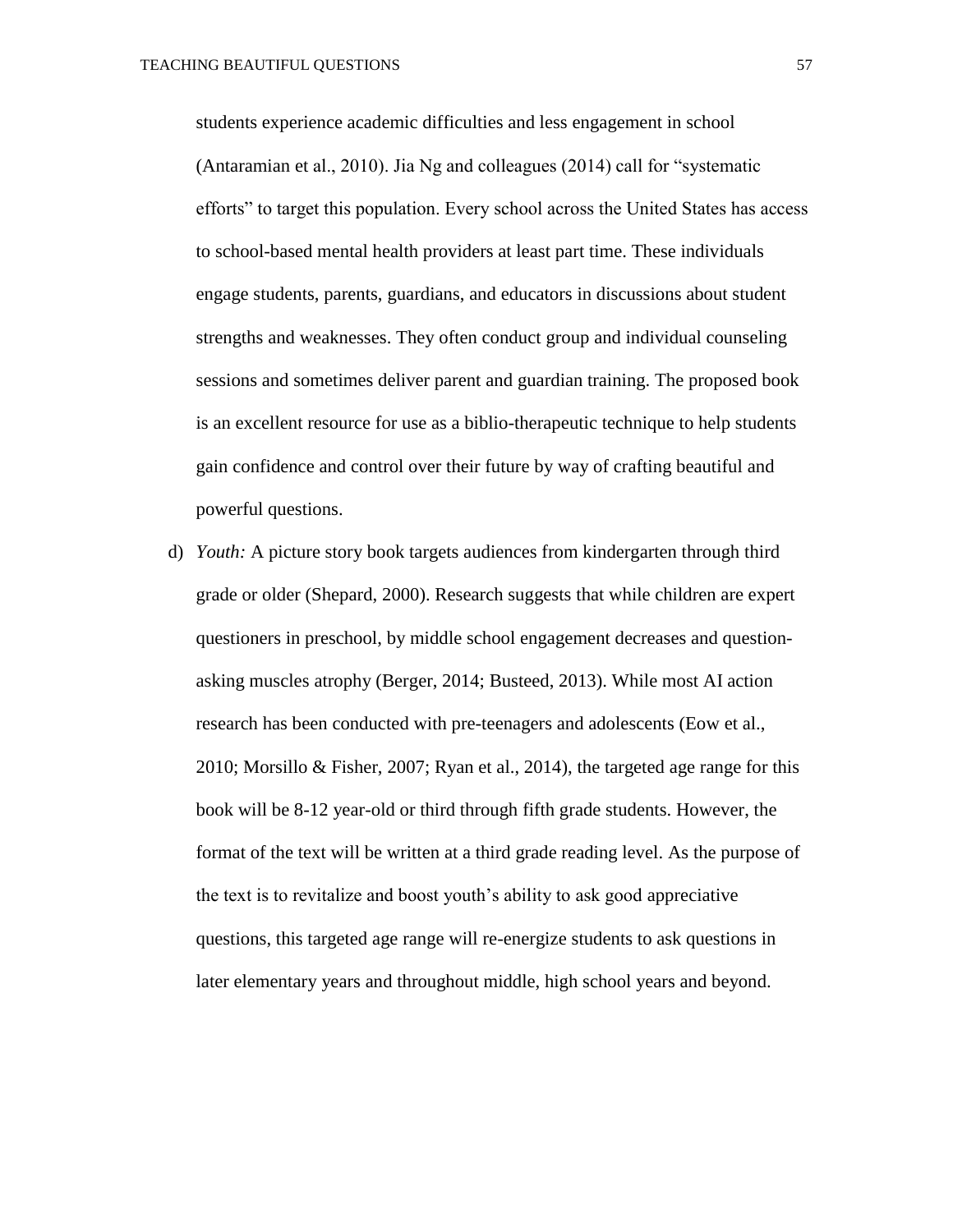#### **21. What previous knowledge is the reader assumed to have?**

The average reader should be able to read and comprehend text at least at a third grade reading level. This book may be read to younger children or non-readers age four and up.

### **22. List (in order of importance) the professional journals to which the published book should be sent for review:**

*AI Practitioner, School Library Journal, Positive Psychology News Daily, Communiqué* 

## **23. List any organization whose membership lists you think might be used for direct mail promotion of your book. Indicate any of which you are a member (\*):**

| Association of Independent Schools   | National School Psychologists         |
|--------------------------------------|---------------------------------------|
| Boys and Girls Club                  | Association*                          |
| Cartoon Network                      | Parent Teacher Association*           |
| Children's Media Association         | Positive Change Core                  |
| Girl Scouts of America*              | <b>Search Institute</b>               |
| Maryland School Psychologists'       | The Appreciative Inquiry Commons      |
| Association*                         | The Appreciative Inquiry List Serve   |
| Maryland State Education Association | The Taos Institute                    |
| $(MSEA)*$                            | The Northeast Strengths-Based Network |
| National Education Association*      | Utah Education Association (UEA)*     |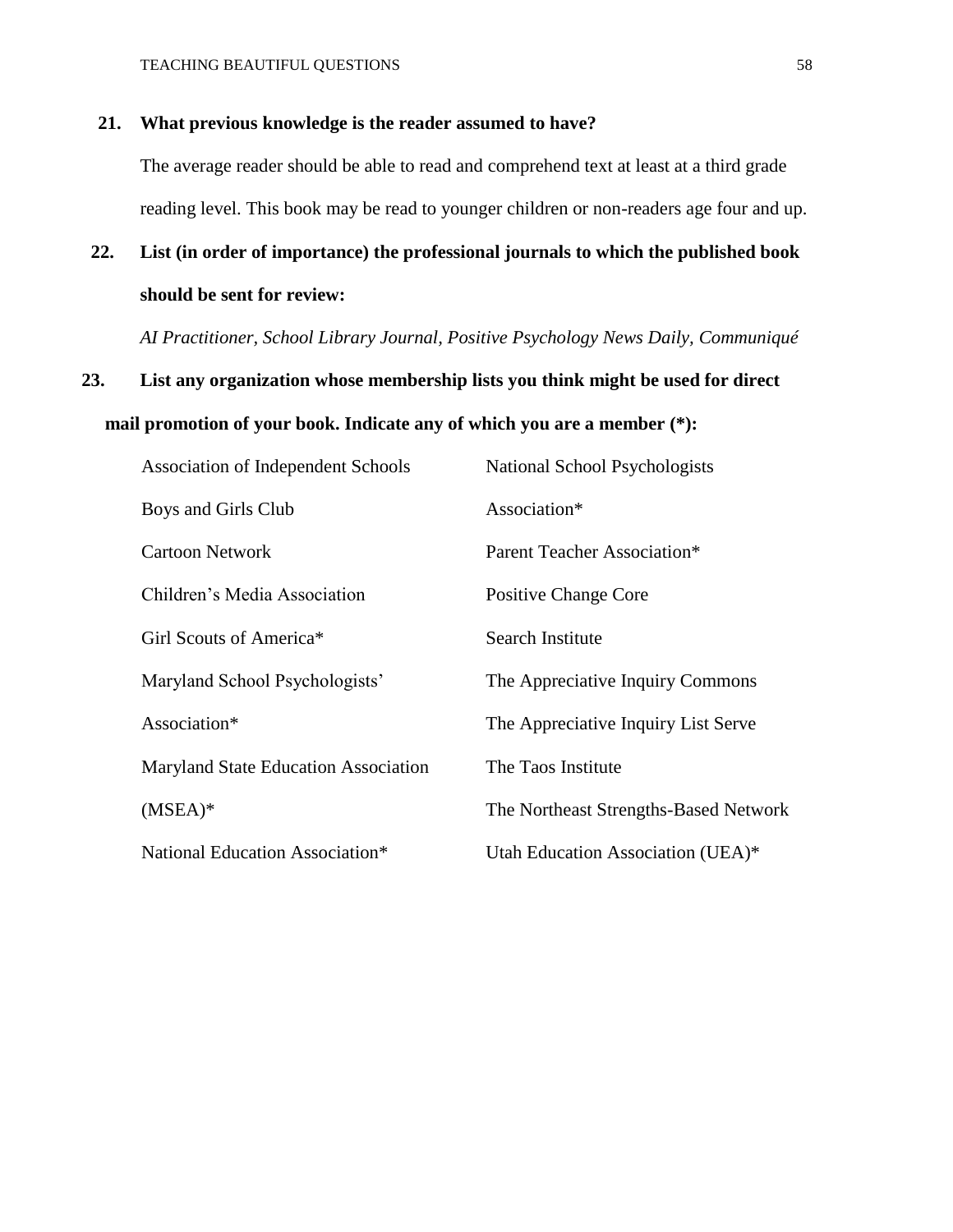Appendix D: Book Overview Infographic

# **Stan's Journey** to SEE POWER **Discover: Me Power** Discover and Understand My Strengths **What Are My Powerful Stories? Dream: Gee Power** Eureka! I Can See the Future **Discover My Hopes and Dreams Design: We Power** We Need a Team to Design the Future We Use Our Strengths to Make Things Happen Ask Questions to Create Our Best World **Deliver: Be Power Make Our Dreams Come True** We Work Together to Make Dreams a Reality  $\rightarrow$ Use Your See Power: The Power to See What is Working

emPower Yourself, **Your Classroom and Your School**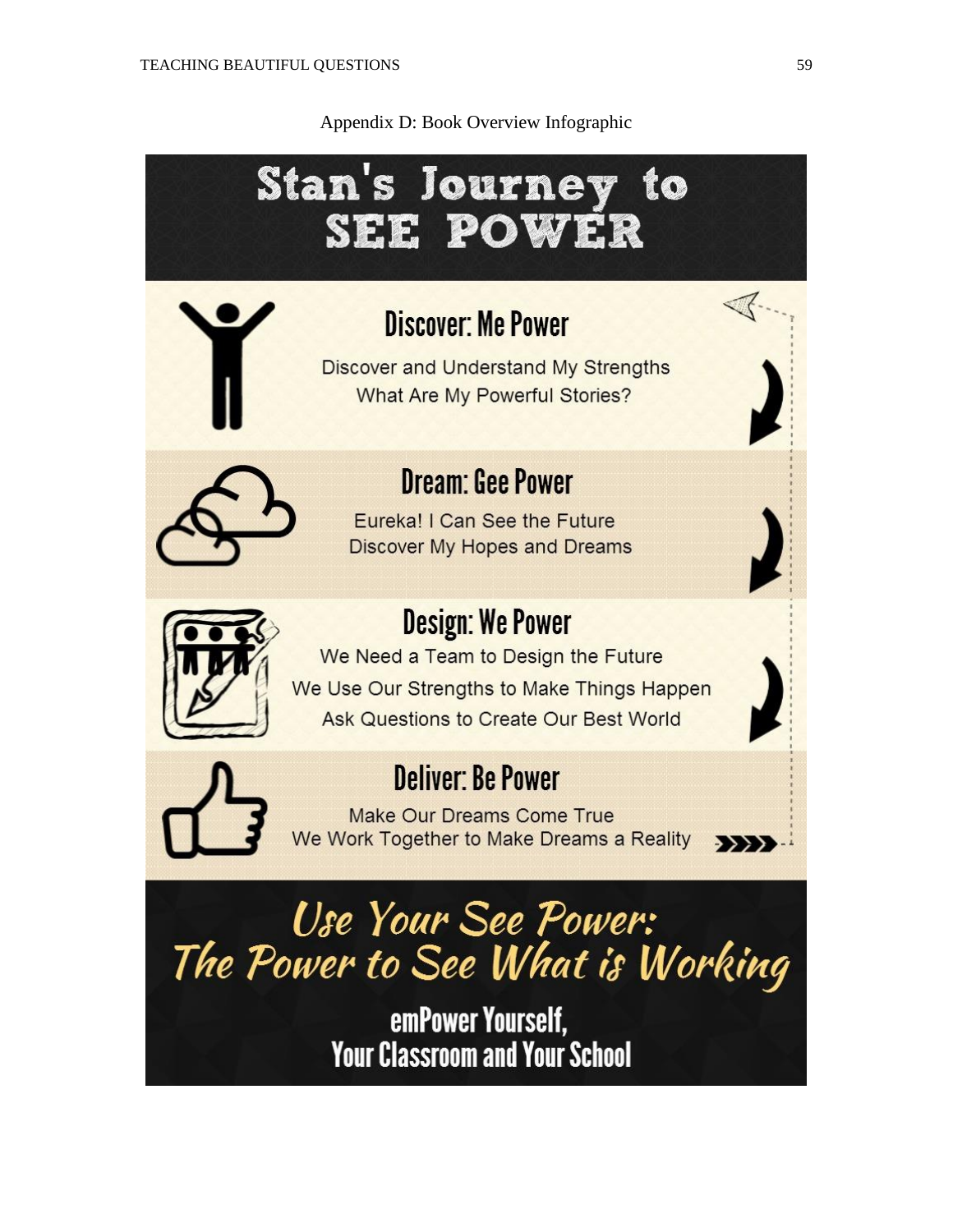#### Appendix E: Book Appendix AI Activity Guide

Appreciative Inquiry (AI) is a creative process that drives questions and future actions. The process builds on strengths and at looking at what is working. AI relies on a general understanding of personal strengths. The process involves teamwork and the 4D Cycle (referred to in the book as four types of Power). The first part of the cycle is the Discover Cycle: *Me Power*. During this phase, through questioning and reflection, we start to understand and learn about our own strengths. We start to label our strengths and to identify times in which we were at our best. In the next phase, the Dream Cycle: *Gee Power* (as in Gee Whiz! Eureka!), we start to understand our hopes and dreams. We start to think about what would be best for the future and the community. The Design Cycle: *We Power*, followed the Dream Cycle. We Power is the power to work as a team to make a dream happen. Intergenerational stakeholders are encouraged to work together (parents, teachers, students, siblings, grandparents) to make a plan happen. Resources and strengths are discussed. The last cycle is the Deliver Cycle: *Be Power*, the Power to put the plan into place; to be who you are; and to use your strengths to create action. The following activity suggestions may be used to help build the concept of AI and the power of positive questioning. It is encouraged to infuse these questions into daily activities.

#### **Activity # 1: Identifying Strengths in Others**

The first phase in the AI 4D Cycle is the *Discover* phase. After reading the book, readers will understand this phase as "Me Power," the power to understand one's own strengths. Before we experiment with finding our own strengths, we first work together to identify strengths of the main characters in *Stan's Journey to See Power.* After you identify and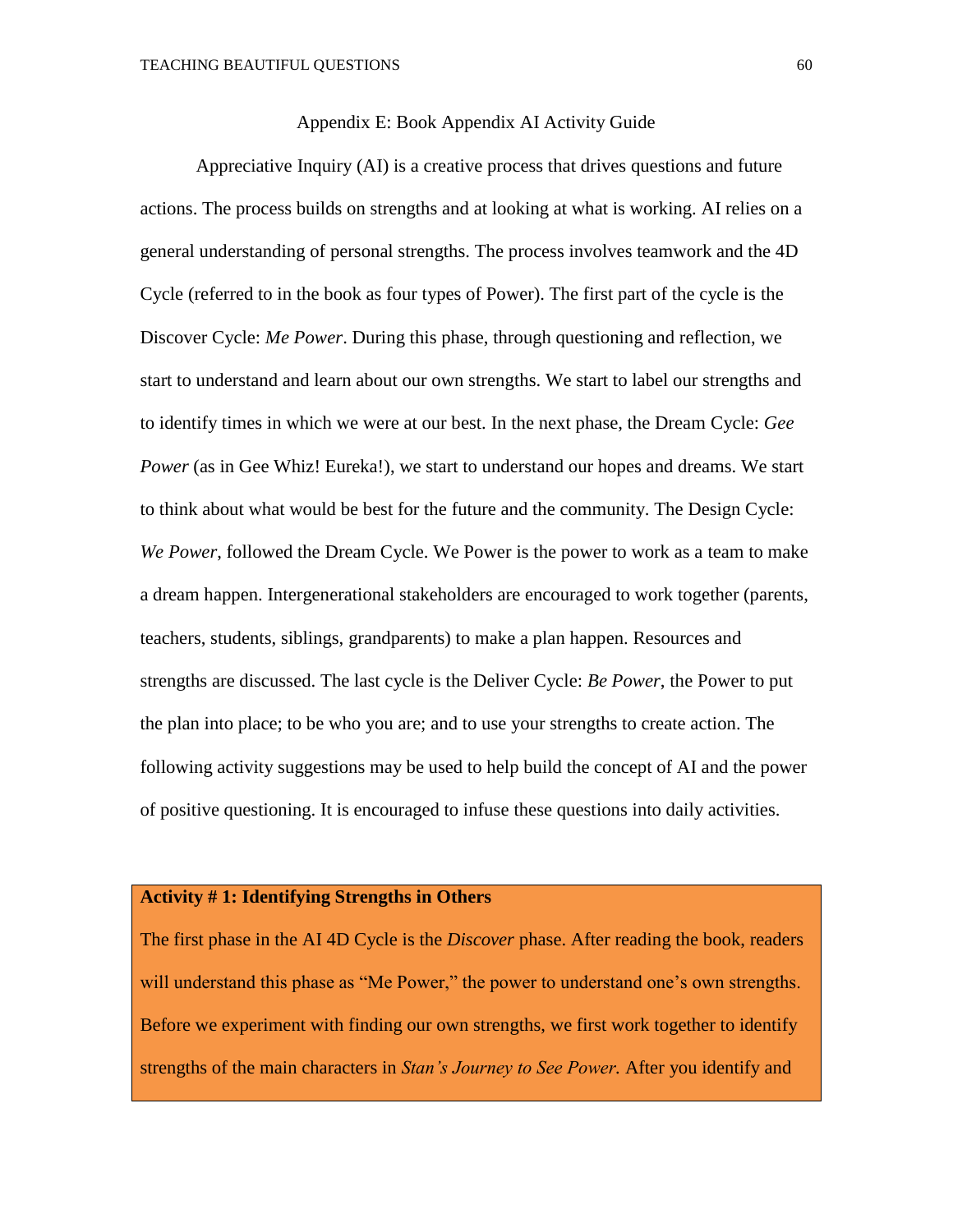explore main character strengths, identify when you saw the different Powers being used within the story.

#### **Activity # 2: Discover "Me Power:" Discover Your Strengths**

Sometimes it is difficult for us to think about things we excel in or are good at. Prior to this activity, if young readers need help becoming more aware of their strengths there are some online free strength-based assessments available. One example is the VIA Youth Survey of Character Strengths (Ages 10-17, http://www.viacharacter.org/). As a beginning strengths-finding exercise, pair students in groups or pairs. At home, families can encourage young readers to work with familiar adults within the home or community.

Together, work through the following questions:

- 1. What are your top strengths?
- 2. Ask a friend, classmate, parent, anyone else who knows you well what they think your top strengths are. What did they say? Are these similar or different from the strengths that you listed?
- 3. What activities do you do that allow you to use your strengths?
- 4. How can you increase your opportunity to use your strengths?
- 5. What are your most powerful strength combinations?

What are your best supporting strengths?

#### **Activity # 3: Creating the Best Classroom**

After reading the book, split the classroom into teams to work on designing a project to improve the community. The class will work through the 4D Cycle within their teams to create a project together. This assignment can be incorporated into daily journals,

reflections, morning meetings, and spelling lists.